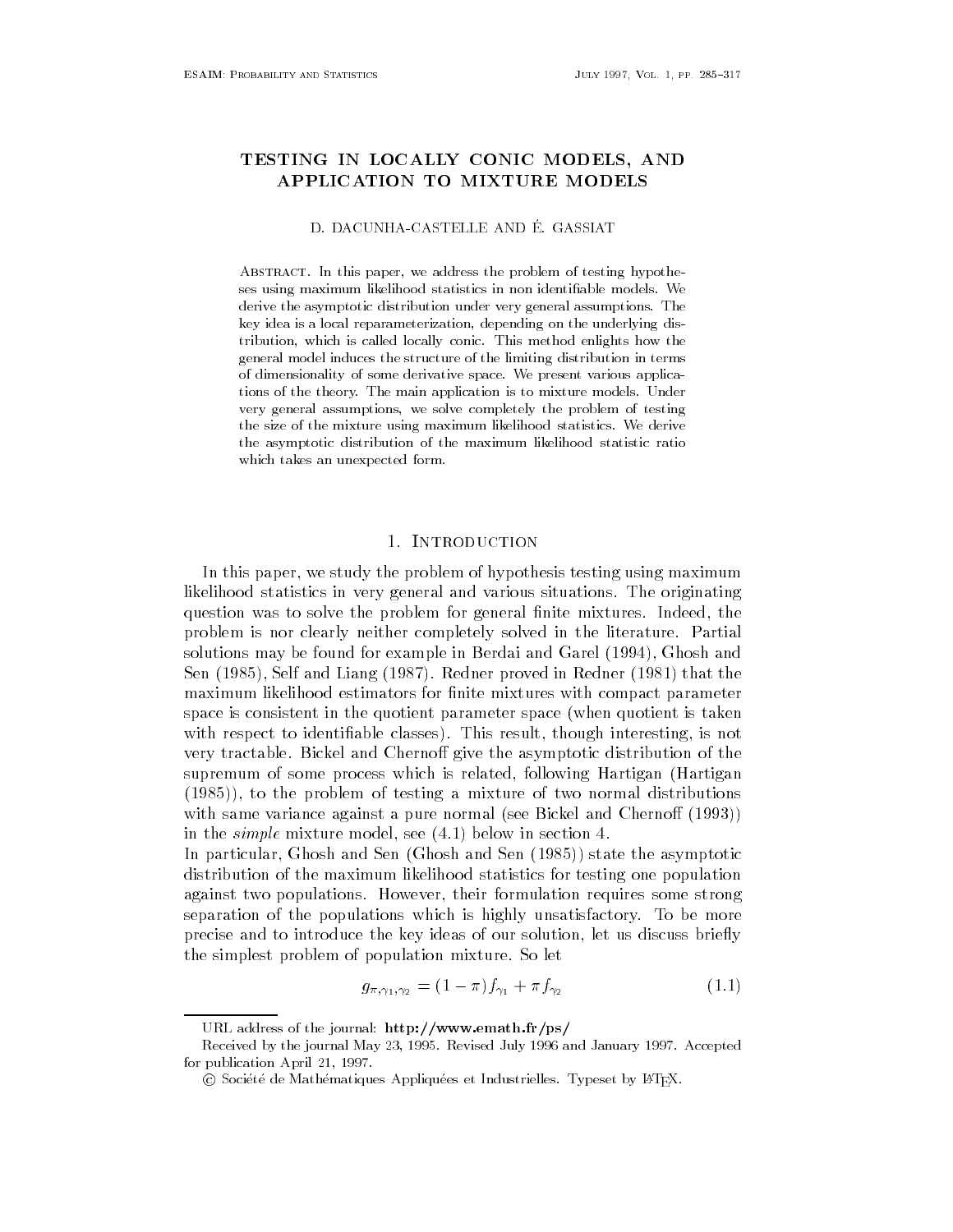be the model, where  $\mathcal{F} = (f_\gamma)_{\gamma \in \Gamma}$  is a parametric regular family of densities with respect to some positive measure  $\nu$ , and  $\pi \in [0,1]$ . The problem is to test  $\exists \gamma_0, g_{\pi, \gamma_1, \gamma_2} = f_{\gamma_0}$  against  $\forall \gamma_0, g_{\pi, \gamma_1, \gamma_2} \neq f_{\gamma_0}$ . We now have g-"''|1|'|2 30 V V V I And I And I And I And I And I And I And I And I And I And I And I And I And I And I And  $\begin{array}{ccc} \text{14} & \text{12} & \text{15} & \text{16} \end{array}$ it would be possible to consider submodels. To find the distribution of the maximum likelihood statistic- the usual method is to make expansions around the true value of the parameter- to perform some maximization upon the identiable parameter in the submodel  $\mathcal{M}$  is the submodel  $\mathcal{M}$  then to maximize then to maximize then to maximize the submodel  $\mathcal{M}$ maximum upon the non identiable parameter Doing so- to be able to obtain a result-independent control over the remaining  $\mathbf{I}$ terms of the expansions- with respect to the complete rst terms- including their coefficients depending upon the non identifiable parameter. But in our species problem-direction directions of the degeneracy of the degeneracy of the degeneracy of the degeneracy of Fisher information leads to the fact that the classical technic may not be performed. The remaining terms are not uniformly small with respect to the complete rst terms Indeed- consider the submodel

$$
\pi f_{\gamma_1} + (1 - \pi) f_{\gamma_2}
$$

with  $\pi \approx 0$ ,  $\gamma_2 \approx 0$  and  $\gamma_1$  free. Making an expansion with  $\gamma_1$  fixed we have

$$
l_n(\pi, \gamma_2) = \pi \sum \frac{f_{\gamma_1} - f_0}{f_0}(X_i)
$$
  
+  $\left(\gamma_2 \sum \frac{f_0'}{f_0}(X_i) + \frac{1}{2}\gamma_2^2 \sum \frac{f''_0}{f_0}(X_i)\right)(1 - \pi)$   
-  $\frac{1}{2}\left(\pi \sum \frac{f_{\gamma_1} - f_0}{f_0}(X_i) + \gamma_2 \sum \frac{f_0'}{f_0}(X_i)\right)^2 + o(same).$ 

 $\mathcal{F}$  the involved matrix normation of the intervals of the intervals of the intervals of the intervals of the intervals of the intervals of the intervals of the intervals of the intervals of the intervals of the inter is invertible for big n, and we have  $(\hat{\pi}, \hat{\gamma}_2) \approx \Gamma_n(\gamma_1)^{-1} V_n(\gamma_1)$  with  $V_n(\gamma_1)$ the score. It follows that for  $\gamma_1$  fixed  $\sup l_n \approx \frac{1}{2} V_n(\gamma_1) \Gamma_n(\gamma_1)^{-1} V_n(\gamma_1)$ . Now, when letting  $\gamma_1$  tend to 0, we obtain  $(\hat{\pi}, \hat{\gamma_2}) \approx (1, \gamma_1)$ . This contradicts the fact that  $\pi \approx 0$ , but more importantly by letting  $\gamma_1$  go slowly to 0, the remaining terms in the expansion may be unbounded ! This shows that there is a need to separate  $\gamma_1$  goes slowly to 0 and  $\gamma_1$  is bounded away from - where sup ln has a di
erent behavior this separation may not be done using  $\gamma_1$  only.

Here- we propose a complete solution to this specic problem without any extra assumption on the parameters. The driving idea is to parameterize in such a way that one of the parameters is identifiable at the previously non identiable point-ble point-ble point-ble point-ble point-ble point-ble point-ble point-ble point-ble pointin its neighborhood- and the other parameter contains all the non identia bility. We call such parameterization *locally conic*. We thus propose a new reparameterization of the mixture family space An important property is also that all directional Fisher informations are uniformly equal to one The first parameter can be thought around the true point as something close to a distance-the other parameters can be thought as a direction Theory first parameter is thus the only parameter that is identifiable under the null hypothesis- and the second one- around the true distribution- may be seen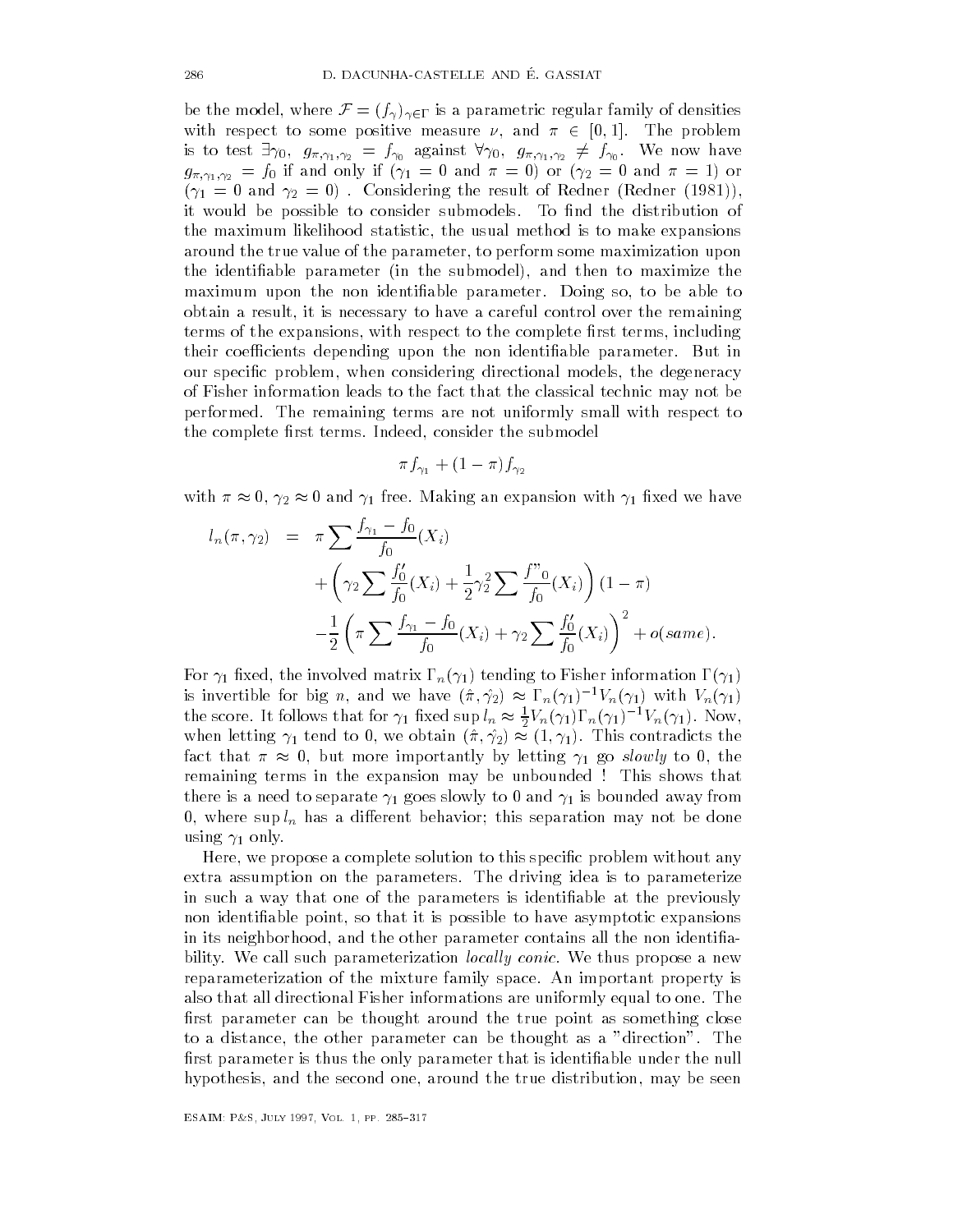as a nuisance parameter. It can not be consistently estimated. When a direction is the model is supposed to be regular - which- which- which- which- which- which- which- which- whichdoes not imply the regularity of the whole model Doing so-the whole model Doing so-the whole model Doing so-th is to assume that the closure of the derivatives in any direction at point of the loglikelihood is a Donsker class of random variables- so that we prove easily that the asymptotic distribution of the maximum log-likelihood is a function of the supremum of a Gaussian process Moreover- the rst is a function of the supremum of a Gaussian process. Moreover, the first<br>"distance" parameter converges in distribution with parametric speed  $\sqrt{n}$ . When testing one population against two populations- the asymptotic dis tribution has a term coming from second order unboundness- see Theorem The simple mixture model does not lead to such extra term- compare Theorem  $4.1$  and Theorem  $4.3.$ 

This situation is not proper to mixture models In this paper- we present an abstract general parameterization to find the asymptotics of maximum likelihood statistics- and its application to hypothesis testing These gen eral models are not identifiable in general and can be nonparametric models. We call them *locally conic models*. We develop here two major applications: mixture models- and usual parametric models Applied to parametric mod els- this point of view underlines naturally the role of the geometric structure of the parameter space around the null hypothesis in the precise formulation of the limit distribution Applied to mixture models- this leads to a theorem where it appears that an unexpected term in the limit distribution comes from the non identifiability of the model. The locally conic parameterization allows a clear understanding of what happens due to the non identifiability. Nonparametric testing (and the associated estimation of our "distance" parameter) of a probability density may be carried out using our theory for contamination or perturbation models Indeed- they are an extension of the simple mixture model Applications to ARMA processes are quickly ex plained and are developed in another paper (Dacunha-Castelle and Gassiat  $(1996)$ .

The organization of the paper is the following in a rst section- we set the general point of view and assumptions on the model We explain the driving ideas In a subsequent section- we prove an abstract result concerning the case where classical technic may be performed convergence- asymptotic may be performed convergence- asymptotic distribution of the maximum log-likelihood statistic and of the first "distance parameter - together with asymptotic distribution of the maximum log-likelihood under contiguous sequences. We then show how these results apply to the problem of hypothesis testing- and how they apply to the clas sical parametric situation- with particular attention to the geometry of the parameter space In section - we solve the problem for population mixturesand in section of we propose further remains and applications-  $\mathcal{L}_{\mathcal{A}}$ to nonparametric perturbation models and to ARMA models. Proofs of the main results are given in section

is a set of probability densities  $g$  in LII  $\pm$  1 where  $\pm$  and  $\pm$  positive measure  $\pm$ on Rk Most often in the sequel we refer to the situation where we observe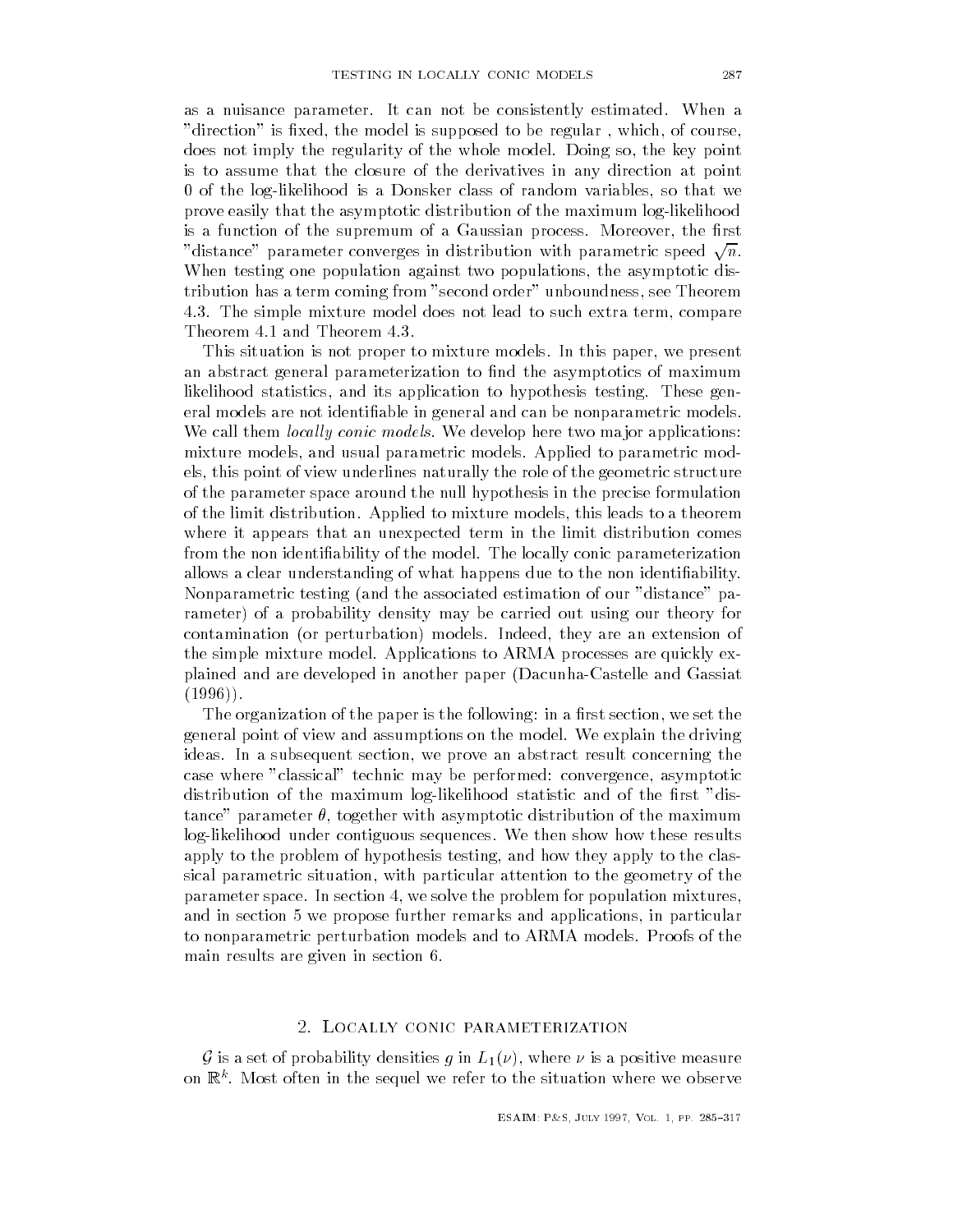a sample  $(X_1, \ldots, X_n)$  of i.i.d. random vectors with common distribution the underlying probability  $g_0 \nu$ .

The fundamental assumption on the model is the following: we assume that there exists a parameterization of G through two parameters  $\theta$  and  $\beta$ : The fundamental assumption on the model is the following: we assume<br>that there exists a parameterization of  $G$  through two parameters  $\theta$  and  $\beta$ :<br> $(\theta, \beta) \in [0, M] \times \mathcal{B}$ ,  $M$  is a positive real number,  $\mathcal B$  is a pre Polish space with metric d.

$$
\mathcal{G} = \{g_{(\theta,\beta)}, (\theta,\beta) \in \mathcal{T}\}
$$

where  $\mathcal{T} \subset [0, M] \times \mathcal{B}$  is endowed with the product topology of R and  $\mathcal{B}$ .  $\overline{\mathcal{T}}$ is the (compact) closure of  $\mathcal T$ . The parameterization satisfies the following assumptions

(A1) It is possible to extend the application  $(\theta, \beta) \to g_{(\theta, \beta)}$  to a map from  $\mathcal T$  to  $\mathcal G$  such that  $(\theta, \beta) \to g_{(\theta, \beta)}(x)$  is continuous  $\nu$  a.s., and:

$$
g_{(\theta,\beta)} = g_0 \Longleftrightarrow \theta = 0.
$$

For any - let

$$
\theta_{\beta} = \sup\{t \ge 0 \ : \ [0, t] \times \{\beta\} \subset \mathcal{T}\}.
$$

We say that a model is local ly conic if the local parameterization veries e local paran $\mathcal{B}, \theta_{\beta} > 0.$ 

$$
(A2) \t\t \forall \beta \in \mathcal{B}, \theta_{\beta} > 0.
$$

This assumption says that it is impossible to nd accumulation sequences of parameter leading to directions in the submodel group of the submodel group  $\mathcal{W}(\mathcal{W})$  $(\theta, \beta) \in \mathcal{T}$ )  $\theta$  (where  $\beta$  is fixed) is not defined in a right neighborhood of 0. umptioi<br>er leadi

The driving ideas are the following First- to be able to expand the likelihood- we need a point around which to make the expansion In other words-we need a parameter in the constant of the consistent of the constant of the constant of the constant of is the reason of the locally conic parameterization such that  $(A1)$  and  $(A2)$ hold Second- we have to make an expansion till the remaining terms may be uniformly bounded- so that the maximization may also be performed on the parameter In the parametric situation and for the simple mixture- an expansion till order will be enough- see the next section In the mixture model- this is not possible any more- as we shall explain further Howeverthe locally conic parameterization allows to see exactly what happens and to find the solution.

The first point which holds for both applications is the uniform conver- $\mathbf{f}$  the estimator of  $\mathbf{f}$ 

$$
l_n(\theta, \beta) = \sum_{i=1}^n \log g_{(\theta, \beta)}(X_i).
$$

Denie the maximum intermoducestimator  $(v, \rho)$  to be any maximizer of  $\iota_n$ over  ${\cal T}$ , which exists, thanks to (A1). As usual we shall need: eme the maximum intention estimator  $(\sigma, \rho)$  to be any maximizer of  $\iota_n$ <br>ver  $\overline{\mathcal{T}}$ , which exists, thanks to (A1). As usual we shall need:<br>(AC) There exists a function h in  $L_1(g_0 \nu)$  such that:  $\forall g \in \mathcal{G}$ ,  $|\log g$ 

The following Theorem states the convergence of v.

 $I$  and  $I$  and  $I$  are  $I$  assumptions  $I$  and  $I$  and  $I$  and  $I$  and  $I$  are  $I$  are  $I$  are  $I$  and  $I$  are  $I$  and  $I$  are  $I$  are  $I$  and  $I$  are  $I$  are  $I$  and  $I$  are  $I$  are  $I$  and  $I$  are  $I$  are  $I$  and  $I$  a probability to  $0$  as n tends to infinity.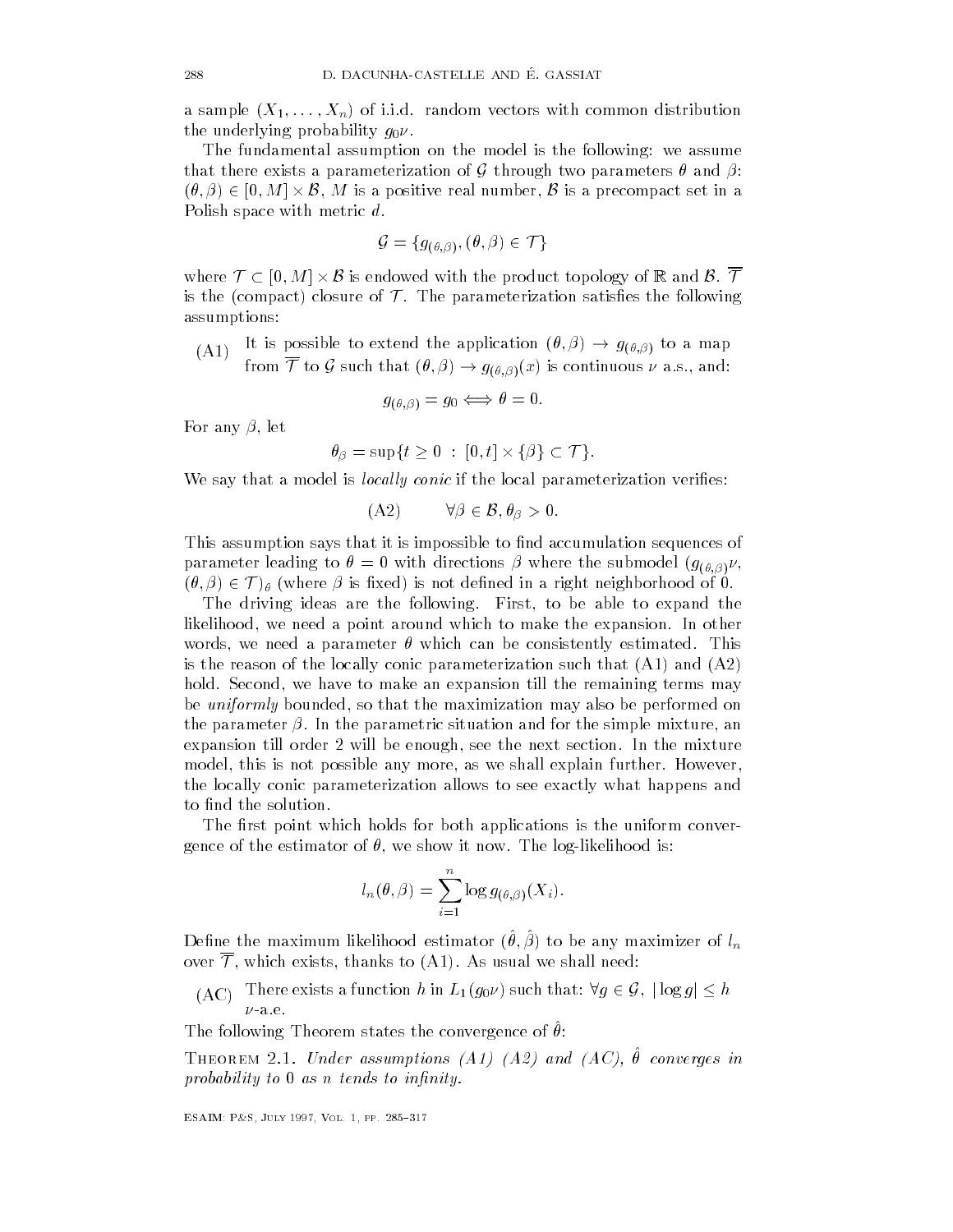riouec that p may or may not converge, see the examples developed in subsequent sections. Tor mixture models, p does not converge in general, and for regular parameterization of regular parameterization of regular parameterization of regular parameteri and for regular parametric models.  $\hat{\beta}$  converges in probability. converges in probability in probability of the converges in the convergence of the converges in the convergence of the convergence of the convergence of the convergence of the convergence of the convergence of the converge

To study the maximum likelihood statistic- we shall use Taylor expan sions. The first term in the expansion is the empirical process of the first derivative of the density. The uniformity of the convergence in the central limit theorem will be the second key point in the paper. Define  $H$  the Hilbert space  $L_2(g_0 \cdot \nu),$  and  $\mathcal{B}$ .

$$
\mathcal{D} = \{ \frac{g'_{(0,\beta)}}{g_0}, \ \beta \in \mathcal{B} \}.
$$

**Distances** is a Donsker class. Let  $\xi_d$  be a Gaussian process on  ${\cal D}$  with co-

 $\gamma$   $\gamma$  , written control abutter better product in H and with continuous stample paths w.r.t. the intrinsic variance metric.

Donsker classes are defined in Van der Vaart and Wellner (1996). Roughly speaking- a Donsker class is a set of functions for which the empirical distri butions with induced verify a uniform central limit theorem-with the verify a uniform central limit theorem-wi limit distribution a Gaussian process.

 $(AN)$  We assume that the following normalization condition holds:

$$
\forall d \in \overline{\mathcal{D}}, ||d||_H = 1.
$$

So that  ${\cal D}$  is a subset of the unit sphere in  $H$  .  $\overline{\cal D}$  is then a compact subset of this unit sphere in H- since Donsker classes are necessarily precompact COMMENTS ON THE ASSUMPTIONS.

 The parameterization depends upon the underlying distribution g For instance- in case of simple mixtures such as - we set  $\overline{b}$ , we set

$$
g_{\pi,\gamma} = f_0(1 + \theta \cdot \beta), \ \ \theta = \|\frac{g_{\pi,\gamma} - f_0}{f_0}\|_H, \ \ \beta = \frac{g_{\pi,\gamma} - f_0}{f_0} \cdot \|\frac{g_{\pi,\gamma} - f_0}{f_0}\|_H^{-1}.
$$

and in case of parametric models g - where g g

$$
g_{\gamma} = g_{\gamma_0 + \theta \beta}, \ \ \theta^2 = (\gamma - \gamma_0)^T \cdot I(\gamma_0) \cdot (\gamma - \gamma_0), \ \ \beta = \frac{\gamma - \gamma_0}{\theta}
$$

where  $I(.)$  is the Fisher information of the model.

- given in Van der Vaart and Wellner (1996). A sufficient condition for D to be a Donsker class is that the  $L_2$ -entropy with bracketing is integrable- see Ossiander
- Sucient conditions for a Gaussian process to have continuous sample paths are given in Dudley (1967). A sufficient condition is that the  $L_2\text{-}$ entropy is integrable The existence of a continuous Gaussian process is automatic if the class is Donsker
- The assumptions imply that  $(D)^2$  is a Glivenko-Cantelli class in probability
- The parameterization may be non identiable The only identiability is that of  $\theta$  at point  $q_0$ .
- When  $\beta$  lies on  $\beta$ , it is possible that the only possible  $\theta$  is  $\theta = 0$ : this comes from the originating non identifiability. To expand the likelihood, the parameter set may not be taken as  ${\cal T}.$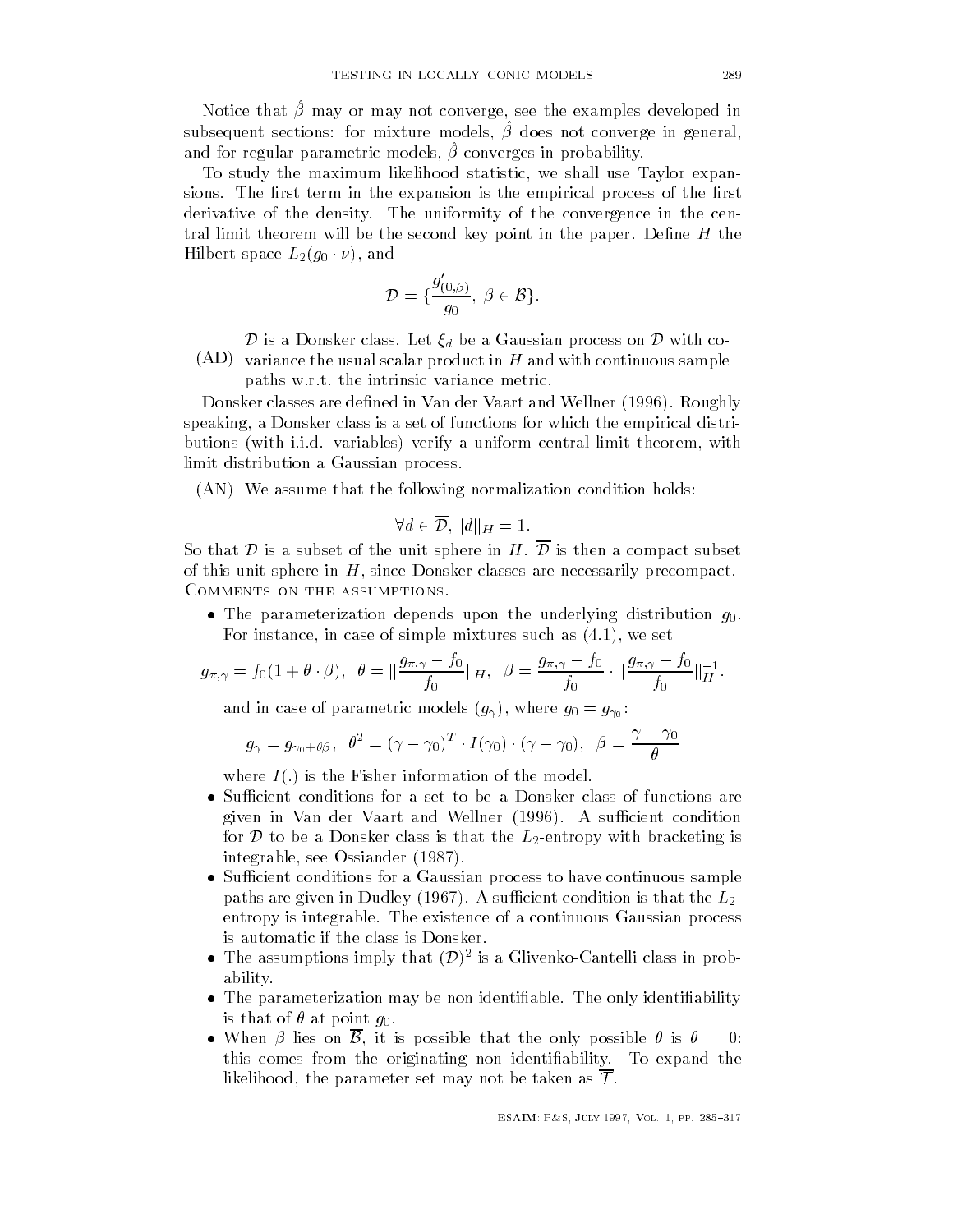#### 3. ASYMPTOTIC RESULTS: SIMPLE CASE

#### 3.1. GENERAL RESULTS

Assume:

For all  $\beta$  in  $\mathcal{B},\,g_{\theta,\beta}$  is twice continuously differentiable with respect to a experimental to  $\mathbf{u}$  are accompanions at point  $\mathbf{u}$  at point  $\mathbf{u}$  at point  $\mathbf{u}$  and  $\mathbf{u}$ 

 $(A3)$ note by  $g_{\theta, \beta}$  and  $g_{-\theta, \beta}$  the derivatives (which are right derivatives at  $\theta = 0$ ). These derivatives are  $\nu$  a.s. continuous over  $\overline{\mathcal{T}}$  (with respect to  $(\theta, \beta)$ .

To have uniformly small remainder terms in the Taylor expansion till order - we introduce the second control of the second control of the second control of the second control of t

 $\sqrt{2}$  there exists real functions l and m such that  $\ell$ 

$$
\forall (\theta,\beta) \in \overline{\mathcal{T}}, \mid \frac{g'_{(\theta,\beta)}}{g_{(\theta,\beta)}} \mid \leq l \text{ and } \mid \frac{g"_{(\theta,\beta)}}{g_{(\theta,\beta)}} \mid \leq m
$$

with

$$
E_{g_0\nu}[l]^2 < +\infty \text{ and } E_{g_0\nu}m < +\infty.
$$

Notice that Article the regularity of the model parameterized only the model parameterized on the model parameterized on the model parameterized on the model parameterized on the model parameterized on the model parameteri with  $\theta \geq 0$  when  $\beta$  is fixed, which is defined on a small right-neighborhood of the state of the state of the state of the state of the state of the state of the state of the state of the

Denne  $I_n$  as the maximum intendout statistic.  $I_n = \ell_n(v, \beta)$ . We have the following asymptotic result

Theorem Assume -A-A -A -AD -AN -AC -A hold Then, under  $g_0 \nu$ ,  $T_n - l_n(0)$  converges in distribution to the following variable

$$
\frac{1}{2} \cdot \sup_{d \in \mathcal{D}} (\xi_d)^2 \cdot 1_{\xi_d \geq 0}.
$$

REMARK 3.2. Depending on the structure of the Gaussian process on  $\mathcal{D}$ , the indicator function may disappear in the limit variable For the classical parametric case- it depends on the geometrical structure around - see Section 3.1.

The following theorem states the asymptotic distribution of v.

THEOREM 3.3.  $\sqrt{n} \cdot \hat{\theta}$  converges in distribution as n tends to infinity to

$$
\sup_{d \in \mathcal{D}} (\xi_d) \cdot 1_{\xi_d \ge 0}
$$

where  $\xi_d$  is the Gaussian process on D with covariance the usual scalar product in H

It is possible to check the asymptotic limit distribution of the log-likelihood statistic for each direction under alternative contiguous distributions as usual. The following result was proved by Ghosh and Sen in Ghosh and Sen for mixtures of two populations under their strong separation assumption

THEOREM 3.4. Assume the underlying distribution is  $g_{(\theta_n,\beta_0)}$  v, where  $\theta_n =$ THEOREM 9.4. The analogue in the analogue distribution is  $g_{(\theta_n,\beta_0)}\cdot \nu$ , where  $\theta_n =$ <br>B. For any  $\beta$  in B, define  $V_n(\beta) =$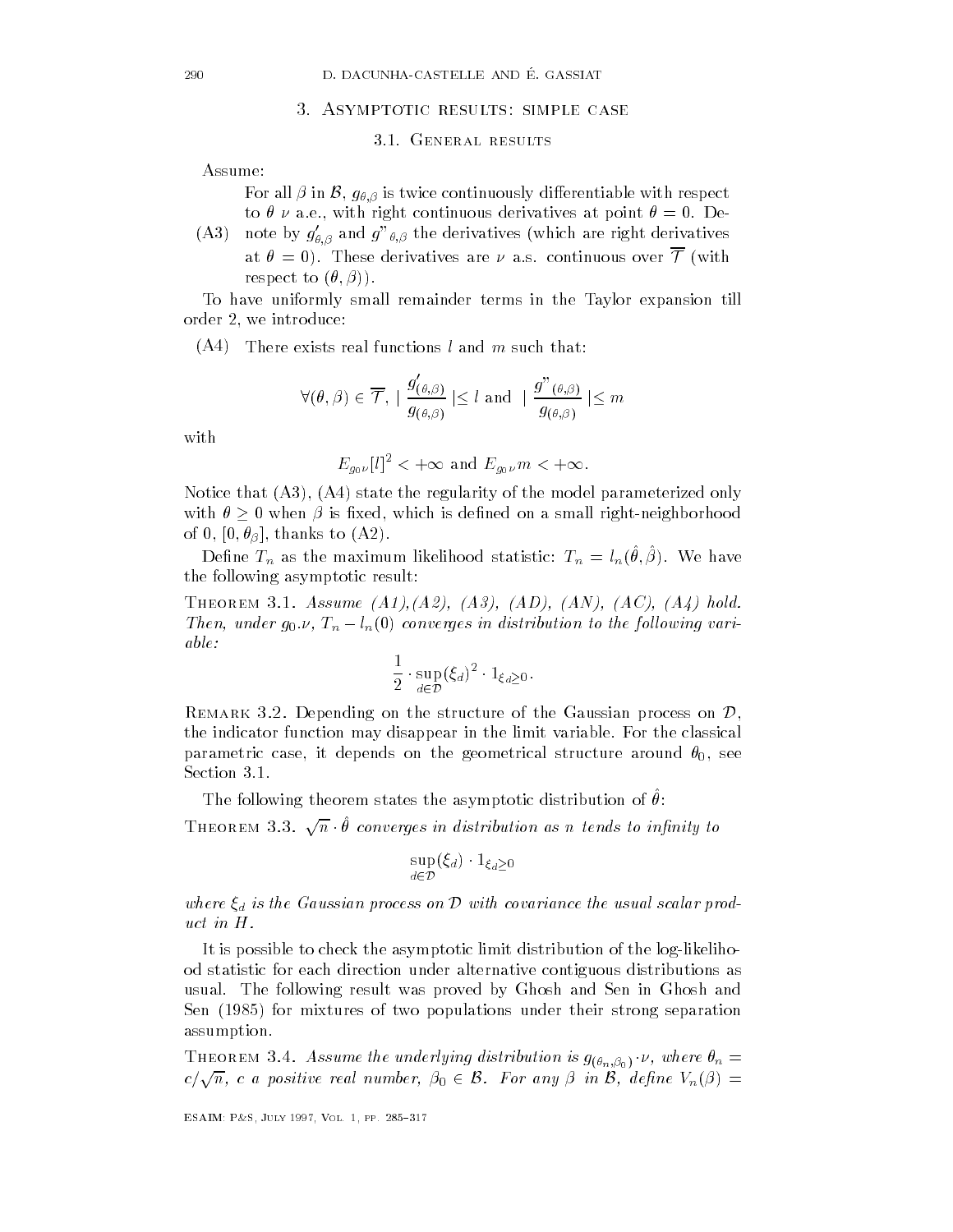$\sup_{\theta \; : \; (\theta, \beta) \in \mathcal{T}} l_n(\theta, \beta)$ . Then,  $V_n(\beta) - l_n(0)$  converges in distribution to:

$$
\frac{1}{2} \cdot (\xi_d + c \langle d, d_0 \rangle_H)^2 \cdot 1_{\xi_d + c \langle d, d_0 \rangle_H \ge 0}
$$

where  $d = \frac{g_{(0,\beta)}}{g_0}$  and  $d_0 = \frac{g_{(0,\beta_0)}}{g_0}$  $\frac{g_{(0,\beta_0)}}{a}$ .  $\overline{\phantom{a}}$ 

Of course- this is not completely satisfactory since this result holds only directionally. We prove the following result:

Theorem Assume -A-A -A -AD -AN -AC -A hold THEOKEM 3.3. Assume  $(A1), (A2), (B3), (AD), (AV), (A0), (A4)$  noia.<br>Under the distribution  $g_{(\theta_n,\beta_0)} \cdot \nu$ , where  $\theta_n = c/\sqrt{n}$ , c a positive real number,  $\beta_0 \in \mathcal{B}$ , the maximum likelihood statistic  $T_n - l_n(0)$  converges in distribution DREM 3.5. Assume  $(A1)$ ,  $(A2)$ ,  $(A3)$ ,  $(AD)$ ,  $(AN)$ ,  $(AC)$ ,  $(A4)$  hold.<br>
In the distribution  $g_{(\theta_n,\beta_0)} \cdot \nu$ , where  $\theta_n = c/\sqrt{n}$ , c a positive real number,<br>
B, the maximum likelihood statistic  $T_n - l_n(0)$  converges in distr  $to$ :  $\frac{1}{2}$ 

$$
\frac{1}{2} \cdot \sup_{d \in \mathcal{D}} (\xi_d + c \langle d, d_0 \rangle_H)^2 \cdot 1_{\xi_d + c \langle d, d_0 \rangle_H \ge 0}
$$

where  $d_0 = \frac{g_{(0,\beta_0)}}{a_0}$ .  $g_0$  and  $g_0$ 

# 3.2. APPLICATION TO HYPOTHESIS TESTING

As was underlined before- the locally conic parameterization depends on the unknown true density However- the maximum likelihood statistic does not depend on the parameterization, it only depends on the family  $\mathcal G,$  whatever be its description Moreover- when subtracting two maximum likeli however different models-the different models-different models-different modelsdisappear. It is then clear that the previous results allow to test hypotheses using maximum likelihood statistics with asymptotically known level in the following way. Define  $\mathcal{T}_0$  and  $\mathcal{T}_1$  to be sets of parameters such that the ses using maximum likelihood statistics with asymptotically known level in<br>the following way. Define  $\mathcal{T}_0$  and  $\mathcal{T}_1$  to be sets of parameters such that the<br>models  $\mathcal{G}_0 = \{g_{(\theta,\beta)}, (\theta,\beta) \in \mathcal{T}_0\}$  and  $\mathcal{G}_1 = \{g_{$ assumptions of section 2.1.,  $\mathcal{T}_0 \subset \mathcal{T}_1$ . Define: , and  $\mathcal{T}_1$  to be sets<br> $\in \mathcal{T}_0$  and  $\mathcal{G}_1 = \{$ <br> $\mathcal{T}_0 \subset \mathcal{T}_1$ . Define:

$$
T_n(i) = \sup_{(\theta,\beta)\in\mathcal{T}_i} l_n(\theta,\beta) \quad i = 1,2.
$$

We have<br>THEOREM 3.6. Suppose  $g_0 \in \mathcal{G}_0$ . The asymptotic level of the test of  $H_0$  : We have<br>THEOREM 3.6. Suppose  $g_0 \in \mathcal{G}_0$ . The asymptotic level of the<br> $(\theta, \beta) \in \mathcal{T}_0$  against  $H_1 : (\theta, \beta) \in \mathcal{T}_1 - \mathcal{T}_0$  with critical region

$$
T_n(1) - T_n(0) \ge C_\alpha
$$

is

$$
\alpha := P\left(\frac{1}{2} \cdot \sup_{d \in \overline{\mathcal{D}}_1} (\xi_d)^2 \cdot 1_{\xi_d \ge 0} - \frac{1}{2} \cdot \sup_{d \in \overline{\mathcal{D}}_0} (\xi_d)^2 \cdot 1_{\xi_d \ge 0} \ge C_\alpha\right)
$$

with obvious notations.

The proof follows that of Theorem 3.1 for the distribution of  $(T_n(1)$   $l_n(0), T_n(0) - l_n(0)$  where the true distribution  $g_0$  lies in  $\mathcal{G}_0$ . If the true distribution is a fixed  $g_1$  not in  $\mathcal{G}_0$ , the asymptotic power of the test is obviously one. If the true distribution is  $g_{(\theta_n,\beta_0)}\cdot \nu$  as in Theorem 3.4, the asymptotic power is

$$
P(\frac{1}{2} \cdot \sup_{d \in \overline{\mathcal{D}}_1} (\xi_d + c \langle d, d_0 \rangle_H)^2 \cdot 1_{\xi_d + c \langle d, d_0 \rangle_H \ge 0}
$$
  

$$
-\frac{1}{2} \cdot \sup_{d \in \overline{\mathcal{D}}_0} (\xi_d + c \langle d, d_0 \rangle_H)^2 \cdot 1_{\xi_d + c \langle d, d_0 \rangle_H \ge 0} \ge C_\alpha)
$$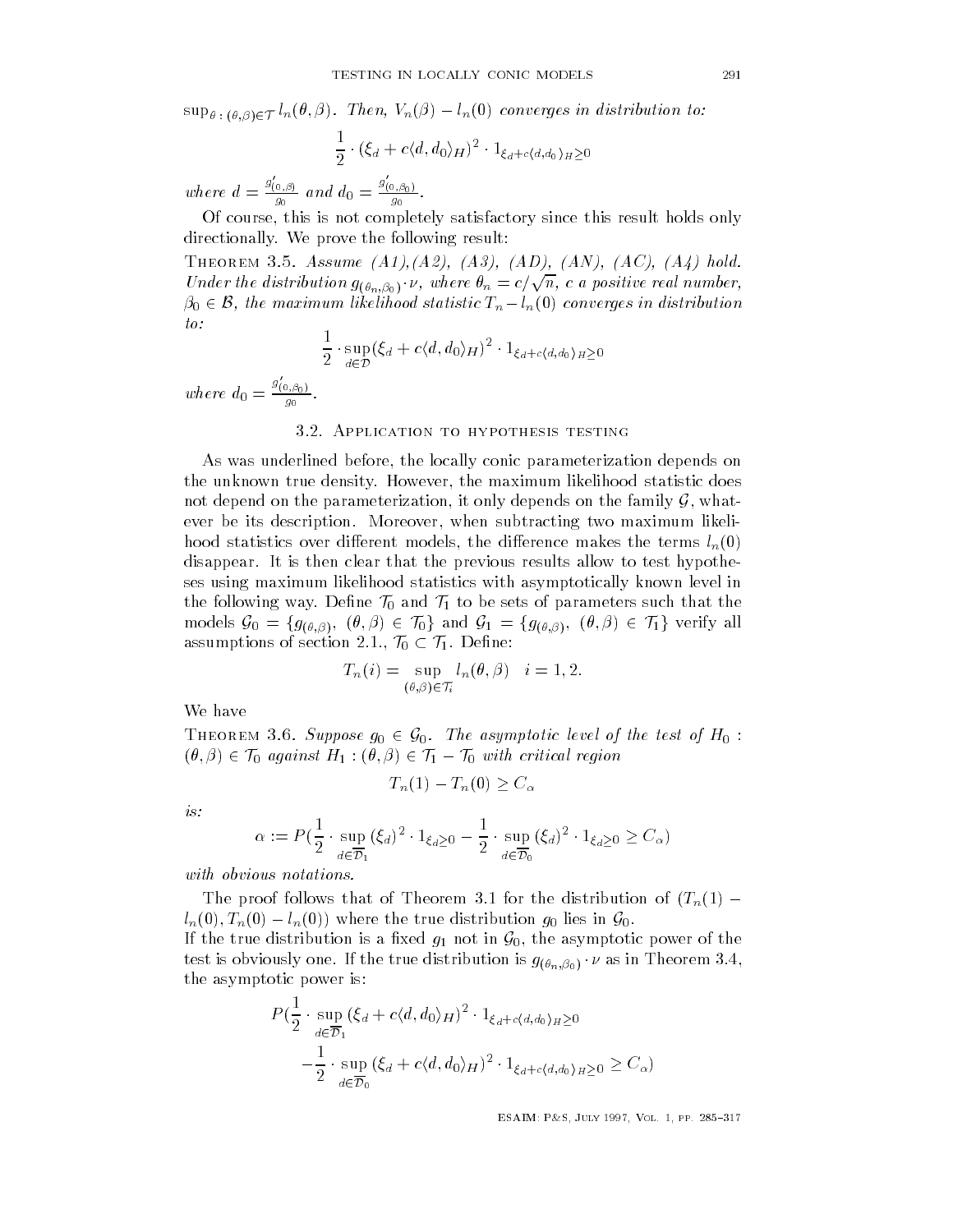where  $u_0 = g_{(0, \beta_0)}/g_0$ . REMARK 3.7.

- To compute the asymptotic distribution of  $T_n(1) T_n(0)$ , notice that the processes involved are correlated and that  $\overline{\mathcal{D}}_0 \subset \overline{\mathcal{D}}_1$ .
- $\mathcal{I}$  is distribution may depend on g or may be free of g  $\mathcal{I}$ depends on the spaces  $\mathcal B$  and  $\mathcal D.$  Indeed, if  $\mathcal B$  does not depend on  $g_0,$ the distribution of the supremum over  $\overline{\mathcal{D}}$  of the square of the Gaussian process may be free of  $g_0$ . This is the case for parametric testing where the parameter to be tested is in the interior of the parameter set- see section 3.1.
- Analytic derivations of the distributions of the distributions of the supremum of the supremum of the Gaussian ian process as involved in the Theorems are difficult problems. In a recent work- Azais and Wschebor Azais and Wschebor give an explicit formula for computing the distribution of the supremum of a random process in various situations A recent text of introduction in the topics of continuity and extrema for Gaussian processes- together with references-definition  $\mathbf{r}$  and  $\mathbf{r}$  and  $\mathbf{r}$  and  $\mathbf{r}$  and  $\mathbf{r}$  $\mathbf{B}$  beran and Millar Beran and Millar Beran and Millar Beran and Millar Beran and Millar Beran and Millar Beran and Millar Beran and Millar Beran and Millar Beran and Millar Beran and Millar Beran and Millar Beran an stochastic procedures using bootstrapping to find the estimated level of confidence sets when the asymptotic distribution is too intractable. Similar ideas could be used here
- Though the assumption  $\mathbf{r}$  and  $\mathbf{r}$  are mixtures-derived for mixtures-derived for mixtures-derived for  $\mathbf{r}$ an asymptotic distribution for the maximum likelihood statistic which will be also some function of the maximum of the Gaussian process indexed by  $\mathcal D$ . Application to hypothesis testing follows obviously the same lines

#### 3.3. APPLICATION TO PARAMETRIC MODELS

Let  $\mathcal{G} = \{g_{\gamma}, \gamma \in \Gamma\}$  be an identifiable parametric model where  $\Gamma$  is a compact subset of  $\mathbb{R}^n$ . We make the following geometrical assumption on  $1$  .

 $(RP1)$  For all  $\gamma$  in  $\Gamma$  and u in  $\mathbb{R}^p$  define:

$$
T(\gamma, u) = \{ t \in \mathbb{R}, \ \gamma + t. u \in \Gamma \},
$$

 $U(\gamma) = \{u \in \mathbb{R}^p, T(\gamma, u) \text{ contains a right-neighborhood of } 0, [0, u_{\gamma}]\}.$ Then,

$$
\forall \gamma \in \Gamma, \exists c > 0, \forall u, (\exists t \in T(\gamma, u)) \text{ and } t < c \Longrightarrow u \in U(\gamma))
$$

INTO FOUR FIGHT ALL  $\gamma$  in  $1$  ,  $U(\gamma)$  spans  $\mathbb{R}^r$ .

Let  $g_0 = g_{\gamma^0}$ . Assume the model is *locally regular* in the following way:

 $(RP2)$ The application  $t \to g_{\gamma^0+t,u}$  is twice continuously differentiable for  $\iota > 0,~g_0 \nu$  a.e. for all directions  $u$  in  $U(\gamma$  ), with right continuous derivative at  $t=0$ .

There exist functions has been assumed to the control of the such that  $\mathbf{r}_i$ 

re exist functions 
$$
h, l, m
$$
, such that:  
\n
$$
\forall \gamma = \gamma^0 + t.u \in \Gamma, u \in U(\gamma^0), |\log g_{\gamma}| \le h, |\frac{1}{g_{\gamma}} \frac{\partial g_{\gamma^0 + t.u}}{\partial t}| \le l,
$$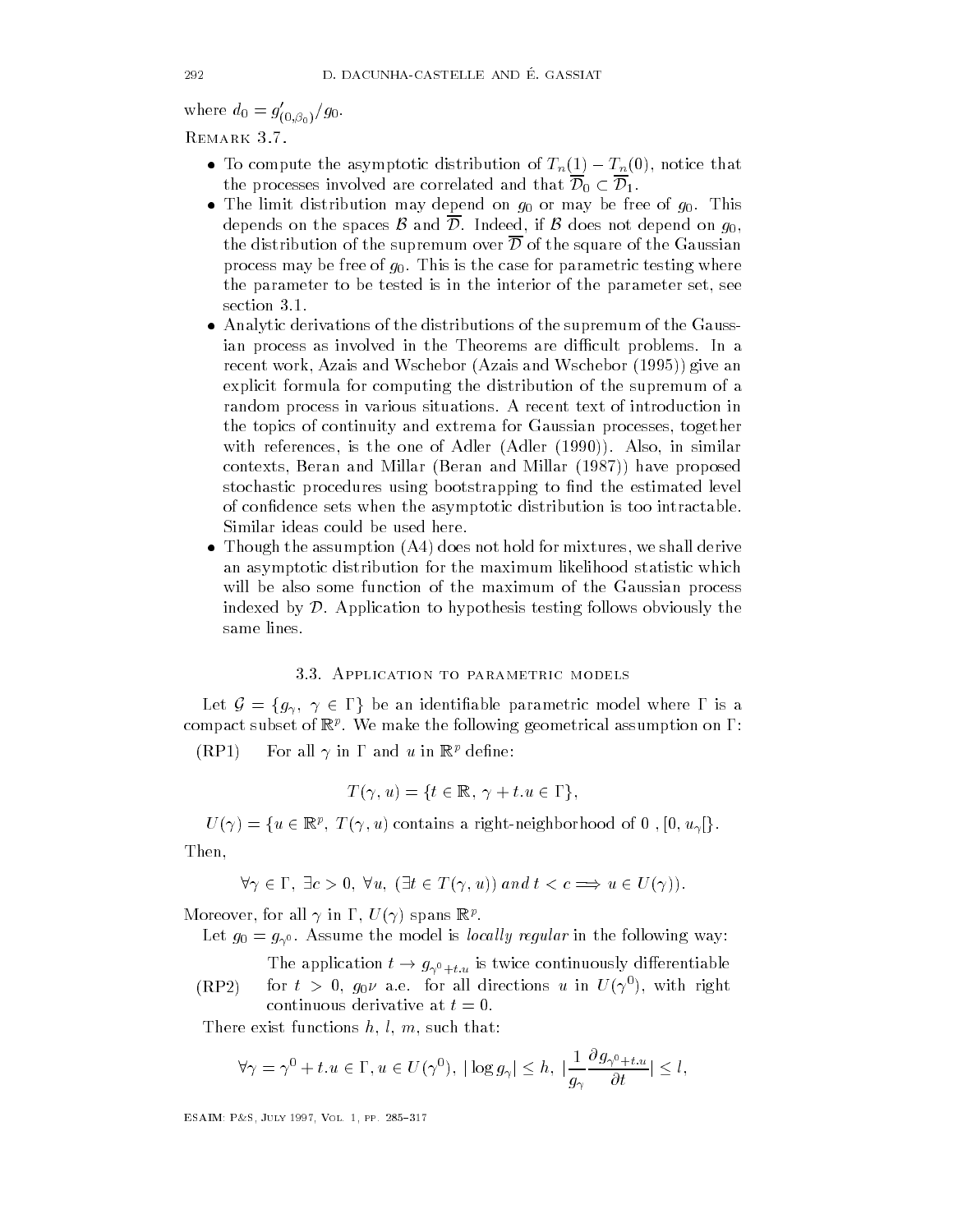$$
\frac{1}{g_{\gamma}} \frac{\partial^2 g_{\gamma^0 + t, u}}{\partial t^2} \le m, \ E_{g_{0\nu}}[h] < +\infty, \ E_{g_{0\nu}}[l^2] < +\infty, \ E_{g_{0\nu}}[m] < +\infty.
$$

Define the Fisher information at point  $\gamma^0$  as the  $p \times p$  matrix  $I(\gamma^0)$  such  $that:$ 

$$
\forall u \in U(\gamma^0), \ Var\left(\frac{1}{g_{\gamma^0}} \frac{\partial g_{\gamma^0 + t, u}}{\partial t}|_{t=0}\right) = u^T \cdot I(\gamma^0) \cdot u.
$$

 $(RP3)$ *I* ( ) is non degenerated.

COMMENTS

 $\overline{\phantom{a}}$ 

- Assumption RP allows to dene the Fisher information unambigu ously since derivatives exist in at least  $p$  linearly independent directions.
- $\bullet\,$  For  $\gamma^0$  in the interior of  $\Gamma,$  the Fisher information so defined reduces to the usual Fisher information-distribution-distribution-distribution-distribution-distribution-distribution-distribution-distribution-distribution-distribution-distribution-distribution-distribution-distribution-distributi the regularity of the model in the usual way (see Dacunha-Castelle and duota and the contract of the contract of the contract of the contract of the contract of the contract of the contract of the contract of the contract of the contract of the contract of the contract of the contract of the
- The geometric interpretation of  $\mathcal{R}^{\text{max}}$  is that is that is that is that is that is that is that is that is that is that is that is that is that is that is that is that is that is that is that is that is that is tha property at a boundary point- there exists a small ball B centered at the boundary point such that  $\Gamma \cap B$  is inside the tangent cone.

3.3.1. TESTING  $\gamma = \gamma^0$  AGAINST  $\gamma \neq \gamma^0$ . The locally conic parameterization will be

$$
\gamma = \gamma^{0} + \theta \cdot \beta,
$$

$$
\theta = \sqrt{(\gamma - \gamma^{0})^{T} I(\gamma^{0}) (\gamma - \gamma^{0})},
$$

$$
\beta = \frac{\gamma - \gamma^{0}}{\theta}.
$$

It is the absolute that an absolute that a strain and an absolute the strain and an absolute  $\mathbf{A}$ hold-bear and the contract of the contract of the contract of the contract of the contract of the contract of

$$
\mathcal{B} = \overline{\mathcal{B}} = \{ \frac{\gamma - \gamma^0}{\sqrt{(\gamma - \gamma^0)^T I(\gamma^0)(\gamma - \gamma^0)}}, \gamma \in \Gamma \}.
$$

Now, let  $\beta_1,\ldots,\beta_p$  be  $p$  independent directions in  ${\mathcal B}.$  Then:

Now, let 
$$
\beta_1, ..., \beta_p
$$
 be  $p$  independent directions in  $\beta$ . Then:  
\n
$$
\mathcal{D} = \overline{\mathcal{D}} = \{d = \frac{1}{g_0} \sum_{i=1}^p b_i d_i, \text{ where } d_i = \frac{\partial g_{\gamma^0 + \theta, \beta_i}}{\partial \theta} |_{\theta = 0}, \text{ and } \sum_{i=1}^p b_i \beta_i \in \mathcal{B} \}.
$$

Then (AD) holds since  $\overline{\mathcal{D}}$  is a compact subset of a finite dimensional linear space- and AN holds by construction Let ln be the loglikelihood with  $n$  i.i.d. observations. We have:

THEOREM 3.8. Under the assumptions (RP1) to (RP3),  $\sup_{\gamma \in \Gamma}(l_n(\gamma)$  $l_n(0)$  converges in distribution to:

$$
\frac{1}{2}\sup_{u\in I(\gamma^0)^{1/2}\cdot\mathcal{B}} (\langle u,V\rangle)^2 1_{\langle u,V\rangle\geq 0}
$$

where V is a p dimensional standard Gaussian random variable and  $\langle ., . \rangle$ the usual scalar product on  $\mathbb{R}^r$ .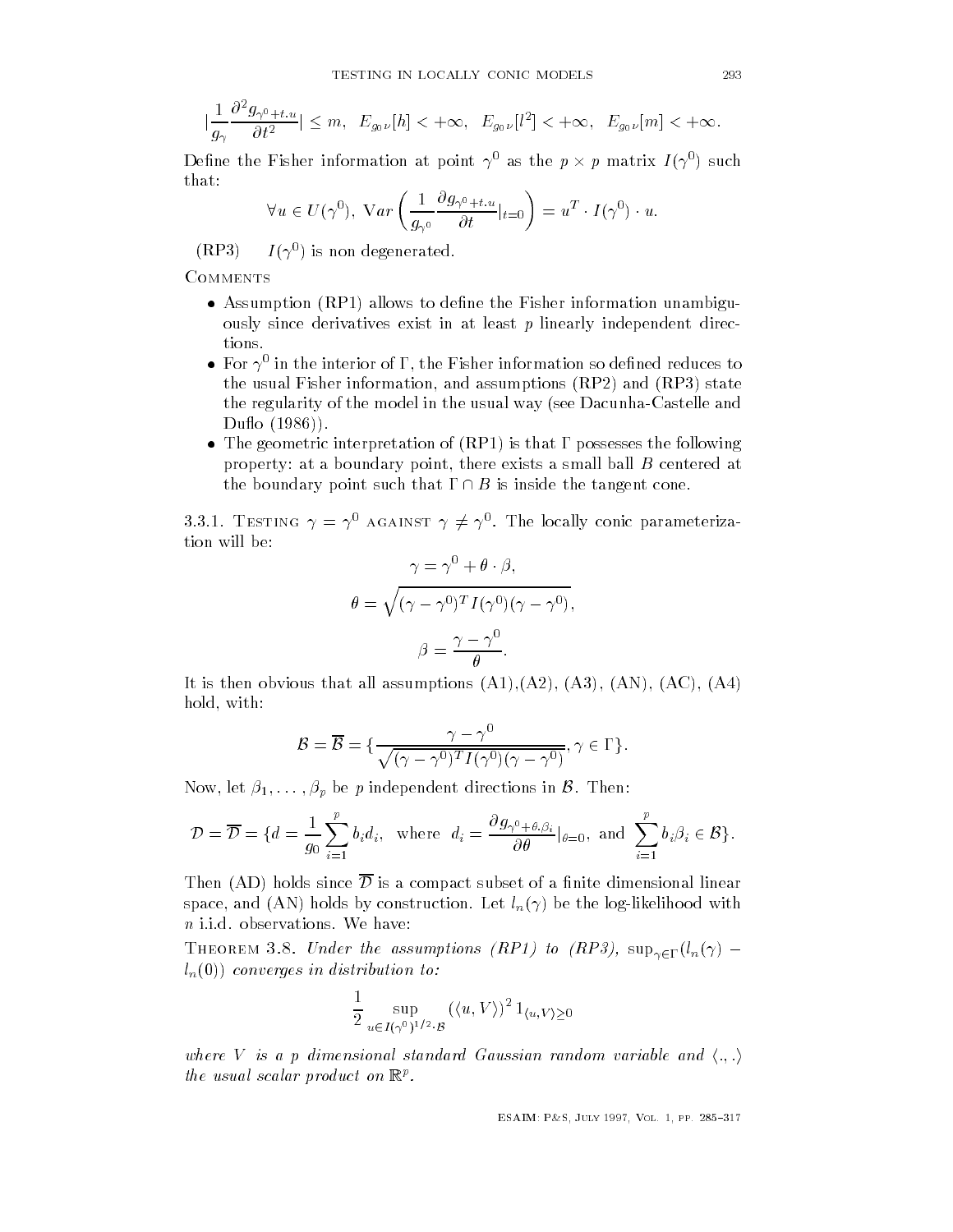*Proof.* Theorem 3.1 gives that  $\sup_{\gamma \in \Gamma} l_n(\gamma) - l_n(0)$  converges in distribution to

$$
\frac{1}{2}\sup_{\sum_{i=1}^p b_i\beta_i\in\mathcal{B}}\left(\langle b,d\rangle\right)^21_{\langle b,d\rangle\geq 0}
$$

with  $d = (d_1, \ldots, d_p)$ . The distribution of  $\langle b, d \rangle$  is that of  $\langle \beta, W \rangle$  where  $\beta \in \mathcal{B}$  and  $W$  follows centered p-dimensional Gaussian distribution with variance  $I(\gamma^0)$ . The change of variables  $u = I(\gamma^0)^{1/2} \cdot \beta$  $\mathbf{r}$  the results the results to result the results of the results of the results of the results of the results of the results of the results of the results of the results of the results of the results of the results o

Theorem allows one to know the asymptotic distribution of the maximum of the maximum of the maximum of the maximum likelihood statistic depending on the geometric structure of  $\Gamma$  around  $\gamma_0$ :

- If  $\gamma_0$  is in the interior of  $\Gamma$ ,  $\beta$  contains all possible directions, and also If it is in the interior of  $\mathcal I$ nood statistic depending on the geometric structure of  $\Gamma$  around  $\gamma_0$ :<br>If  $\gamma_0$  is in the interior of  $\Gamma$ ,  $\mathcal B$  contains all possible directions, and also<br> $I(\gamma^0)^{1/2} \cdot \mathcal B$ , so that (as already known) we obtain  $\cdot \chi^2(p)$ , since the supremum in the Theorem is attained for  $u = V / ||V||$ .
- If is one the boundary of  $\mathbf{I}$  is one does dependent of  $\mathbf{I}$ on  $\gamma^0$  only through the set  $\mathcal B$ , that is only through the shape of  $\Gamma$  at the boundary point  $\gamma$  . More precisely:

COROLLARY 3.9. Under the assumptions (RP1) to (RP3),  $\sup_{\gamma \in \Gamma} l_n(\gamma)$   $l_n(0)$  converges in distribution to:

$$
\frac{1}{2}\left(\langle V, P_{I(\gamma^0)^{1/2}\cdot \mathcal{B}}(V)\rangle\right)^2 1_{\langle V, P_{I(\gamma^0)^{1/2}\cdot \mathcal{B}}(V)\rangle \geq 0}
$$

 $\frac{1}{2}\left(\langle V, P_{I(\gamma^0)^{1/2}\cdot B}(V)\rangle\right)^{-1}\langle V, P_{I(\gamma^0)^{1/2}\cdot B}(V)\rangle\geq 0$ <br>where  $P_{I(\gamma^0)^{1/2}\cdot B}$  the orthogonal projection onto the set  $I(\gamma^0)^{1/2}\cdot B$  and V  $a$  p-dimensional standard Gaussian random variable.

3.3.2. TESTING WITH A FINITE DIMENSIONAL NUISANCE PARAMETER. We suppose here that we are interested only in a part of the parameter. Namely,  $\gamma = (\alpha, \delta), \alpha \in \mathbb{R}^k, \delta \in \mathbb{R}^l, k+l = p$ , and we want to test  $\alpha = \alpha^0$  against  $\alpha \neq \alpha^0$ . Say that  $\gamma^0 = (\alpha^0, \delta^0)$ . We have:

 $\mathbf{E} = \mathbf{E} \mathbf{E} \mathbf{E} \mathbf{E} \mathbf{E} \mathbf{E} \mathbf{E} \mathbf{E} \mathbf{E} \mathbf{E} \mathbf{E} \mathbf{E} \mathbf{E} \mathbf{E} \mathbf{E} \mathbf{E} \mathbf{E} \mathbf{E} \mathbf{E} \mathbf{E} \mathbf{E} \mathbf{E} \mathbf{E} \mathbf{E} \mathbf{E} \mathbf{E} \mathbf{E} \mathbf{E} \mathbf{E} \mathbf{E} \mathbf{E} \mathbf{E} \mathbf{E} \mathbf{E} \mathbf{E} \mathbf$ el and if  $\gamma^0$  lies in the interior of  $\Gamma: \sup_{\gamma \in \Gamma} l_n(\gamma) - \sup_{\delta, (\alpha^0, \delta) \in \Gamma} l_n(\alpha^0, \delta)$ converges in distribution to  $\frac{1}{2} \cdot \chi^2(k)$ .

*Proof.* For the full model, we have that  $\beta$  is an ellipsoid in  $\mathbb{R}^p$ . For the submodel- the locally conic parameterization will be

$$
\gamma = \gamma^{0} + \theta_{1} \cdot (0, \beta_{1}),
$$

$$
\theta_{1} = \sqrt{(\delta - \delta^{0})^{T} I_{1}(\delta^{0})(\delta - \delta^{0})},
$$

$$
\beta_{1} = \frac{\delta - \delta^{0}}{\theta_{1}},
$$

where  $I_1(\sigma)$  is defined at point  $\sigma$  as in (KPZ) for the submodel. Then, with obvious notations,  $B_1 = (0)_k \times \mathcal{E}_l$  where  $(0)_k$  is the null point in  $\mathbb{R}^k$  and  $\mathcal{E}_l$ ned at point  $\delta^0$  as in (RP2) for the submodel. Then, with  $\mathcal{B}_1 = (0)_k \times \mathcal{E}_l$  where  $(0)_k$  is the null point in  $\mathbb{R}^k$  and  $\mathcal{E}_l$ is the *t*-dimensional empsoid denned with the matrix  $I_1(o)$ . Following the same change of variables than for the proof of Theorem - we have that  $\sup_{\gamma \in \Gamma} l_n(\gamma) - \sup_{\delta, (\alpha^0, \delta) \in \Gamma} l_n(\alpha^0, \delta)$  converges in distribution to

$$
\frac{1}{2} \sup_{u \in \mathcal{B}} (\langle u, V \rangle)^2 1_{\langle u, V \rangle \ge 0} - \frac{1}{2} \sup_{u_1 \in \mathcal{E}_l} (\langle ((0)_k, u_1), V \rangle)^2 1_{\langle ((0)_k, u_1), V \rangle \ge 0}
$$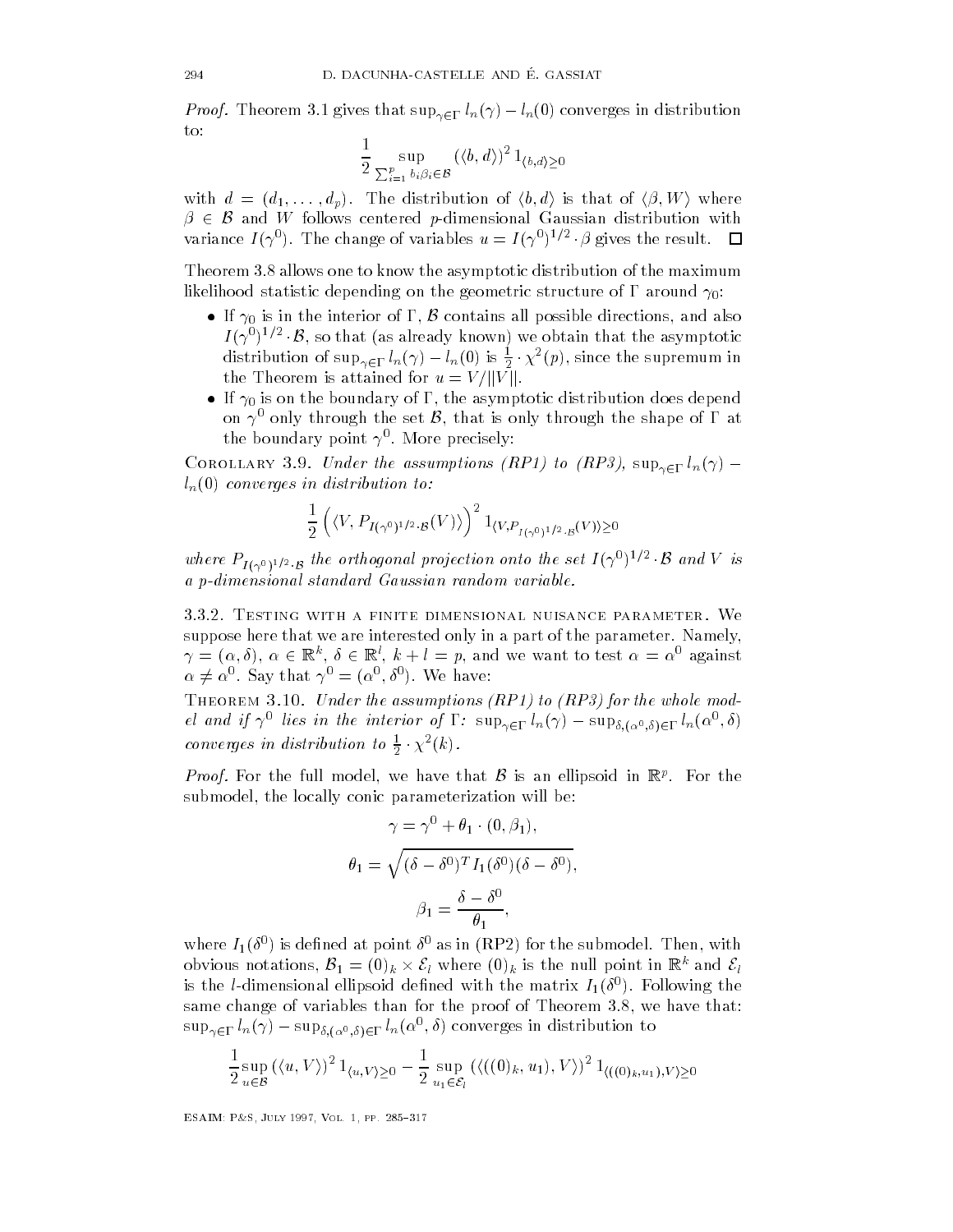where  $V$  is a  $p$  dimensional standard Gaussian random variable. This in where  $V$  is a p dimensional standard Gaussian random variable This includes the contract of the  $\alpha$  $\Box$ turns exactly equals  $\frac{1}{2}(V_1 + V_2 + \ldots + V_k)$ .

Though the simple mixture  $(4.1)$  is also an application of the general result of section - we chose to present the problem of testing the number of populations in a mixture in a separate section

# 4. POPULATION MIXTURES

In this section- we show how the theory of locally conic models applies to population mixtures

Let  $\mathcal{F} = (f_\gamma)_{\gamma \in \Gamma}$  be a family of probability densities with respect to  $\nu$ .  $\Gamma$  is a compact subset of  $\mathbb{R}^k$  for some integer  $k$ .  $\mathcal{G}_p$  is the set of all  $p-$ mixtures of densities of  $\mathcal{F}$ :

$$
\mathcal{G}_p = \{g_{\pi,\alpha} = \sum_{i=1}^p \pi_i \cdot f_{\gamma^i} : \pi = (\pi_1, \dots, \pi_p), \ \alpha = (\gamma^1, \dots, \gamma^p),
$$

$$
\forall i = 1, \dots, p, \ \gamma^i \in \Gamma, \ 0 \le \pi_i \le 1, \ \sum_{i=1}^p \pi_i = 1\}.
$$

Obviously-black international international international international international international internation<br>Production in the parameters of the parameters of the parameters of the parameters of the parameters of the pa and  $\alpha = (\gamma^1, \ldots, \gamma^p)$ . There exist mixtures g in  $\mathcal{G}_p$  which have different representations graduate the contract of the contract of the contract of the contract of the contract of the contract of the contract of the contract of the contract of the contract of the contract of the contract of the have for any permutation  $\sigma$  of the set  $\{1,\ldots,p\}$ :

$$
\sum_{i=1}^p \pi_i \cdot f_{\gamma^i} = \sum_{i=1}^p \pi_{\sigma(i)} \cdot f_{\gamma^{\sigma(i)}}.
$$

Another example which may not be avoided by taking some quotient with respect to permutations is

$$
f_{\gamma^0} = \sum_{i=1}^p \pi_i \cdot f_{\gamma^0}
$$

for any  $(\pi_i)$  such that  $\pi_i \geq 0$  and  $\sum_{i=1}^p \pi_i = 1$ . However, we assume that  $\mathcal{G}_p$  is identifiable in the weak following sense:

$$
g_{\pi^0,\alpha^0} = g_{\pi^1,\alpha^1} \quad \text{if } a.e. \Longleftrightarrow \left| \begin{array}{c} \sum_{i=1}^p \pi_i^0 \cdot \delta_{\gamma_i^0} = \sum_{i=1}^p \pi_i^1 \cdot \delta_{\gamma_i^1} \text{ as probability distributions on } \Gamma. \end{array} \right.
$$

In other words,  $\mathcal{G}_p$  is identifiable if the parameter is the mixing discrete probability distribution on  $\Gamma$ . Teicher (see Teicher (1965)) or Yakowitz and  $\mathcal{S}=\mathcal{S}$  . So and Spragins such and Spragins for such and Spragins for such and  $\mathcal{S}=\mathcal{S}$ which hold for instance for instance for instance for instance for instance for nite mixtures of Gaussian and or gamma distributions

We address the following problems:

- $\mathbf{r} = \mathbf{r} + \mathbf{r} + \mathbf{r} + \mathbf{r} + \mathbf{r} + \mathbf{r} + \mathbf{r} + \mathbf{r} + \mathbf{r} + \mathbf{r} + \mathbf{r} + \mathbf{r} + \mathbf{r} + \mathbf{r} + \mathbf{r} + \mathbf{r} + \mathbf{r} + \mathbf{r} + \mathbf{r} + \mathbf{r} + \mathbf{r} + \mathbf{r} + \mathbf{r} + \mathbf{r} + \mathbf{r} + \mathbf{r} + \mathbf{r} + \mathbf{r} + \mathbf{r} + \mathbf{r} + \mathbf$ the model  $(4.1)$  stated in the introduction.
- $\mathbf{F}$  are the finite density  $\mathbf{F}$  for  $\mathbf{F}$  for  $\mathbf{F}$  and  $\mathbf{F}$  or  $\mathbf{F}$  are  $\mathbf{F}$  and  $\mathbf{F}$  are  $\mathbf{F}$  and  $\mathbf{F}$  are  $\mathbf{F}$  and  $\mathbf{F}$  are  $\mathbf{F}$  and  $\mathbf{F}$  are  $\mathbf{F}$  and  $\mathbf{F}$ test one population against a mixture
- For an integer q less than p- test q populations against p populations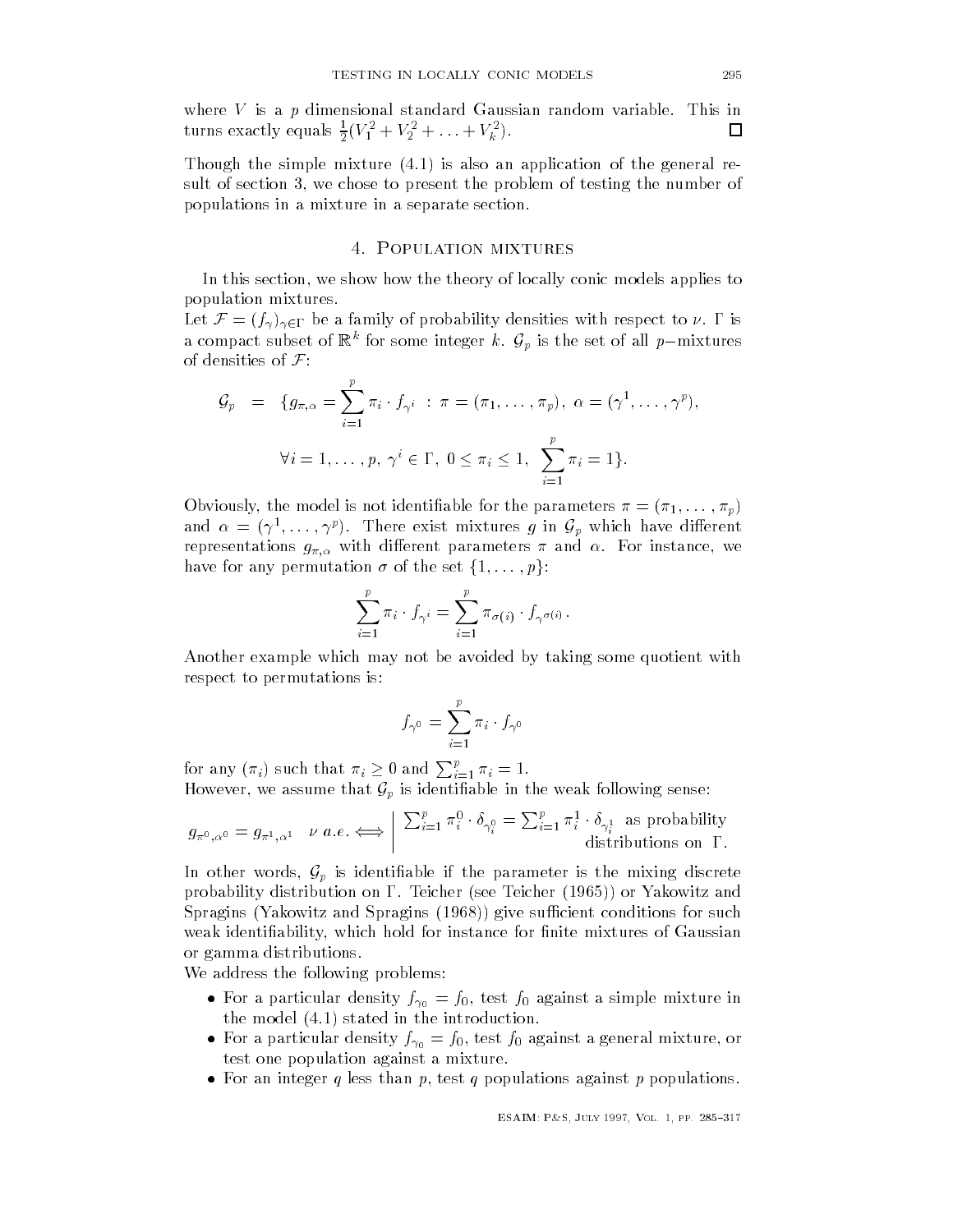As noted before-dimensional is not identified before-dimensional is not identified by  $\mathbb{R}^n$  $\left(\binom{n}{1},\ldots,\binom{n}{p}\right)$  and  $\alpha = \left(\binom{n}{p},\ldots,\binom{n}{p}\right)$ . It reparameterized in an identifiable manner- lack of di
erentiability appears When using the non identiable . The lack of identiability leads to a strategie of identiability leads to a strategie of identiability leads to degeneracy of the Fisher information-that-the Fisher information-that-the-that-the-that-the-that-the-that-theexpansions for the log likelihood statistics- the remainder terms may not be bounded uniformly More over-the asymptotic variance of the maximum maximum maximum maximum maximum maximum likelihood estimator which is the inverse of the Fisher information - when one of the parameters - or  $\mathbb{I}$  is  $\mathbb{I}$  is unbounded This is why Ghosh and This is why Ghosh and This is why Ghosh and This is why Ghosh and This is why Ghosh and This is why Ghosh and This is why Ghosh and This is Sen had to separate strongly the  $\gamma$  parameters to develop the asymptotics of the maximum likelihood statistic see Ghosh and Sen  $\mathcal{N}$ ing two populations against one population that is- they assumed that the model for two populations verified  $\|\gamma^1 - \gamma^2\| \geq \epsilon$  for a fixed positive  $\epsilon$  and some norm  $\|.\|$  on  $\Gamma$ . This assumption is rather unnatural.

For each mixture problem- we exhibit a locally conic parameterization that will solve the problem completely with no such separation on the parameters of the mixing family

We make the following assumptions on the mixing family  $\mathcal{F}$ :

the mixing lamily.<br>We make the following assumptions on the mixing family  ${\cal F} \colon$ <br>(M1) There exists a function  $h$  in  $L_1(g_0 \nu)$  such that:  $\forall f \in {\cal F}, \, |\log f| \leq 1$  $h \nu$ -a.e.

#### Simple mixture

Here, the model is the subset of  $\mathcal{G}_2$  given by:

$$
g_{\pi,\gamma} = (1 - \pi)f_{\gamma^0} + \pi f_\gamma \tag{4.1}
$$

where  $\pi \in [0,1], \gamma \in \Gamma$  and the true density is  $g_0 = f_{\gamma^0}, \, \gamma^0$  in the interior of **1** . Recall that H is the Hilbert space  $L^p(g_0 \nu)$ . Denne  $(\nu, \rho)$  by:

*H* is the Hilbert space 
$$
L^2(g_0 \nu)
$$
. Define  $(\theta, \beta)$  by:  
\n
$$
\theta = \|\frac{g_{\pi, \gamma} - g_0}{g_0}\|_H = \pi \cdot \|\frac{f_\gamma - f_{\gamma^0}}{f_{\gamma^0}}\|_H \; ; \; \; \beta = \gamma.
$$

So that the new parameterization is given by

$$
g_{\pi,\gamma} = g_{(\theta,\beta)} = g_0 \left( 1 + \theta \cdot \frac{f_\beta - f_{\gamma^0}}{f_{\gamma^0}} / \|\frac{f_\beta - f_{\gamma^0}}{f_{\gamma^0}}\|_H \right). \tag{4.2}
$$

It is easy to see that here

nat here:  
\n
$$
\mathcal{D} = \left\{ \frac{f_{\beta} - f_{\gamma^0}}{f_{\gamma^0}} \cdot \|\frac{f_{\beta} - f_{\gamma^0}}{f_{\gamma^0}}\|_{H}^{-1}, \beta \in \Gamma \right\}.
$$

We make the following assumption:

(M2) to  $\gamma = (\gamma_1, \dots, \gamma_k)$  in the interior of  $\Gamma$ . Moreover, there exists a function l such that: function *l* such that:

$$
\forall \gamma \in \Gamma, \ \ |\frac{1}{f_{\gamma}} \frac{\partial f_{\gamma}}{\partial \gamma_i}|\leq l, \ \ i=1,\ldots,k \ \ E_{g_0\nu}[l^2]<+\infty.
$$

Theorem Under assumptions - M and if the state assumptions - M and if the state assumptions - M and if the state assumption of the state and if the state assumptions of the state assumption of the state assumption of the

(S2)  $\mathcal{D}$  is a Donsker class and  $\xi_d$  has continuous sample paths

then the parameterization verifies all assumptions are all assumptions and assumptions are all assumptions and -AN -AC -A and Theorem holds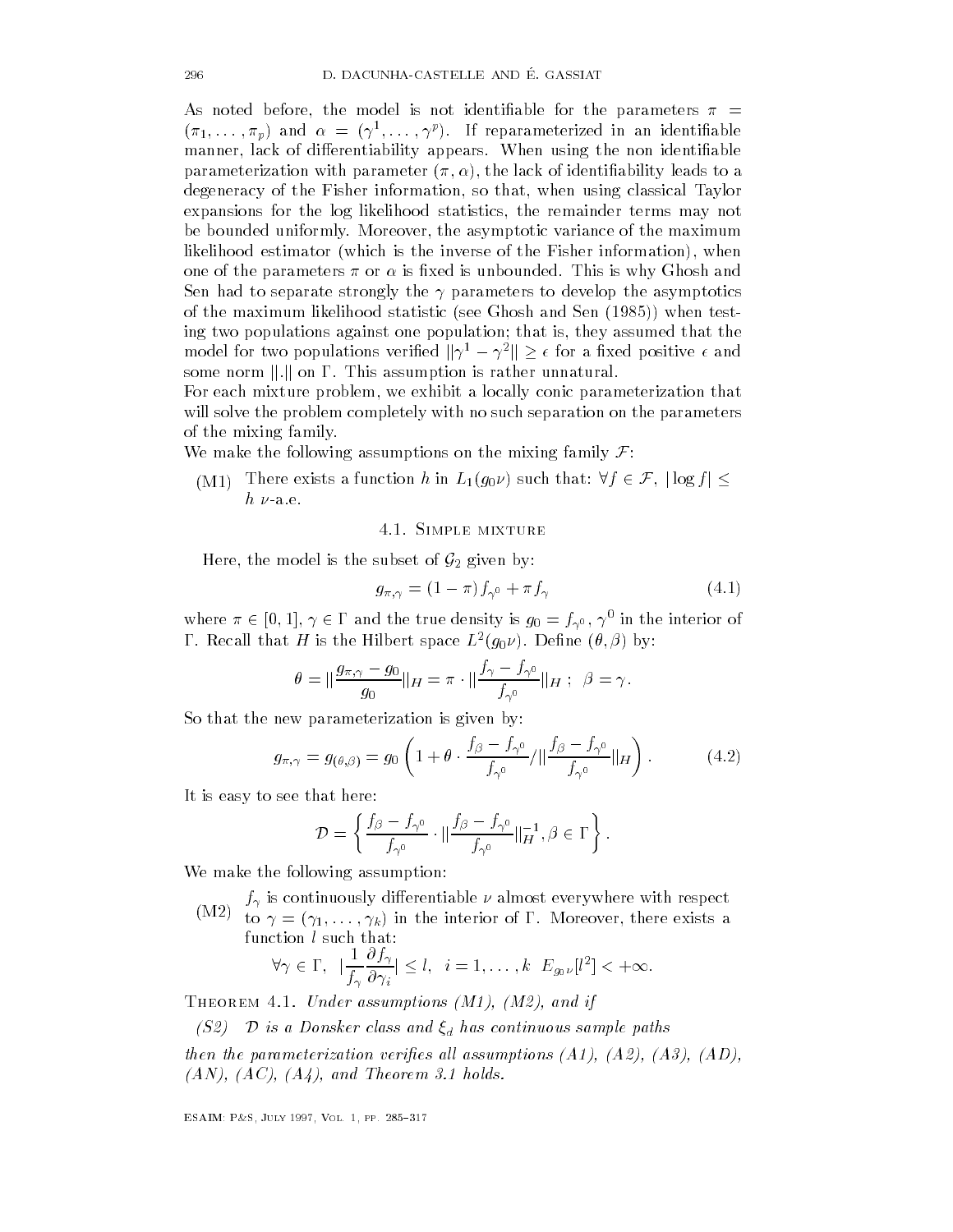In Proof M implies AC - M implies A - A - A and A In particular

$$
g_{(\theta,\beta)}=g_0\Longleftrightarrow \theta=0
$$

is obviously a consequence of the weak identiability- since

uence of the weak identifiability, sin  
\n
$$
\mathcal{T} \subset \{(\theta, \beta) : \theta \leq \|\frac{f_{\beta} - f_{\gamma^0}}{f_{\gamma^0}}\|_{H}\}.
$$

then-distribution of the construction of the construction of the construction of the construction of the construction of the construction of the construction of the construction of the construction of the construction of t

Remark - A simple and useful example where the assumptions hold is the case of a mixture of Gaussian variables If the mixture is only on the means- it is enough to assume that the means are in a compact set If the mixture is also on the variances- easy computations show that the variances have to be restricted in a set of the form  $[\epsilon, 2\sigma_0 - \epsilon],$  if  $\sigma_0$  is the variance of  $g(\theta)$  in this case-to-hold Howeverthe expansions giving the form of the likelihood statistic shows that theorem 4.1 still holds even when the variance is allowed to take bigger values: the bigger values play a negligible role when taking the maximum. This will be fully developed in further work

# 4.2. ONE POPULATION AGAINST TWO POPULATIONS

In the case of the simple mixture- the locally conic parameterization is linear in the parameter The Taylor expansion till order is trivial- and the simple asymptotic result Theorem 3.1 holds. This will be the same for contamination models as explained in section 5. But this will no longer be the case for mixtures of unknown populations Let us explain the situation in the most simple case of real parameters Here- will be a compact subset of  $\mathbb{R}$ . We suppose again that the underlying distribution is  $g_0 = \jmath_{\gamma^0}, \, \gamma$  in the interior of  $\Gamma.$  But the model is the whole  $\mathcal{G}_2.$  Define:  $\beta = (\gamma, \delta)$   $\gamma \in \Gamma,$  $\delta \in [0, M]$ . A locally conic parameterization is given by:

$$
g_{(\theta,\beta)} = \frac{\theta}{N(\beta)} f_{\gamma} + (1 - \frac{\theta}{N(\beta)}) f_{\gamma^0 + \frac{\theta}{N(\beta)}\delta}
$$

where

$$
N(\beta) = \|\delta \frac{1}{g_0} \frac{\partial f_\gamma}{\partial \gamma}\big|_{\gamma = \gamma^0} + \frac{f_\gamma - g_0}{g_0} \|_{H}.
$$

If  $\mathbf{v}$  is the successes such the successes with respect to  $\mathbf{r}$ following derivatives for  $y_{\theta, \beta}$  (g)  $\vee$  defiotes the k-th derivative of  $y_{(\theta, \beta)}$  with respect to  $\theta$  and  $f^{(k)}$  the k-th derivative of  $f_\gamma$  with respect to  $\gamma$  ):

$$
g'_{(\theta,\beta)} = \frac{\delta}{N(\beta)} \left(1 - \frac{\theta}{N(\beta)}\right) \left(f'_{\gamma^0 + \frac{\theta}{N(\beta)}\delta}\right) + \frac{1}{N(\beta)} \left(f_{\gamma} - f_{\gamma^0 + \frac{\theta}{N(\beta)}\delta}\right),
$$

$$
g^{(k)}_{(\theta,\beta)} = -\frac{k\delta^{k-1}}{N(\beta)^k} f^{(k-1)}_{\gamma^0 + \frac{\theta}{N(\beta)}\delta} + \frac{\delta^k}{N(\beta)^k} \left(1 - \frac{\theta}{N(\beta)}\right) f^{(k)}_{\gamma^0 + \frac{\theta}{N(\beta)}\delta}.
$$

Observe now that  $N(\beta)$  goes to 0 as soon as  $\gamma$  goes to  $\gamma^0$  and  $\delta$  goes to 0. Then it can be seen that  $\frac{N(\beta)^2}{N(\beta)^2}$  can not be uniformly bounded, so that  $g_{-(\theta,\beta)}$ are the state  $\mathcal{G}(\mathcal{G},\mathcal{G})$  . The unit best contribution function function  $\mathcal{G}$  and  $\mathcal{G}(\mathcal{G},\mathcal{G})$ as required in  $\{r=r\}$  . The india the result-integration parameterization is the result of  $\alpha$ 

 $\Box$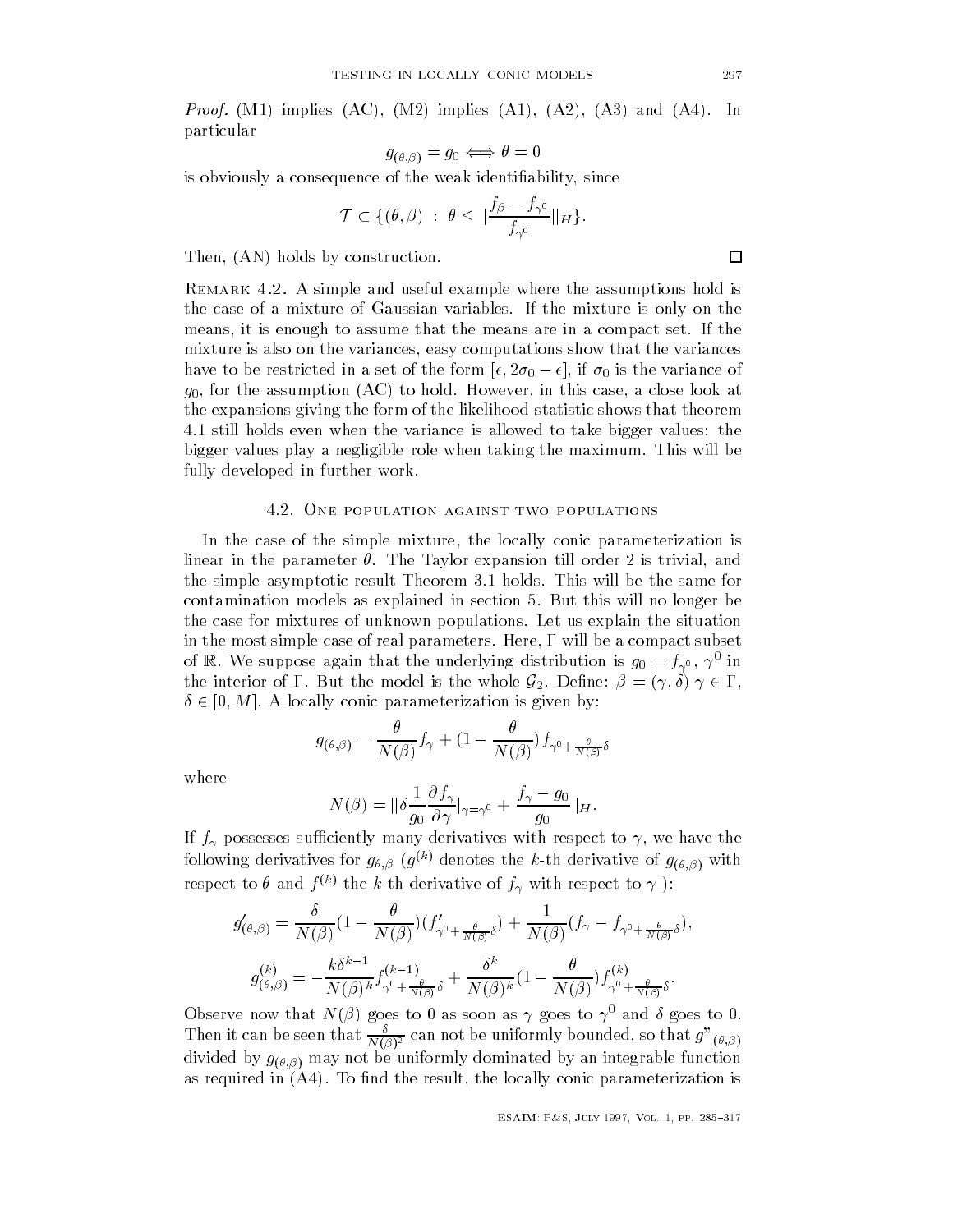still a key point, but the Taylor expansion has to be made till an order bigger still a key point-beneficial and the state of the state of the state of the state of the state of the state of but the Taylor expansion has to be made till an order bigger than 2 in a region where  $N(\beta)$  goes to 0. We shall need the assumptions:

(iver  $\alpha$  )  $\alpha$  ( $\beta$ ) = 0 if and only if  $\gamma$  =  $\gamma$  and  $\theta$  = 0.

(M4)  $f_{\gamma}$  possesses derivatives till order 5. For all  $k \leq 5$ ,  $\frac{f_{\gamma}}{g_{\gamma}}$  $\frac{f_{\gamma 0}^{\chi_0}}{g_0} \in L^2(g_0 \nu)$  . , which is the exist functions may be a positive of  $\mathbf{1}$ unctions

$$
\sup_{\gamma - \gamma^0 \le \epsilon} |\frac{f''_{\gamma}}{g_0}| \le m_2 \quad E_{g_0\nu}[m_2^2] < +\infty,
$$
  

$$
\sup_{\gamma - \gamma^0 \le \epsilon} |\frac{f_{\gamma}^{(5)}}{g_0}| \le m_5 \quad E_{g_0\nu}[m_5^2] < +\infty.
$$

Define  $\mathcal D$  as the set of functions  $d$ 

$$
d = \frac{1}{N(\beta)} \left( \frac{f_{\gamma} - f_{\gamma^0} + \delta f'_{\gamma^0}}{g_0} \right).
$$

$$
d_1 = \frac{f'_{\gamma^0}/g_0}{\|f'_{\gamma^0}/g_0\|_H}, d_2 = \frac{f''_{\gamma^0}/g_0}{\|f''_{\gamma^0}/g_0\|_H}, u = \langle d_1, d_2 \rangle.
$$

Notice that  $d_1, d_2$  are in  $\overline{\mathcal{D}}$  as well as  $(\lambda d_1 + \mu d_2)/\sqrt{\lambda^2 + \mu^2 + 2u\lambda\mu}$ . We may now state the Theorem

THEOREM 4.3. Assume that  $(M1)$ ,  $(M3)$ ,  $(M4)$  hold, that D is a Donsker class and that  $\xi_d$  has continuous sample paths. Then  $T_n - l_n(0)$  converges in distribution to the following variable

$$
\sup \left\{ \frac{1}{2} \cdot \sup_{d \in \mathcal{D}} (\xi_d)^2 \cdot 1_{\xi_d \ge 0}; \frac{1}{2} \xi_{d_1}^2 + \frac{1}{2} \xi_{(d_2 - ud_1)/\sqrt{1-u^2}}^2 1_{\xi_{(d_2 - ud_1)/\sqrt{1-u^2}} > 0} \right\}.
$$

The asymptotic distribution is the supremum of two terms. The first one is the sup term which was expected- and which is obtained for parameters that do not approach too fast the non identifiable point. The second term comes from the boundary of the set  $\mathcal{D}$ , that is from approaching the non identiable point This second term has an unexpected form- since it seems to be twice than an ordinary term in  $\mathbf{f}$  and appears as a and appears as a appears as a appears as a appears as a appears as a appears as a appears as a set of  $\mathbf{f}$ boundary term coming from second order

REMARK 4.4. If interedver  $f_{\gamma}/f_0$  is unflormly bounded in  $H$ , it is easily seen that

$$
\left\| \frac{\frac{f_{\gamma} - f_{\gamma 0} + \delta f_{\gamma 0}'}{g_0}}{\left\| \frac{f_{\gamma} - f_{\gamma 0} + \delta f_{\gamma 0}'}{g_0} \right\|} - \frac{\frac{f_{\gamma'} - f_{\gamma 0} + \delta' f_{\gamma 0}'}{g_0}}{\left\| \frac{f_{\gamma'} - f_{\gamma 0} + \delta' f_{\gamma 0}'}{g_0} \right\|} \right\|
$$

is upper bounded by

$$
2\frac{\Vert \frac{f_{\gamma}-f_{\gamma'}+(\delta-\delta')f'_{\gamma^0}}{g_0}\Vert}{\Vert \frac{f_{\gamma}-f_{\gamma^0}+\delta f'_{\gamma^0}}{g_0}\Vert}.
$$

The number of covering balls in H is then easily seen to be of order  $1/\epsilon^2$ when  $N(\rho)$  does not approach zero, and of order  $1/\epsilon$  -when  $N(\rho)$  approaches zero. The Donsker condition then holds.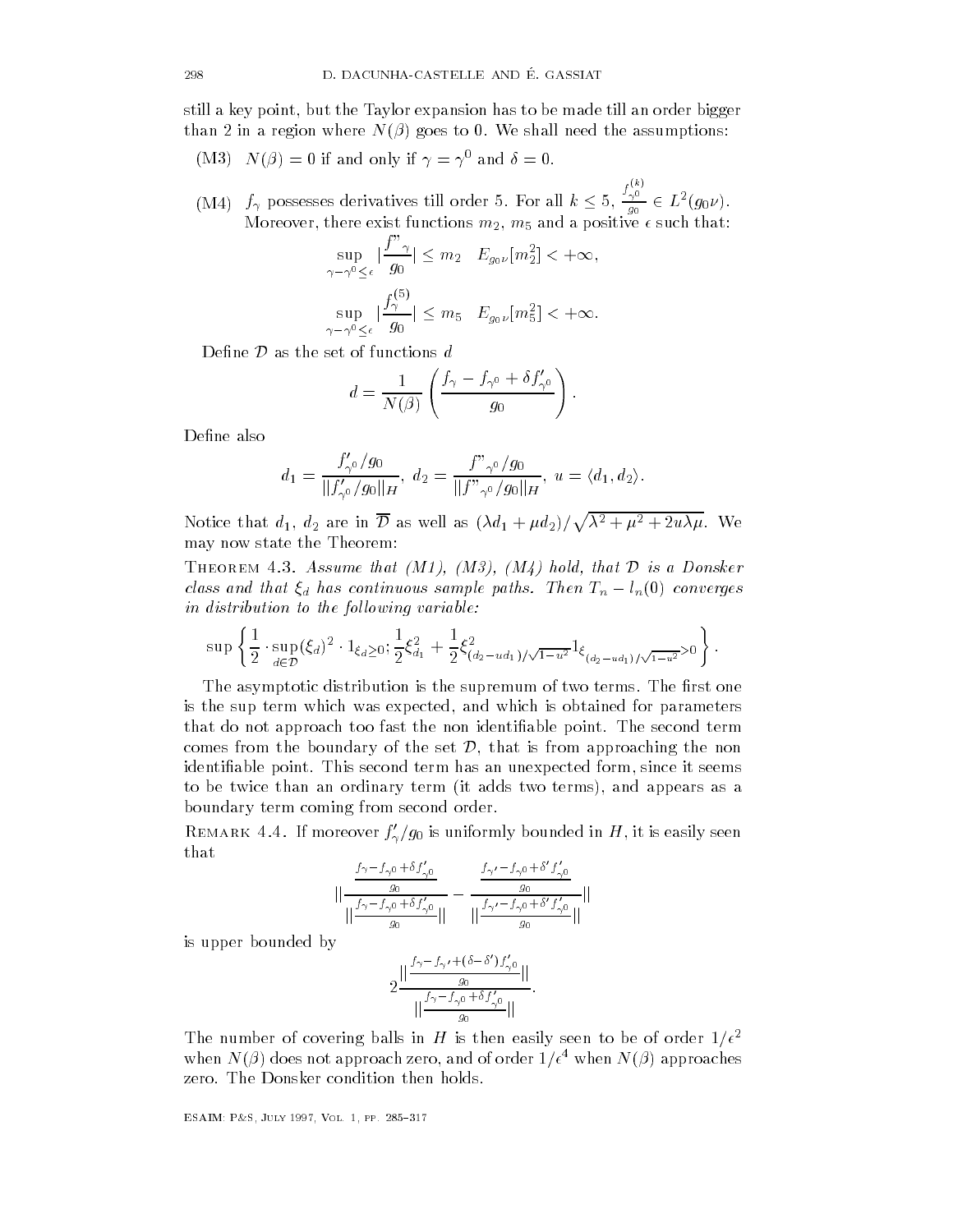#### 4.3. ONE POPULATION AGAINST A MIXTURE

Here, we suppose again that the underlying distribution is  $g_0 = f_{\gamma^0}, \gamma$ in the interior of  $\Gamma$ . But the model is the whole  $\mathcal{G}_p$  for some known integer  $p$ . Define:

$$
\beta = (\lambda_1, \ldots, \lambda_{p-1}, \gamma^1, \ldots, \gamma^{p-1}, \delta), \lambda_i \ge 0, \sum_{i=1}^{p-1} \lambda_i = 1,
$$

 $\gamma^i \in \Gamma, \ i=1,\ldots,p-1 \text{ and } \delta \in \mathbb{R}$ 

The locally conic parameterization is given by

$$
g_{(\theta,\beta)} = \sum_{i=1}^{p-1} \lambda_i \frac{\theta}{N(\beta)} f_{\gamma^i} + (1 - \frac{\theta}{N(\beta)}) f_{\gamma^0 + \frac{\theta}{N(\beta)} \delta}.
$$

**Distances** is the subset of the subset of the unit sphere of the unit sphere of the functions of the form of the form

$$
\left(\delta \frac{1}{g_0} \frac{\partial f_\gamma}{\partial \gamma}\big|_{\gamma=\gamma^0} + \sum_{i=1}^{p-1} \lambda_i \frac{f_{\gamma^i} - g_0}{g_0}\right) \frac{1}{N(\beta)}
$$

where  $\lambda_i \geq 0, \, \gamma^i \in \Gamma, \, i=1,\ldots,p-1, \, \delta \in \mathbb{R},$  and

$$
\sum_{i=1}^{p-1} \lambda_i = 1,
$$

$$
N(\beta) = \|\delta \frac{1}{g_0} \frac{\partial f_\gamma}{\partial \gamma}\big|_{\gamma = \gamma^0} + \sum_{i=1}^{p-1} \lambda_i \frac{f_{\gamma^i} - g_0}{g_0} \|_{H}.
$$

The following assumption will replace  $(M3)$ :

(M3\*) 
$$
N(\beta) = 0
$$
 if and only if  $\sum_{i=1}^{p-1} \lambda_i (\gamma - \gamma^0)^2 = 0$  and  $\delta = 0$ .

 $\mathcal{O}$  if  $\mathcal{O}$  if  $\mathcal{O}$  if  $\mathcal{O}$  if  $\mathcal{O}$  if  $\mathcal{O}$  if  $\mathcal{O}$  if  $\mathcal{O}$  if  $\mathcal{O}$  if  $\mathcal{O}$  if  $\mathcal{O}$  if  $\mathcal{O}$  if  $\mathcal{O}$  if  $\mathcal{O}$  if  $\mathcal{O}$  if  $\mathcal{O}$  if  $\mathcal{O}$  if  $\mathcal{O}$  if  $\mathcal{$  - dene

$$
d(\Lambda) = \frac{\sum_{i=1}^{p-1} \lambda_i \frac{f_{\gamma^i} - f_{\gamma^0}}{g_0} + \lambda d_1 + \epsilon d_2}{\|\sum_{i=1}^{p-1} \lambda_i \frac{f_{\gamma^i} - f_{\gamma^0}}{g_0} + \lambda d_1 + \epsilon d_2\|_H}
$$

and define  $\mathcal{D}_1$  to be the subset of  $\overline{\mathcal{D}}$  of functions  $d(\Lambda)$  which are orthogonal to  $d_1$ . Then

THEOREM 4.5. Under  $(M1)$ ,  $(M3^*)$  and  $(M4)$ , if  $\mathcal D$  is a functional Donsker class and  $\xi_d$  has continuous sample paths, then  $T_n - l_n(0)$  converges in dis $tribution to the following variable:$ 

$$
\sup \left\{ \frac{1}{2} \cdot \sup_{d \in \mathcal{D}} (\xi_d)^2 \cdot 1_{\xi_d \ge 0}; \frac{1}{2} \xi_{d_1}^2 + \sup_{d \in \mathcal{D}_1} \frac{1}{2} \xi_d^2 \cdot 1_{\xi_d \ge 0} \right\}.
$$

Theorem 4.5 is obviously an extension of Theorem 4.3 since in case  $p = 2$ ,  $\mathcal{D}_1$  contains only one direction.

The addressed problem of testing one population (known or unknown) against a p-mixture can now clearly be solved using Theorem 3.1 when the pop- $\mathcal{U}$ the population is unknown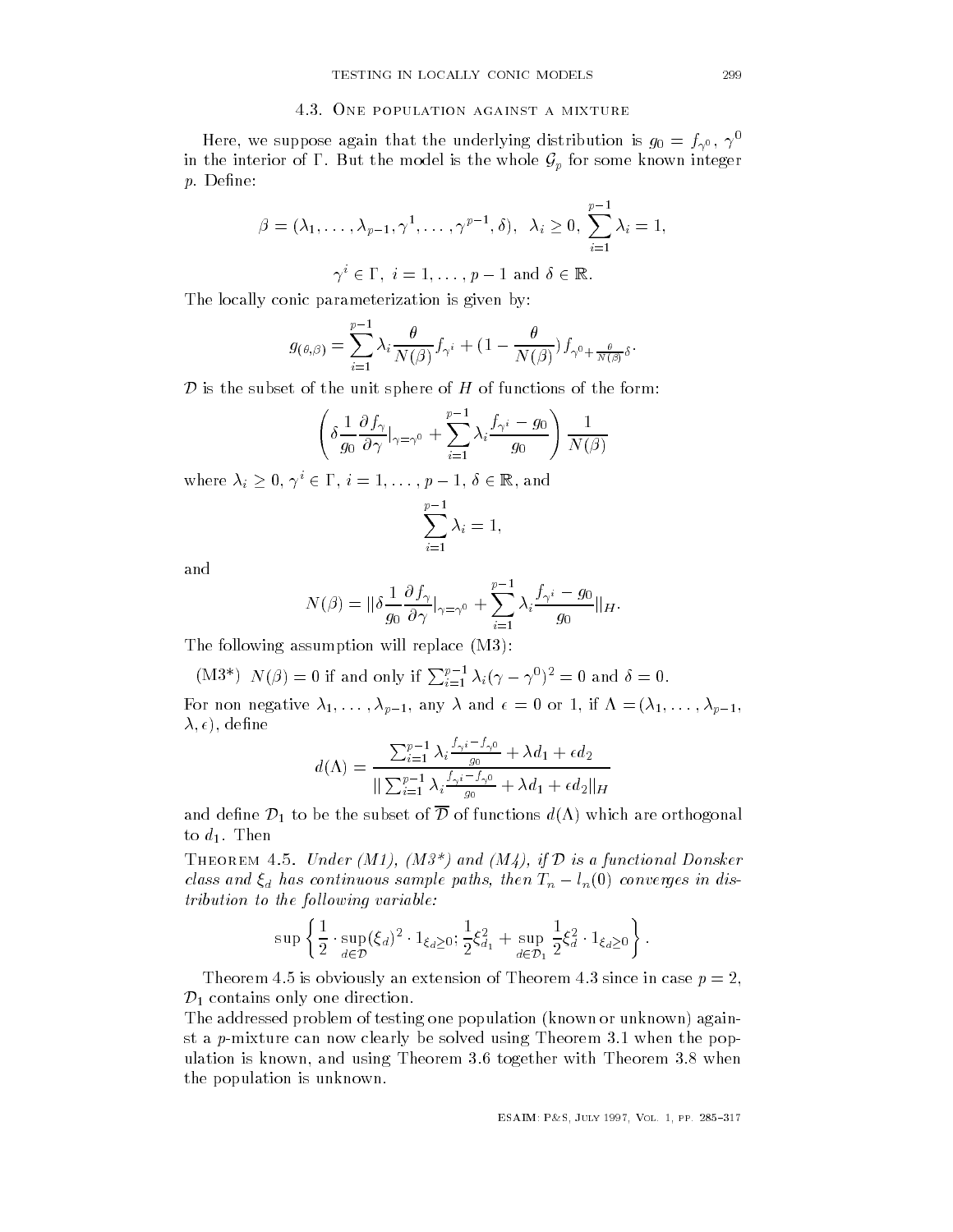4.3.1.  $q$  populations against p populations. In the first version of the paper- we claimed that we believed that the asymptotic distribution of the maximum likelihood statistic in the general model could be derived using the following locally conic parameterization. This claim has further be proved in subsequent work-subsequent work-subsequent work-subsequent work-subsequent work-subsequent work-subsequent w

Define  $\mathcal{B}_0$  the set of parameters  $\beta = (\lambda_1, \ldots, \lambda_{p-q}, \gamma^1, \ldots, \gamma^{p-q}, \delta^1, \ldots, \delta^q, \gamma^p)$  $\rho_1,\ldots,\rho_q$  such that  $\lambda_i \geq 0, \gamma^i \in \Gamma, i = 1,\ldots,p-q, \delta^i \in \mathbb{R}^k, \rho_l \in \mathbb{R},$  $l=1,\ldots,q,$  and  $\sum_{i=1}^{p-q}\lambda_i+\sum_{l=1}^{q}\rho_l=0.$  Let then

$$
N(\beta) = \|\sum_{l=1}^{q} \sum_{i=1}^{k} \pi_{l}^{0} \delta_{i}^{l} \frac{1}{g_{0}} \frac{\partial f_{\gamma}}{\partial \gamma_{i}}|_{\gamma=\gamma^{l,0}} + \sum_{i=1}^{p-q} \lambda_{i} \frac{f_{\gamma^{i}}}{g_{0}} + \sum_{l=1}^{q} \rho_{l} \frac{f_{\gamma^{l,0}}}{g_{0}} \|_{H}.
$$

For any  $\beta$  in  $\mathcal{B}_0$  and any non negative  $\theta$  such that for any integer  $l = 1, \ldots, q$ ,  $\pi_l^0 + \rho_l \frac{\theta}{N(\beta)} \geq 0,$  define the mixture:

$$
g_{(\theta,\beta)} = \sum_{i=1}^{p-q} \lambda_i \frac{\theta}{N(\beta)} f_{\gamma^i} + \sum_{l=1}^q (\pi_l^0 + \rho_l \frac{\theta}{N(\beta)}) f_{\gamma^{l,0} + \frac{\theta}{N(\beta)} \delta^l}.
$$
 (4.3)

Such parameterization may be viewed as a perturbation of  $g_0$  in the following way: perturb the q mixture  $q_0$  through a perturbation of the parameters  $\gamma^{l,0}$  and the weights  $\pi^0_l$ , and add a perturbation as a  $p-q$ -mixture with weight tending to 0. Such equation does not completely set a locally conic parameterization Indeed- the equation does not dene unambiguously for a given mixture For instance- di
erent sets of parameters may give  $g_0.$  It is then important to define the set  ${\cal B}$  such that  $g_{(\theta, \beta)} = g_0 \Longleftrightarrow$  $\mathbf{w}$  is not an immediate consequence of the density of the density  $\mathbf{w}$ We shall then precisely describe the set  $\beta$ . The asymptotic distribution of the likelihood ratio will take a similar form than when testing 1 against  $p$ populations

THE LOCALLY CONIC PARAMETERIZATION. Let  $g$  be any  $p$ -mixture:

$$
g=\sum_{i=1}^p\pi_i\cdot f_{\gamma^i}.
$$

To describe it through equation  $\mathbf{r}$  to associate the parameters  $\mathbf{r}$ of to the is to give a special order to the parameters in our to the parameters in other to the parameters in o words: for any permutation  $\sigma$  of the set  $\{1,\ldots,p\}$ , we define the parameters  $J(\nu_{\sigma},\nu_{\sigma})$  and  $J(\nu_{\sigma},\nu_{\sigma})$ 

$$
\beta_{\sigma} = (\lambda_{1,\sigma}, \ldots, \lambda_{p-q,\sigma}, \gamma^{1,\sigma}, \ldots, \gamma^{p-q,\sigma}, \delta^{1,\sigma}, \ldots, \delta^{q,\sigma}, \rho_{1,\sigma}, \ldots, \rho_{q,\sigma})
$$

with:

$$
\forall i = 1, ..., p - q, \quad \lambda_{i,\sigma} \cdot \theta_{\sigma} = \pi_{\sigma(i)} \cdot N(\beta_{\sigma}),
$$

$$
\forall i = 1, ..., p - q, \quad \gamma^{i,\sigma} = \gamma^{\sigma(i)},
$$

$$
\forall i = 1, ..., q, \quad \delta^{i,\sigma} \cdot \theta_{\sigma} = (\gamma^{\sigma(p-q+i)} - \gamma^{i,0}) \cdot N(\beta_{\sigma}),
$$

$$
\forall i = 1, ..., q, \quad \rho_{i,\sigma} \cdot \theta_{\sigma} = (\pi_{\sigma(p-q+i)} - \pi_i^0) \cdot N(\beta_{\sigma}).
$$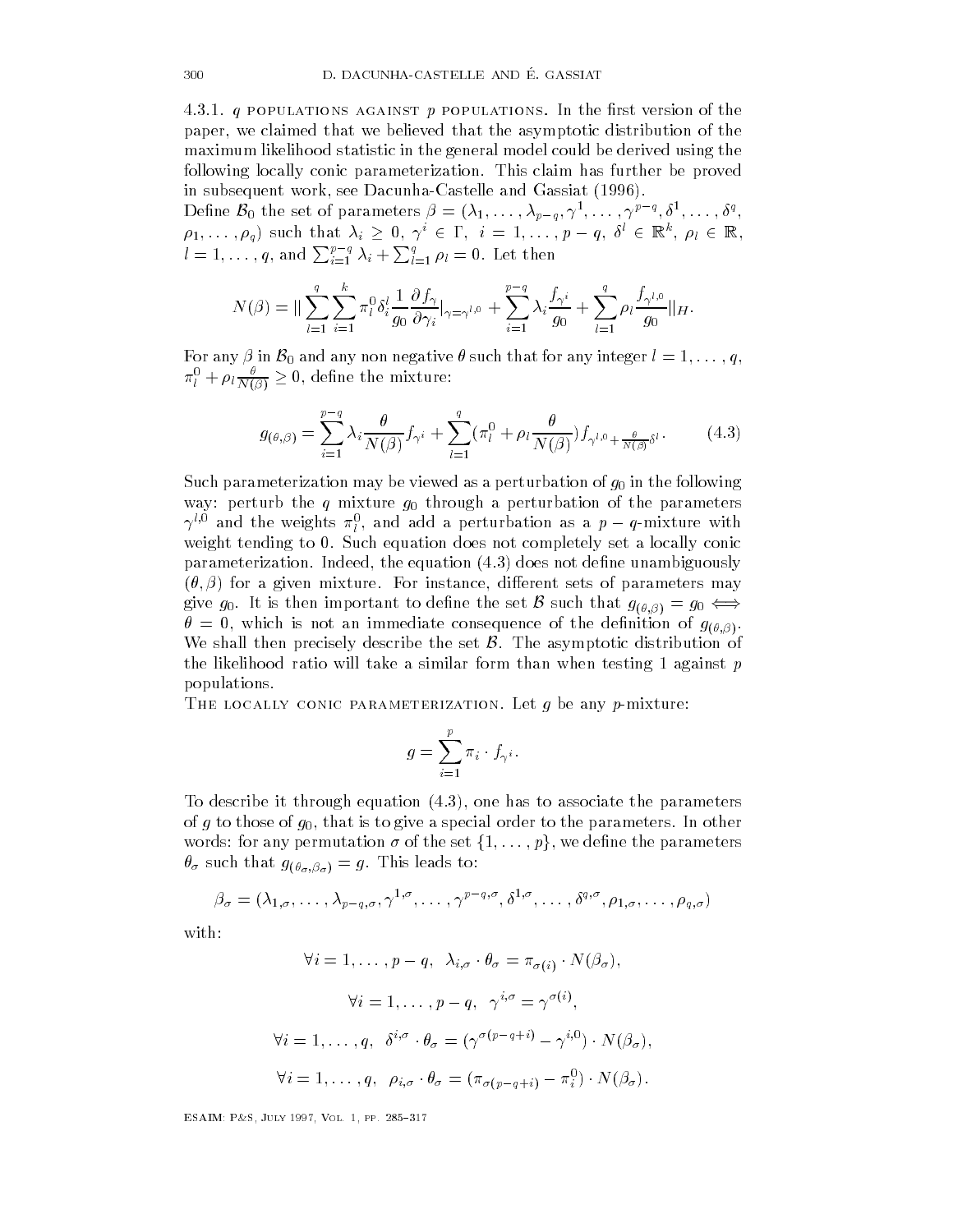It is easily seen that It is easy to be a set of the set of the set of the set of the set of the set of the set of the set of the set

$$
\theta_{\sigma} = \|\sum_{l=1}^{q} \sum_{i=1}^{k} (\gamma_i^{\sigma(p-q+l)} - \gamma_i^{l,0}) \frac{1}{g_0} \frac{\partial f_{\gamma}}{\partial \gamma_i}|_{\gamma=\gamma^{l,0}} + \sum_{i=1}^{p-q} \pi_{\sigma(i)} \frac{f_{\gamma^{\sigma(i)}}}{g_0} + \sum_{l=1}^{q} (\pi_{\sigma(p-q+l)} - \pi_l^0) \frac{f_{\gamma^{l,0}}}{g_0} \|_{H}.
$$

The system is then ambiguous on the scale of  $\beta_{\sigma}$  since a multiplication by a scalar of  $\beta$  leads to the same result to  $N(\beta)$ .

The problem is then to choose between the permutations. The following choice is a good one The idea is to associate step by step the nearest points  $\gamma$  involved in  $g$  to the set of points  $\gamma$  - involved in  $g_0$ . Look for:

$$
\min_{l=1,\dots,q,i=1,\dots,p} \|\gamma^{l,0} - \gamma^i\|.
$$

It is attained for  $l_1$  and  $i_1$ . Define then  $\sigma (p - q + l_1) = i_1$ . Look then for

$$
\min_{l=1,\ldots,q, l\neq l_1, i=1,\ldots,p, i\neq i_1} \|\gamma^{l,0}-\gamma^i\|.
$$

It is attained for  $l_2$  and  $i_2$ . Set then  $\sigma (p - q + l_2) = i_2$ . By induction, define in the same way  $\sigma(p-q+l_j)=i_j$  for  $j=1,\ldots,q$ . In this algorithm, consider only points truly involved in  $g$  (eventually less than  $p$  points). Then complete the permutation  $\sigma$  in some ordered way. You then have defined a permutation given by equation given by equation is the local local distribution is the set of  $\mathbf{u}$  $(4.3)$  with: hen giv $\mathcal{G}\}$ .

$$
\mathcal{T} = \{(\theta, \beta_{\sigma(g)}) \ : \ \theta \leq \theta_{\sigma(g)}, \ \ g \in \mathcal{G}\}.
$$

This induces the set  $\beta$  as the intersection of all directions approaching 0 in **The Company of the Company** Such parameterization is locally conic

# 5. POSSIBLE EXTENSIONS

We briefly show how the theory of locally conic models could be used in two other situations- leaving complete exposition and details for further investigation

#### 5.1. CONTAMINATION OR PERTURBATION MODELS

Let  $g_0$  be fixed. Suppose we want to test:  $H_0$  :  $\{g_0\}$  against the perturbation  $H_1$  :  $\{g_{(\theta,\beta)} = g_0 + \theta\beta\}$  (or against the contamination model turbation  $H_1$  :  $\{g_{(\theta,\beta)} = g_0 + \theta\beta\}$  (or against the contamination model).<br> $\{g_{(\theta,\beta)} = (1 - \epsilon)g_0 + \epsilon g_1\}$  which is similar to the perturbation model).

Assume  $\theta \in [0,1], \beta \in \mathcal{B}$  where  $\mathcal B$  is a subset of the unit ball of  $L_2(1/g_0.\nu)$ such that all  $\beta$  in  $\beta$  verify  $\int \beta d\nu = 0$ . We then have here:

$$
\mathcal{D} = \frac{1}{g_0} \mathcal{B}.
$$

Assume there exist Banach spaces  $C_1$  and  $C_2$  with canonical injections  $C_1 \rightarrow$  $C_2 \rightarrow L^2(1/g_0.\nu)$  and real numbers  $K_1$  and  $K_2$  such that  $B$  is a subset of  $C_1$  with: l numbers  $K_1$  and  $K_2$ <br>B,  $\|\beta\|_{C_1} \le K_1, \ \|\beta\|_{C_2}$ 

$$
\forall \beta \in \mathcal{B}, \ ||\beta||_{C_1} \leq K_1, \ ||\beta||_{C_2} \leq K_2.
$$

 is equipped with the topology induced by C Then- we may apply the theory of locally conic models as soon as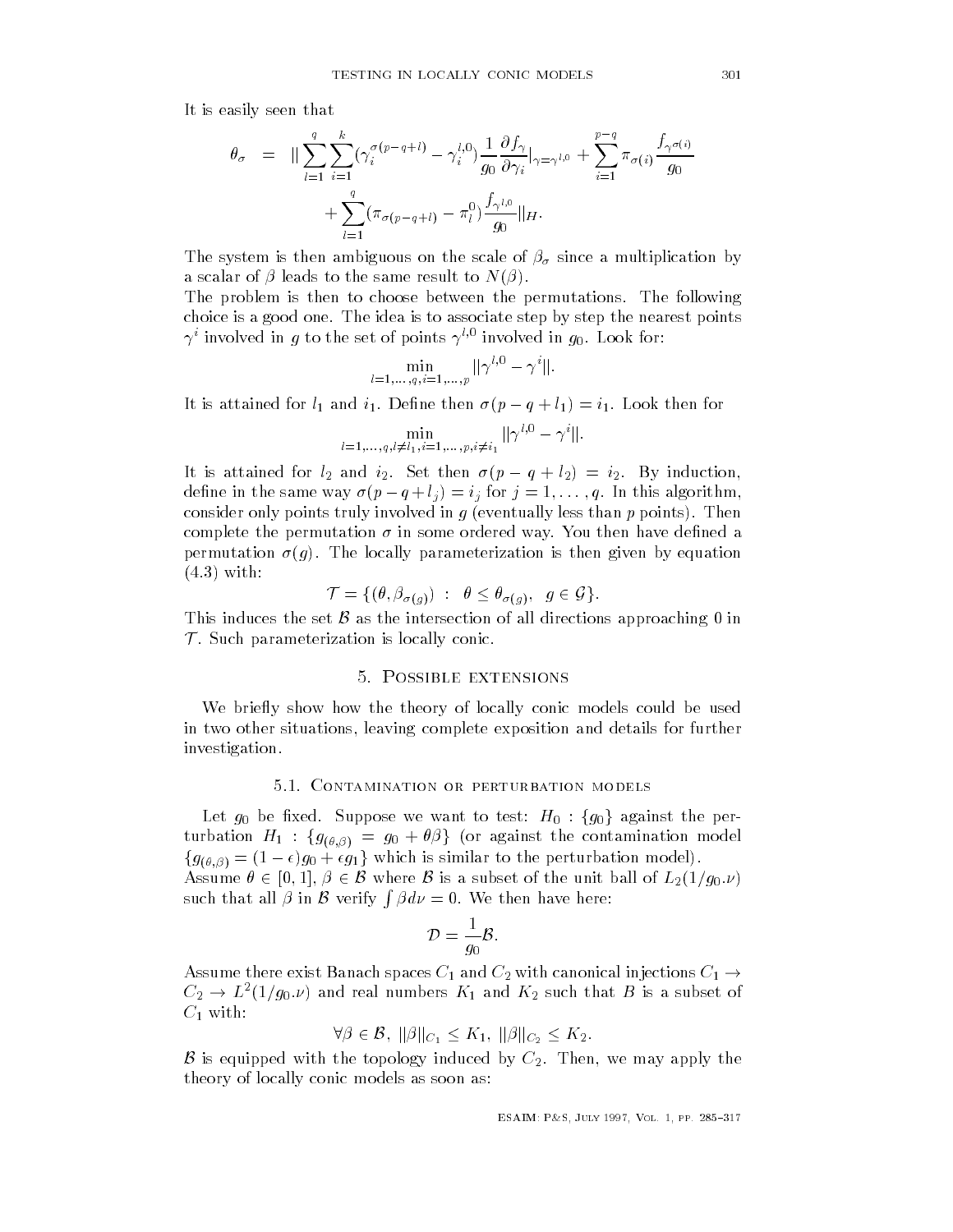- The image in C of the unit ball of  $\mathbf{r}$  is compact in  $\mathbf{r}$  is compact in C- is compact in C- is compact in C- is compact in C- is compact in  $\mathbf{r}$
- The continuity of the linear forms  $\beta \rightarrow \beta(x)$  follows from the condition  $|\beta_1(x) - \beta_2(x)| \leq ||\beta_1 - \beta_2||_{C_2},$
- $\frac{1}{g_0}\mathcal{B}$  is a Donsker class.

A simple example is the following.  $C_1 = H_1, C_2 = H_2$  where  $H^T_1$  is the Sobolev space of functions with p derivatives- equipped with the norm  $\sum_{j=0}^p \|f^{(j)}\|_2$ . Then if we choose as perturbation set

$$
\mathcal{B} = \{ \beta \in H^4 \cup H^2 \cup L^2(1/g_0.\nu), ||\beta||_{L^2(1/g_0.\nu)} = 1, ||\beta||_{H^4} \le K_1, ||\beta||_{H^2} \le K_2, \beta(0) = 0 \}.
$$

We then have

$$
|\beta_1(x) - \beta_2(x)| = |\int_0^x (\int_0^u [\beta^*_{1}(v) - \beta^*_{2}(v)] dv)|
$$
  
\$\leq\$  $||\beta_1 - \beta_2||_{H^2}.$ 

In such situations-Theorem International Communication of the communication of the communication of the communication of the communication of the communication of the communication of the communication of the communication of the communicati

 $\|\hat{g}-g_0\|$  converges to 0 at speed  $1/\sqrt{n}$ 

where  $\hat{g}$  is the maximum likelihood of g in the perturbation model. In other where *y* is the maximum intention of *y* in the perturbation model. In other<br>words, the norm of the density may be estimated at rate  $1/\sqrt{n}$  in such non parametric model The estimation of non linear functionals of a density in non parametric models is a widely studied problem with known results and still open questions It is already known that some non linear functionals  $\frac{1}{2}$  of a density may be estimated at rate  $1/\sqrt{n}$  in non parametric settings, see  $\mathbf{f}$  is the scope of  $\mathbf{f}$  is however not in the scope of intervals of intervals of  $\mathbf{f}$ this paper to discuss this sub ject Let us only notice that it is also known that maximum likelihood estimators and functional Donsker class theory do not lead to the optimal results for some critical non parametric situationscompare for instance with the results of Laurent (Laurent  $(1993)$ ).

#### 5.2. ARMA MODELS

Let  $(\epsilon_n)_{n\in\mathbb{N}}$  be a sequence of independent centered Gaussian random variables with common variance  $\sigma$  . An ARMA(p,q) process  $(A_n)_{n\in\mathbb{N}}$  is given by the following equation (see for instance Azencott and Dacunha-Castelle 

$$
X_n + a_1 X_{n-1} + \ldots + a_p X_{n-p} = \epsilon_n + b_1 \epsilon_{n-1} + \ldots + b_q \epsilon_{n-q}
$$

where  $a_1, \ldots, a_p, b_1, \ldots, b_q$  are real parameters.

Let <sup>X</sup> Xn nN be a given process- and suppose we have to test that X is an ARMA $(p_0, q_0)$  process against X is an ARMA $(p, q)$  process. As for  $\mathbf{r}$  model-model-model-model-model-model-model-model-model-model-model-model-model-model-model-model-model-model-model-model-model-model-model-model-model-model-model-model-model-model-model-model-model-model-model-mo parameters  $a_1, \ldots, a_p, b_1, \ldots, b_q$ . For example an i.i.d. sequence has all 0 parameters, and also any equal parameters  $a_1 = b_1, \ldots, a_k = b_k, k \leq p$  and  $k \leq q$ , the other parameters being set to 0. We shall prove in a forthcoming paper (Dacunha-Castelle and Gassiat  $(1996)$ ) that it is possible to define a locally conic parameterization to deduce the asymptotic behavior of the maximum pseudolikelihood statistic for the case of Gaussian processes- or of the minimum contrast statistic for general second order processes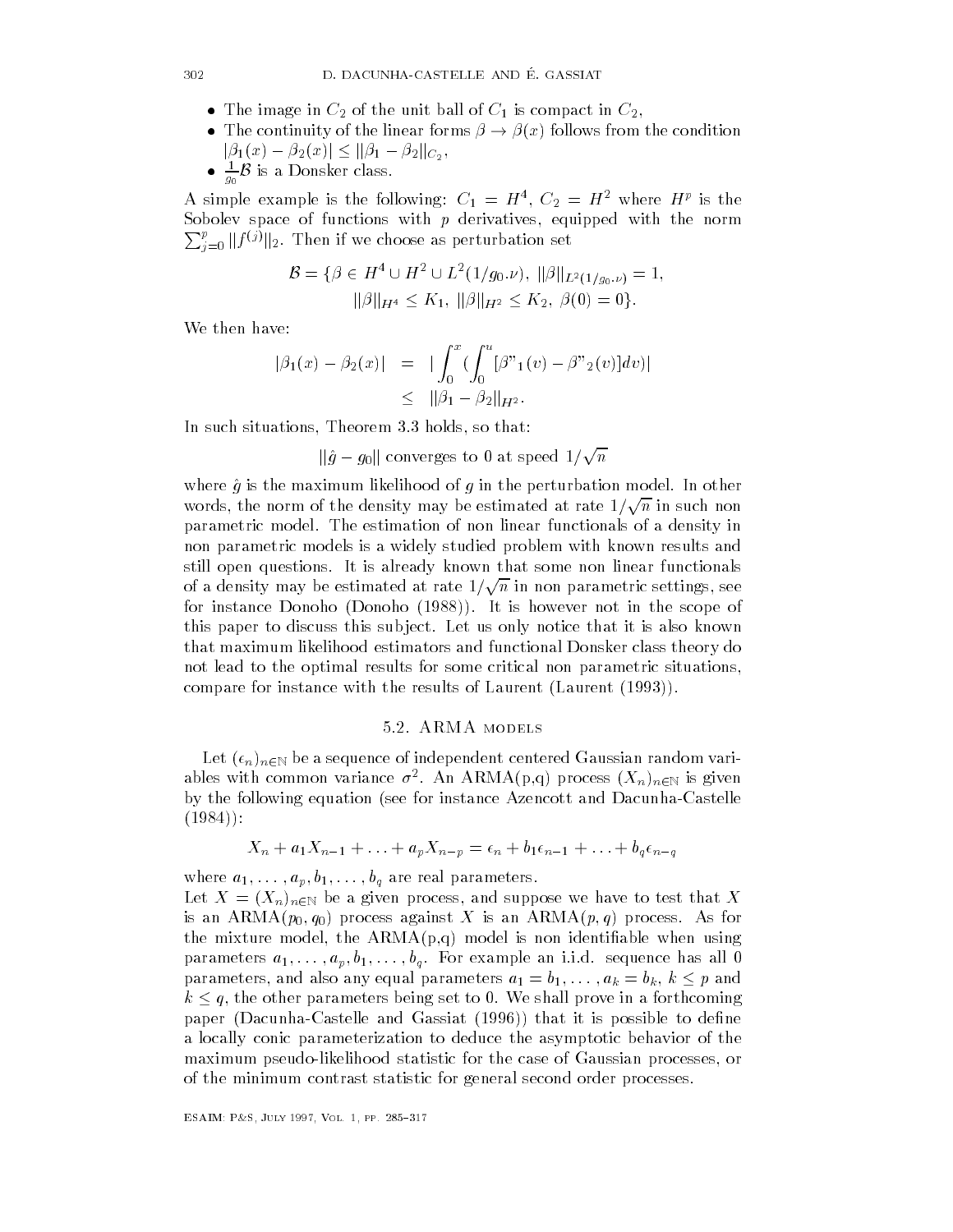This leads to a simple presentation than in Hannan in Hannan in Hannan in Hannan in Hannan in Hannan in Hannan in H sentation also makes clearer the reason why the asymptotic limit distribution is the supremum of a function of a Gaussian process over some space

#### 6. PROOFS

 $\sqrt{a}$  of  $\sqrt{a}$  ( $\sqrt{b}$ ) is considered in formationtinuous with respect to  $\mathbf{r}$  and  $\mathbf{r}$  and  $\mathbf{r}$  and  $\mathbf{r}$  and  $\mathbf{r}$ Define:

$$
k(\theta) = \inf_{\beta \in \mathcal{B} \; : \; (\theta, \beta) \in \mathcal{T}} K(g_0, g_{(\theta, \beta)}).
$$

Since  $\overline{\mathcal{T}}$  is a compact set and using assumption (A1) we have that:

$$
\forall \theta > 0, \ k(\theta) > 0.
$$

More over-the international continuous Dene now the continuous Dene now the continuous Dene now the continuous

$$
U_n(\theta) = \sup_{\beta \in \mathcal{B} \; : \; (\theta,\beta) \in \overline{\mathcal{T}}} \frac{1}{n} \left( l_n(\theta,\beta) - l_n(0,\beta) \right).
$$

First of all-based of all-based of all-based of all-based of all-based of all-based of all-based of all-based o

have:  
\n
$$
\liminf_{n \to +\infty} U_n(\theta) \geq -k(\theta)
$$
 a.s.

Define  $m_\eta(x,\theta) = \sup_{d(\beta_1,\beta_2)\leq \eta} |\log g_{(\theta,\beta_1)}(x) - \log g_{(\theta,\beta_2)}(x)|.$  Since  ${\mathcal B}$  is precompact- for any positive there exists a nite number N of balls with diameter  $\eta/2$  covering  $\mathcal B$  and with centers  $\beta_i$ ,  $i=1,\ldots,N_n$ . Now, obviously

$$
U_n(\theta) \leq \sup_{i=1,\ldots,N_\eta} \frac{1}{n} \left( l_n(\theta,\beta_i) - l_n(0,\beta) \right) + \frac{1}{n} \sum_{i=1}^n m_\eta(X_i,\theta)
$$

so that a.s.

$$
\limsup_{n \to +\infty} U_n(\theta) \le \sup_{i=1,\dots,N_\eta} \left( -K(g_0, g_{(\theta,\beta_i)}) \right) + E_{g_0,\nu}(m_\eta(X,\theta))
$$

so that

$$
\limsup_{n \to +\infty} U_n(\theta) \leq -k(\theta) + E_{g_0,\nu}(m_\eta(X,\theta)).
$$

 $\mu \rightarrow 0$  in  $\mu \rightarrow 0$  in  $\mu \rightarrow 0$  in  $\mu \rightarrow 0$  in  $\mu \rightarrow 0$  in  $\mu \rightarrow 0$  in  $\mu \rightarrow 0$  in  $\mu \rightarrow 0$ 

$$
\lim_{\eta\to 0}E_{g_0,\nu}(m_\eta(X,\theta))=0
$$

$$
\limsup_{n \to +\infty} U_n(\theta) \leq -k(\theta)
$$

and we may conclude that  $U_n(\theta)$  converges a.s. to  $-k(\theta)$  for all  $\theta$ . row,  $\sigma$  is a maximizer of  $\sigma_n(\sigma)$ . Let  $\sigma$  be a positive real number. We have, since  $k$  is continuous:

$$
\exists \epsilon > 0, \ \forall \theta > \delta, \ k(\theta) \geq 2\epsilon.
$$

Let in and let if it is a positive real number of  $\mathcal{N}$  real numbers such a such as  $\mathcal{N}$ that  $\theta_i = \theta_{i-1} + \eta$ ,  $\theta_1 = \delta + \eta$ ,  $\theta_N \geq M$ . We have:

$$
U_n(\theta) = U_n(\theta_i) + U_n(\theta) - U_n(\theta_i).
$$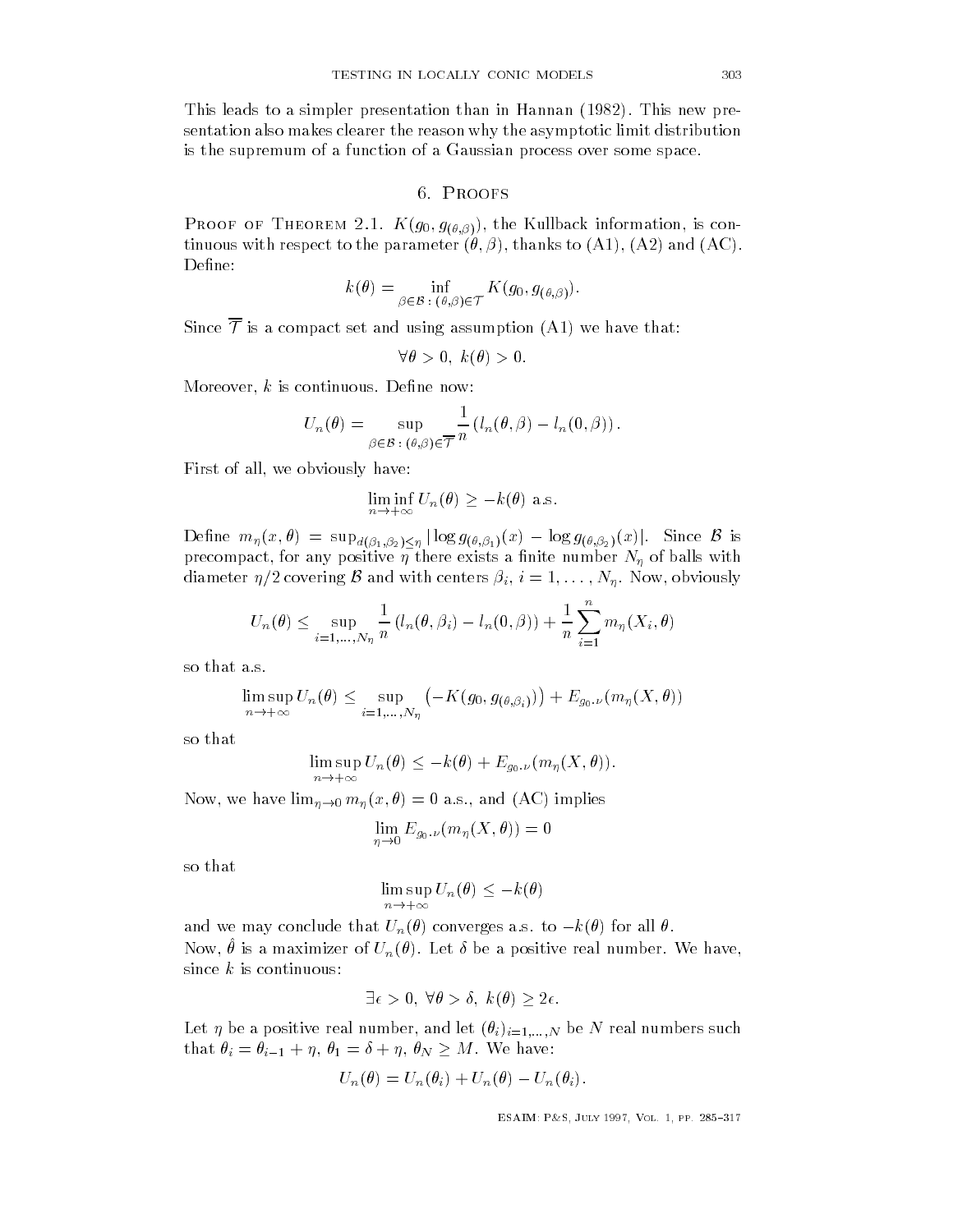We have:

$$
P(\hat{\theta} \ge \delta) \le P(\sup_{\theta \ge \delta} U_n(\theta) > 0)
$$
  
\$\le P(w\_n(\eta) > \epsilon) + P([\inf\_{i=1,...,N} U\_n(\theta\_i)] \ge -\epsilon)\$

where

$$
w_n(\eta) = \sup_{|\theta-\theta'| \leq \eta} |U_n(\theta) - U_n(\theta')|.
$$

Now,  $\inf_{i=1,...,N} U_n(\theta_i)$  converges a.s. to  $\inf_{i=1,...,N} -k(\theta_i)$  which is less than  $-2\epsilon$  so that  $P(\left[\inf_{i=1,...,N} U\right]$ onverges a.s. to  $\inf_{i=1,...,N} -k(\theta_i)$  which is less than<br>  $N U_n(\theta_i) \ge -\epsilon$  tends to 0 as *n* tends to infinity. It only remains to show that  $P(w_n(\eta) > \epsilon)$  tends also to 0 for a good choice of  $\eta$ . To do this, notice that: if  $r_{\eta}(x) = \sup_{|\theta-\theta'|<\eta} \sup_{\beta \in \mathcal{B}} |\log g_{(\theta,\beta)}(x) \log g_{(\theta',\beta)}(x)$  we have:

$$
\lim_{\eta \to 0} E_{g_0,\nu}(r_{\eta}(X)) = 0
$$

thanks to assumptions  $(A1)$  and  $(AC)$ . Now:

$$
w_n(\eta) \leq \frac{1}{n} \sum_{i=1}^n r_{\eta}(X_i).
$$

So that almost surely

$$
\limsup_{n \to +\infty} w_n(\eta) \leq E_{g_0,\nu}(r_\eta(X))
$$

which is smaller than  $\epsilon$  for small enough  $\eta$ .

PROOF OF THEOREM 3.1. An obvious consequence of assumption  $(AC)$ to and a submodel is that-different intervals of the parameter  $\mathcal{A}$  $\rho$ , the estimator of maximum intendou  $v_{\beta}$  converges to 0 as n tenus to infinity. Moreover:

 $\text{Lemma 6.1.}$  Chact assumptions  $\text{[A1]}, \text{[A2]}, \text{[AU]}, \text{[B}$  converges to  $\text{I}$  in probability uniformly in the parameter  $\beta$ .

Proof. We have:

$$
\{\sup_{\beta} \hat{\theta}_{\beta} > \delta\} \subset \{\sup_{\beta} \sup_{\theta \ge \delta} (l_n(\theta, \beta) - l_n(0, \beta)) > 0\}
$$

so that

$$
P(\sup_{\beta} \hat{\theta}_{\beta} > \delta) \le P(\sup_{\theta \le \delta} U_n(\theta) > 0)
$$

and the end of the proof is the same as that of Theorem 2.1.

Let  $V_n(\beta)$  be the log likelihood ratio statistic in the submodel:  $V_n(\beta)$  =  $\iota_n(\nu_\beta, \rho)$ . we have.

$$
T_n = \sup_{\beta \in \mathcal{B}} V_n(\beta).
$$

row. Assumption (Az) implies that, if  $v_{\beta} > 0$ , the derivative of  $i_n(v, \beta)$ with respect to  $\theta$  is zero at the point  $\theta_{\beta}$ : On  $\{\theta_{\beta}>0\},$ 

$$
\sum_{i=1}^n \frac{g_{(\hat\theta_\beta,\beta)}'}{g_{(\hat\theta_\beta,\beta)}}(X_i)=0.
$$

$$
\Box
$$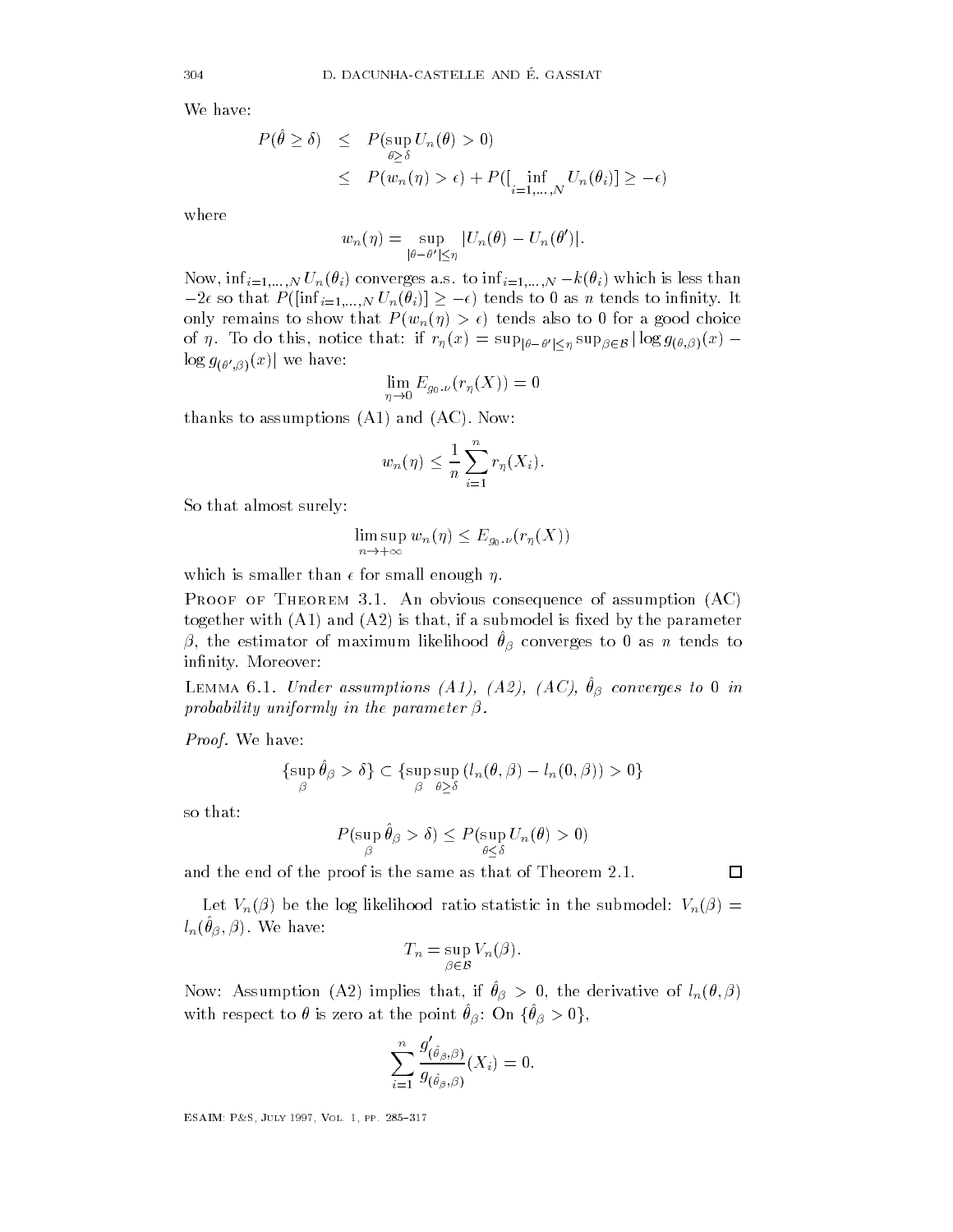Expanding this equation leads to

$$
0 = \sum_{i=1}^{n} \frac{g'_{(0,\beta)}}{g_{(0,\beta)}}(X_i) - \hat{\theta}_{\beta} \cdot \sum_{i=1}^{n} \left(\frac{g'_{(0,\beta)}}{g_{(0,\beta)}}\right)^2 (X_i)(1 + R_n)
$$

$$
R_n = \int_0^1 \frac{Z_n(t\hat{\theta}_\beta,\beta)}{A_n(\beta)} dt,
$$

with

$$
Z_n(u,\beta) = \frac{1}{n} \sum_{i=1}^n \left( \frac{g'_{(u,\beta)}}{g_{(u,\beta)}} \right)^2 (X_i) - A_n(\beta) - \frac{1}{n} \sum_{i=1}^n \left( \frac{g''_{(u,\beta)}}{g_{(u,\beta)}} \right) (X_i)
$$

and

$$
A_n(\beta) = \frac{1}{n} \sum_{i=1}^n \left( \frac{g'_{(0,\beta)}}{g_{(0,\beta)}} \right)^2 (X_i).
$$

now-dene and the second control of the second control of the second control of the second control of the second

$$
Z(u,\beta) = \int \left( \left( \frac{g'_{(u,\beta)}}{g_{(u,\beta)}} \right)^2 g_0 - \left( \frac{g'_{(0,\beta)}}{g_0} \right)^2 g_0 - \frac{g''_{(u,\beta)}}{g_{(u,\beta)}} g_0 \right) d\nu
$$

Using the same tricks as for the same tricks as for Theorem - we have the same tricks as for Theorem - we have

$$
\lim_{\delta \to 0} \sup_{\beta} \sup_{|u| \le \delta} |Z(u, \beta)| = 0
$$

and then

$$
\lim_{\delta \to 0} \limsup_{n \to +\infty} \sup_{\beta} \sup_{|u| \le \delta} |Z_n(u, \beta)| = 0
$$
in probability.

An immediate consequence of this result together with Theorem 2.1 and (A5) is that  $R_n = o_P(1)$  in Probability uniformly over  $\beta$ . We may then state

Lemma - The fol lowing equation holds

$$
\hat{\theta}_{\beta} = \frac{\sum_{i=1}^{n} \frac{g'_{(0,\beta)}}{g_0}(X_i)}{\sum_{i=1}^{n} \left(\frac{g'_{(0,\beta)}}{g_0}\right)^2(X_i)} \cdot (1 + op(1)) \cdot 1_{\sum_{i=1}^{n} \frac{g'_{(0,\beta)}}{g_0}(X_i) > 0}
$$

where the  $o_P(.)$  holds in probability uniformly over  $\beta$ .

Expansion of the logarithm in  $V_n(\beta)$  and similar arguments lead to:

$$
V_n(\beta) - l_n(0) = \sum_{i=1}^n \frac{g_{(\hat{\theta}_{\beta}, \beta)} - g_0}{g_0}(X_i)
$$
  

$$
- \frac{1}{2} \sum_{i=1}^n \left(\frac{g_{(\hat{\theta}_{\beta}, \beta)} - g_0}{g_0}\right)^2 (X_i)(1 + o_P(1))
$$
  

$$
= \hat{\theta}_{\beta} \sum_{i=1}^n \frac{g'_{(0, \beta)}}{g_0}(X_i)(1 + o_P(1))
$$
  

$$
- \frac{(\hat{\theta}_{\beta})^2}{2} \sum_{i=1}^n \left(\frac{g'_{(0, \beta)}}{g_0}\right)^2 (X_i)(1 + o_P(1)).
$$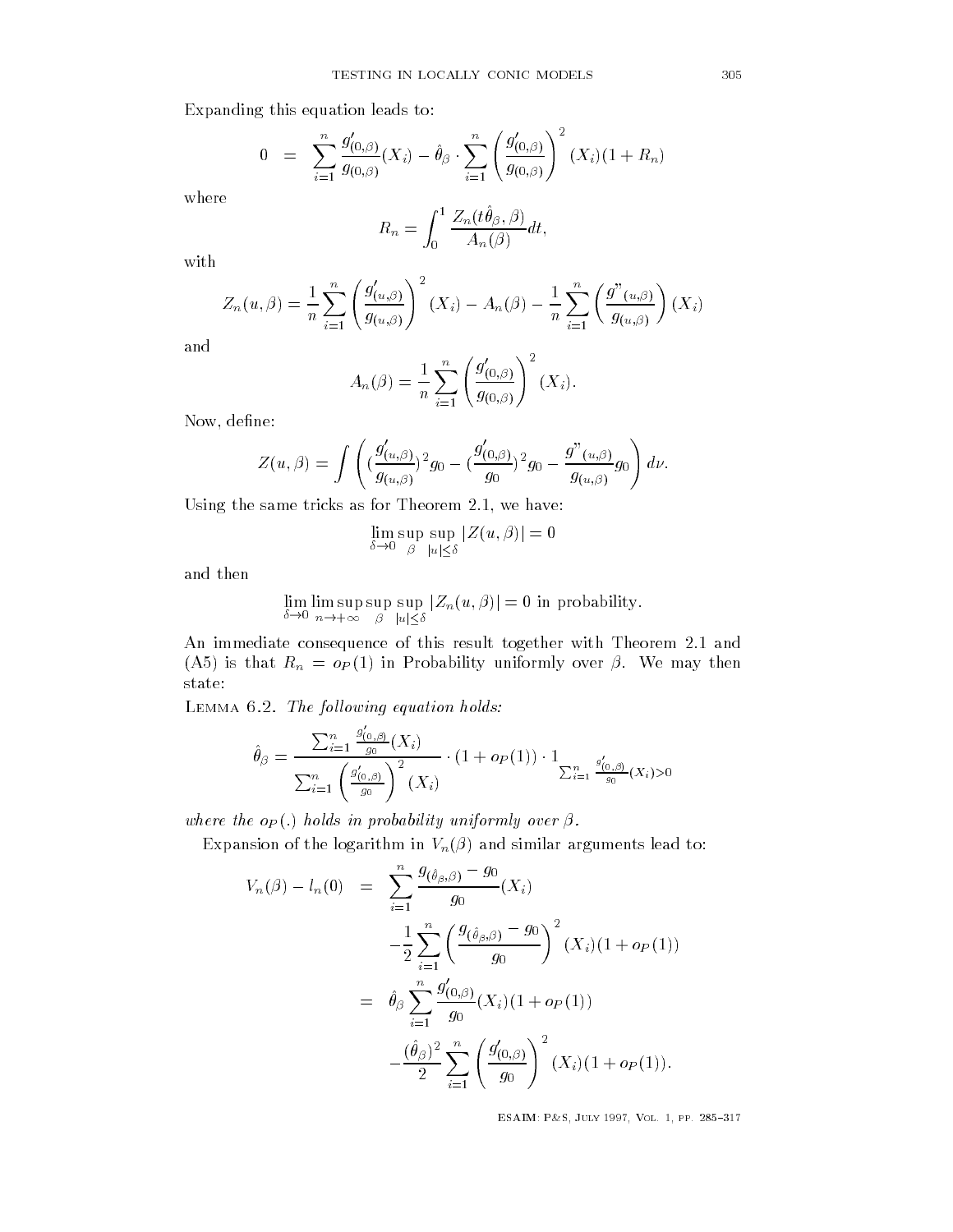We may then state:

LEMMA 6.3.

$$
V_n(\beta) - l_n(0) = \frac{1}{2} \frac{\left(\sum_{i=1}^n \frac{g'_{(0,\beta)}}{g_0}(X_i)\right)^2}{\sum_{i=1}^n \left(\frac{g'_{(0,\beta)}}{g_0}\right)^2(X_i)} \cdot (1 + o_P(1)) \cdot 1_{\sum_{i=1}^n \frac{g'_{(0,\beta)}}{g_0}(X_i) > 0}
$$

where the  $o_P(.)$  holds uniformly over  $\beta$ .

Theorem 3.1 is then an immediate consequence of the previous lemma and assumptions  $(AD)$  and  $(A5)$ .

PROOF OF THEOREM 3.3. Previous results lead to:

$$
T_n - l_n(0) = \frac{1}{2}(\hat{\theta})^2 \cdot \left( \sum_{i=1}^n \left( \frac{g'_{0,\hat{\beta}}}{g_{0,\hat{\beta}}} \right)^2(X_i) \right) (1 + o_P(1))
$$

where the oP holds uniformly over - so that

$$
\sqrt{n}\hat{\theta} = \sqrt{2(T_n - l_n(0))} \cdot \sqrt{\frac{1}{n} \sum_{i=1}^n (\frac{g'_{0,\hat{\beta}}}{g_{0,\hat{\beta}}})^2(X_i)} \cdot (1 + o_P(1)).
$$
 (6.1)

Now:

LEMMA 6.4.

$$
\frac{1}{n}\sum_{i=1}^n(\frac{g_{0,\hat{\beta}}'}{g_{0,\hat{\beta}}})^2(X_i)
$$

converges to 1 in  $g_0 \nu$  probability as n tends to infinity.

*Proof.* Since a Donsker class is Gavefiko-Canten in probability, we have:  

$$
\lim_{n \to +\infty} \sup_{d \in \mathcal{D}} |\frac{1}{n} \sum_{i=1}^{n} d^2(X_i) - ||d||_H^2 = 0 \text{ in } g_0 \text{ is probability.}
$$

now-man and a we have a structure and a structure and a structure and a structure and a structure and and a st

$$
\lim_{n \to +\infty} \sup_{d \in \mathcal{D}} \left| \frac{1}{n} \sum_{i=1}^{n} d^2(X_i) - 1 \right| = 0 \text{ in } g_0.\nu \text{ probability.}
$$

Moreover, denoting  $\frac{g_{0,\hat{\beta}}}{\cdot}$  b  $g_{0,\hat{\beta}}$  by a we have.

$$
\left| \frac{1}{n} \sum_{i=1}^{n} (\hat{d})^2 (X_i) - 1 \right| \leq \sup_{d \in \mathcal{D}} \left| \frac{1}{n} \sum_{i=1}^{n} d^2 (X_i) - 1 \right|
$$

and the lemma follows

Now- equation and lemma prove Theorem

$$
\sqcup
$$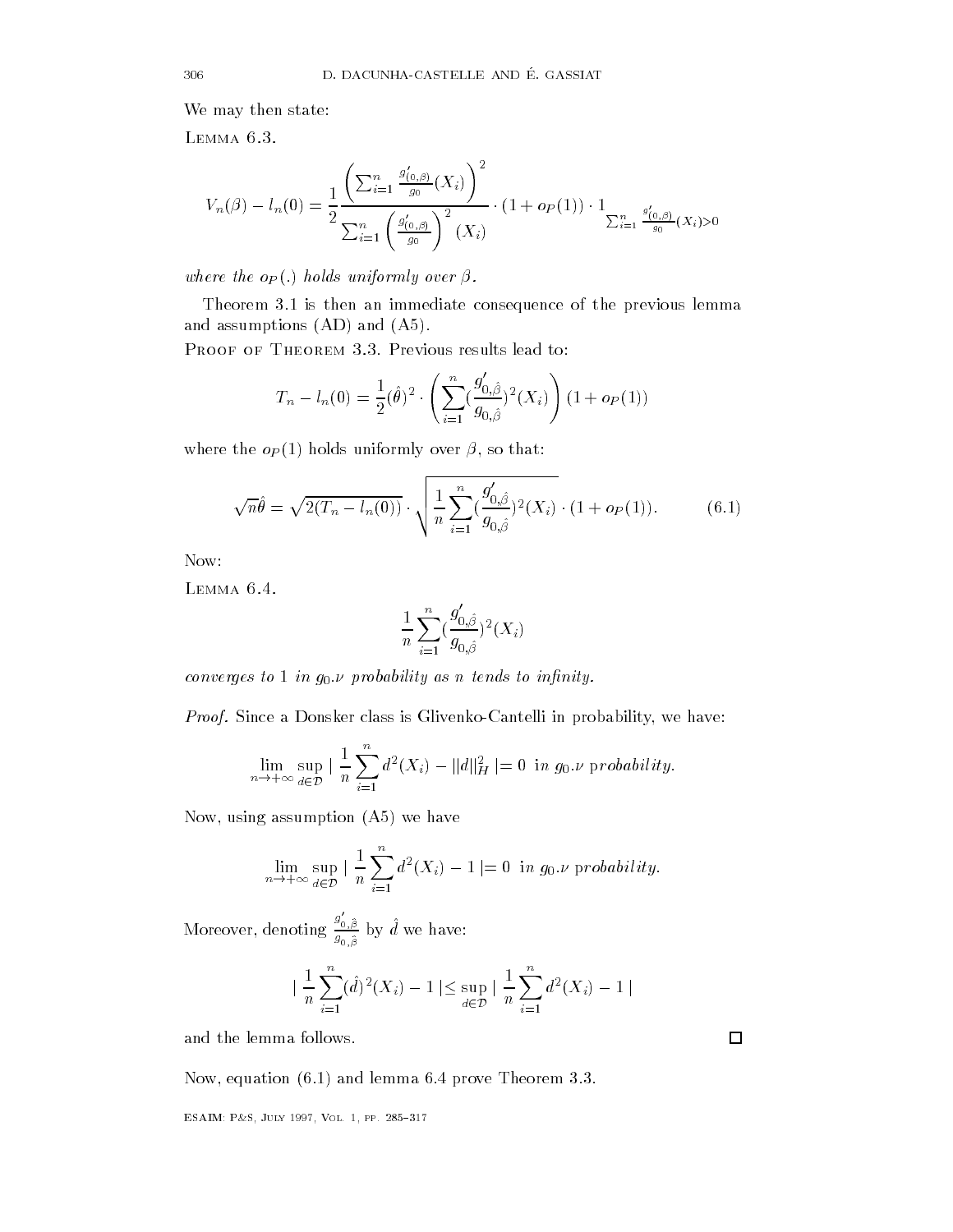Proof of Theorem 3.4. First of all,  $(g_{(\theta_n,\beta_0)}\cdot \nu)^{\otimes n}$  and  $(g_0\cdot \nu)^{\otimes n}$  are contiguous. Indeed the log-likelihood ratio is:

$$
\Lambda_n = \sum_{i=1}^n \log \frac{g_{(\theta_n, \beta_0)}}{g_0}(X_i)
$$
  
= 
$$
\frac{c}{n} \sum_{i=1}^n \frac{g'_{(0, \beta_0)}}{g_0}(X_i) + \frac{c^2}{2n} \sum_{i=1}^n (\frac{g''_{(0, \beta_0)}}{g_0} - (\frac{g'_{(0, \beta_0)}}{g_0})^2)(X_i)(1 + o_P(1))
$$

which converges in distribution under  $g_0 \cdot \nu$  to the Gaussian distribution  $\mathcal{N}(-c^2/2,c^2)$ . This proves the contiguity, see Roussas (1970) Proposition p This is the result of the result of the sees and the sees a set of the sees and the sees all the sees and t

- $\bullet$   $\theta$  converges to 0 in  $g_{(\theta_n,\beta_0)}\cdot \nu$  probability,
- $\bullet$  For all  $\beta$  in  $B^c, \theta_{\beta}$  converges to 0 in  $g_{(\theta_n, \beta_0)} \cdot \nu$  probability,

so that lemma 6.3 stays true under  $g_{(\theta_n,\beta_0)}\cdot \nu$ . Now, definition 2.1 p.7 of Roussas (1970) again implies that:

$$
\frac{1}{n}\sum_{i=1}^n(\frac{g'_{(0,\beta)}}{g_0})^2(X_i)
$$

converges to 1 in probability under  $g_{(\theta_n,\beta_0)}\cdot \nu.$  Moreover, applying Theorem 7.1 p. 33 of Roussas  $(1970)$  we see that:

$$
\frac{1}{\sqrt{n}}\sum_{i=1}^n \frac{g'_{(0,\beta)}}{g_0}(X_i)
$$

converges in distribution under  $g_{(\theta_n, \beta_0)} \cdot \nu$  to the Gaussian distribution with mean  $c\langle \frac{g_{(0,\beta)}}{g} \rangle$ .  $\frac{\sigma_{(\beta)}}{g_0}, \frac{g_{(0,\beta_0)}}{g_0}$  and variance 1, and Theorem 3.4 follows. PROOF OF THEOREM 3.5. The proof of the theorem follows the same lines as that of Theorem - except that we use  $\Gamma$ 

$$
\frac{1}{n}\sum_{i=1}^n(\frac{g'_{(0,\beta)}}{g_0})^2(X_i)
$$

spaces see Value of Value and Wellner and Wellner and Wellner and Wellner and Wellner and Wellner and Wellner

converges to 1 uniformly (over  $\mathcal B)$  in probability under  $g_{(\theta_n,\beta_0)}\cdot \nu,$  and that the process

$$
\left(\frac{1}{\sqrt{n}}\sum_{i=1}^n \frac{g'_{(0,\beta)}}{g_0}(X_i)\right)_{\beta \in \mathcal{B}}
$$

converges in distribution under  $g_{(\theta_n,\beta_0)}\cdot \nu$  to the Gaussian process with mean function  $c\langle \frac{g_{(0,\beta)}}{g_{(0,\beta)}} \rangle$  $\frac{\sigma(\beta)}{g_0}, \frac{g_{(0,\beta_0)}}{g_0}$  and covariance the scalar product in  $H$ . Theorem 3.5 follows.

**I** NOOF OF THEOREM 4.5. Define  $\eta_n = \sup_{\beta} \sigma_{\beta}$ , which is known to tend to 0 in probability. The proof relies on separating the domain into two regions:

$$
A_n = \{ \beta \; : \; \frac{\delta}{N(\beta)^2} \le \frac{1}{\eta_n^{\alpha}} \}
$$

$$
B_n = \{ \beta \; : \; \frac{\delta}{N(\beta)^2} \ge \frac{1}{\eta_n^{\alpha}} \}
$$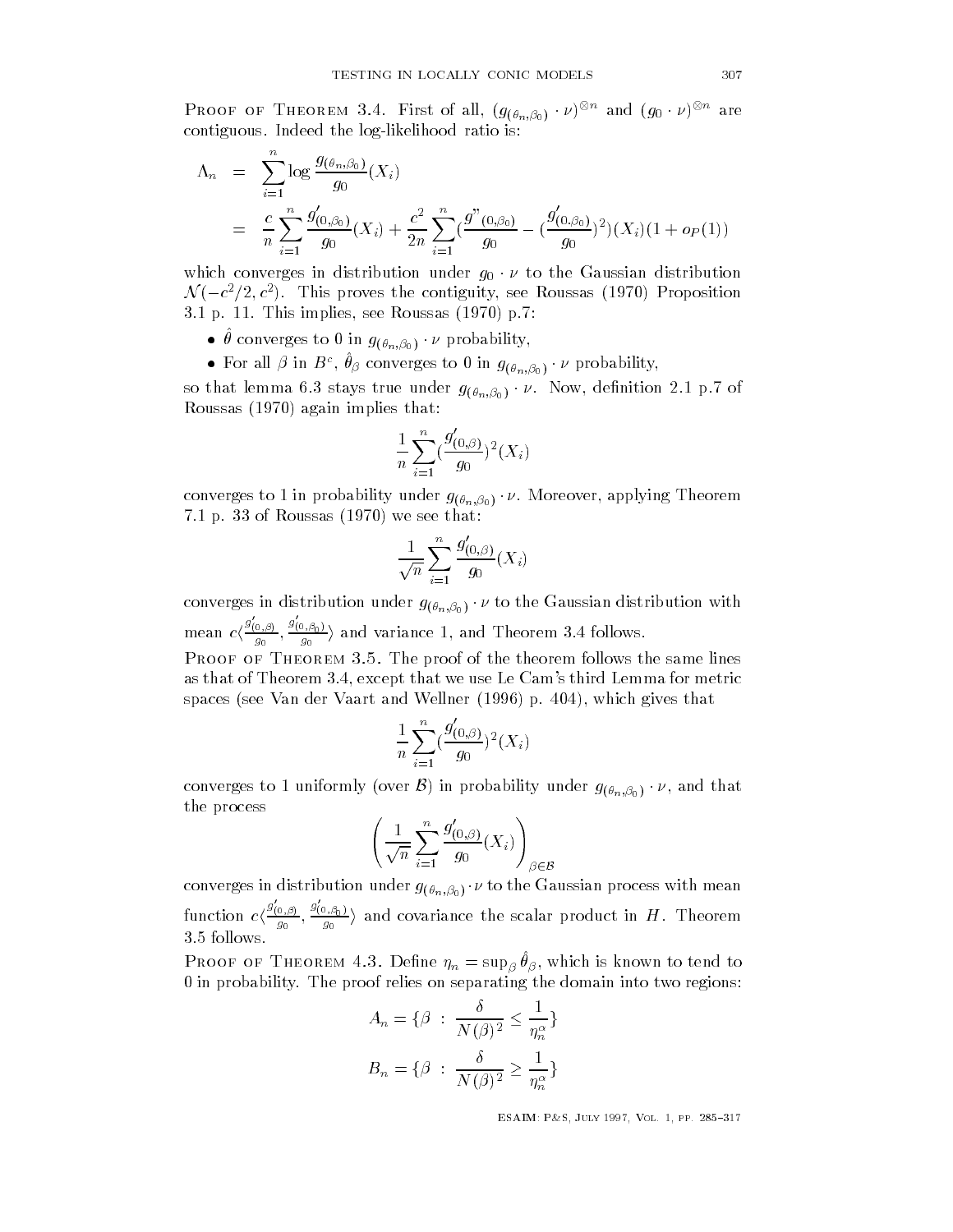for a suitable choice of  $\alpha$ . Then we have:

$$
T_n - l_n(0) = \sup \left\{ \sup_{\beta \in A_n} l_n(\hat{\theta}_{\beta}, \beta) - l_n(0), \sup_{\beta \in B_n} l_n(\hat{\theta}_{\beta}, \beta) - l_n(0) \right\}.
$$

Then we prove

LEMMA 6.5. Under the assumptions of Theorem 4.3,  $\sup_{\beta \in A_n} l_n(\theta_\beta, \beta)$   $l_n(0)$  converges in distribution to

$$
\frac{1}{2}\sup_{d\in\mathcal{D}}(\xi_d)^2\cdot 1_{\xi_d}\geq 0.
$$

and

Lemma 0.0. Onder the assumptions of Theorem 4.9,  $\sup_{\beta \in B_n} \ell_n(\sigma_\beta, \beta)$  converges in distribution to

$$
\frac{1}{2}\xi_{d_1}^2 + \frac{1}{2}\xi_{(d_2-ud_1)/\sqrt{1+u^2}}^2 1_{\xi_{(d_2-ud_1)/\sqrt{1+u^2}}>0}.
$$

The following lemma will be a basic tool LEMMA O.I. Let  $\varphi = \frac{1}{N(\beta)^2}$  Then

$$
\delta \leq \frac{A}{\phi^{1/3}}\;,\;N(\beta) \leq \frac{B}{\phi^{2/3}}
$$

where  $A$  and  $B$  are some fixed constants.

The lemma says that-distribution is speed and that-distribution is speed and that of may be a speed and that of be controlled via  $\phi$ .

*Proof.* It is enough to prove that

$$
\frac{\delta^2}{N(\beta)}
$$

is uniformly bounded indeed-definition  $\mathbf{I}$  and  $\mathbf{I}$  and  $\mathbf{I}$  and  $\mathbf{I}$  and  $\mathbf{I}$  and  $\mathbf{I}$  and  $\mathbf{I}$  and  $\mathbf{I}$  and  $\mathbf{I}$  and  $\mathbf{I}$  and  $\mathbf{I}$  and  $\mathbf{I}$  and  $\mathbf{I}$  and  $\mathbf{I}$  and

$$
\lim_{n} \frac{\delta_n^2}{N(\beta_n)} = +\infty.
$$

Then, using (MS),  $\sigma_n$  tends to  $\sigma$  and  $\gamma_n$  tends to  $\gamma$ . Letting

$$
\frac{f''\gamma^0}{g_0} = a \frac{f'_{\gamma^0}}{g_0} + t, \ \ t \neq 0,
$$

be an orthogonal decomposition in H- and the composition in H- and H- and H- and H- and H- and H- and H- and H

$$
\begin{aligned}\n\text{hogonal decomposition in } H, \text{ we have:} \\
N(\beta_n)^2 &= \left( (\gamma_n - \gamma^0 + \delta_n + a/2.(\gamma_n - \gamma^0)^2)^2 \cdot \|\frac{f'_{\gamma^0}}{g_0}\|_H^2 \right. \\
&\left. + a^2/4.((\gamma_n - \gamma^0)^4 \|t\|_H^2) (1 + o(1)).\n\end{aligned}
$$

Let  $\gamma_n - \gamma^0 + \delta_n = a_n(\gamma_n - \gamma^0)^2$ . Then:

$$
\frac{\delta_n^2}{N(\beta_n)} = \frac{(a_n(\gamma_n - \gamma^0) - 1)^2}{\sqrt{(a_n + a/2)^2 ||\frac{f'_{\gamma^0}}{g_0}||_H^2 + a^2/4.||t||_H^2}}
$$

which is always bounded

———————————————————————————————

 $\Box$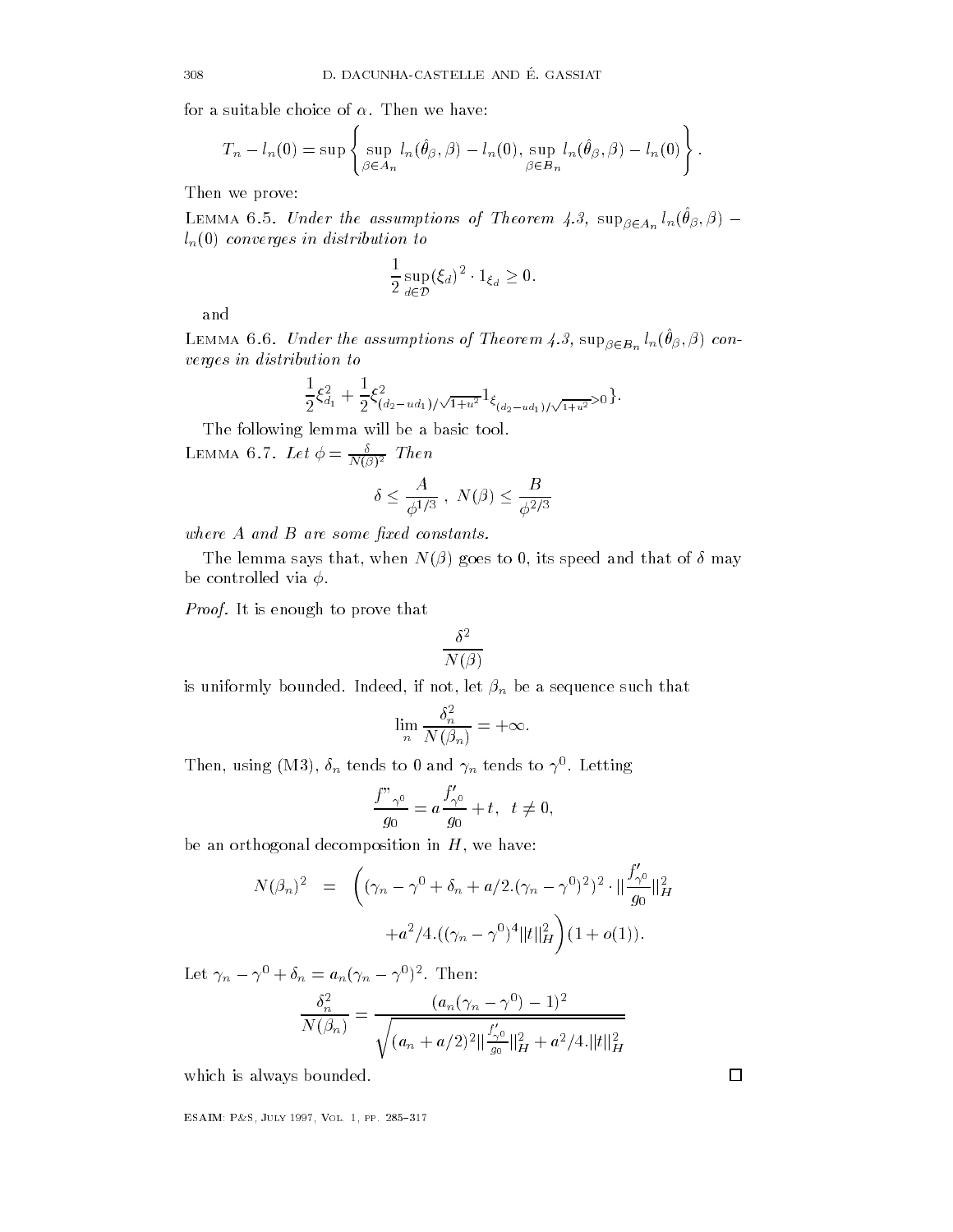Remark Notice that the only constraint on the parameters is given by

$$
\frac{\theta}{N(\beta)} \le 1.
$$

In particular the speed of is unconstrained- this will be useful when opti mizing the approximating polynomial for proving Lemma

 $\mathbf{F}$  is the following expansion holds for  $\mathbf{F}$  the following expansion holds for  $\mathbf{F}$ to 0:

$$
l_n(\theta, \beta) - l_n(0) = \sum_{i=1}^n \frac{g_{(\theta, \beta)} - g_0}{g_0}(X_i)
$$
(6.2)  

$$
-\frac{1}{2} \sum_{i=1}^n \left(\frac{g_{(\theta, \beta)} - g_0}{g_0}\right)^2 (X_i) \left(1 + O\left(\frac{g_{(\theta, \beta)} - g_0}{g_0}(X_i)\right)\right).
$$

$$
-\frac{1}{2}\sum_{i=1}^{n}\left(\frac{g_{(\theta,\beta)}-g_0}{g_0}\right)^2(X_i)\left(1+O\left(\frac{g_{(\theta,\beta)}-g_0}{g_0}(X_i)\right)\right)
$$

 $\mathbf{L}$  till order write an expansion of  $\mathbf{U}$ 

$$
g_{(\theta,\beta)}(x) = g_0(x) + \theta \cdot g'_{(0,\beta)}(x) + \frac{\theta^2}{2} \cdot g''_{(\theta*,\beta)}(x)
$$

for a  $\theta * \leq \theta$  and depending on x. Now as  $\theta$  tends to 0:

$$
g''(\theta*,\beta)(x) = -2\frac{\delta}{N(\beta)^2}f'_{\gamma^0}(x) + 0\left(\frac{\delta^2}{N(\beta)^3}\theta m_2(x)g_0(x)\right)
$$

since  $\delta$  is bounded and using (M4). Write:

$$
D_n(\beta) = \sum_{i=1}^n \frac{g'_{(0,\beta)}}{g_0}(X_i),
$$

$$
F_n = \sum_{i=1}^n \frac{f'_{\gamma^0}}{g_0}(X_i).
$$

Define also

$$
a^2 = \|\frac{f'_{\gamma^0}}{g_0}\|_H^2
$$

and

$$
u(\beta) = \langle d_1, \frac{g'_{(0,\beta)}}{g_0} \rangle_H.
$$

Notice that

$$
\sum_{i=1}^{n} \left( \frac{g'_{(0,\beta)}}{g_0} \right)^2 (X_i) = n \cdot (1 + o_P(1)),
$$
  

$$
\sum_{i=1}^{n} \left( \frac{g'_{(0,\beta)}}{g_0} \right) d_1(X_i) = n u(\beta) \cdot (1 + o_P(1)),
$$

where the observed in probability-dependent of  $\mathcal{A}$  and  $\mathcal{A}$  and  $\mathcal{A}$ us now see what happens on  $A_n$  and for  $\theta \leq \eta_n$ . Applying lemma 6.7 we obtain

$$
\frac{\delta^2}{N(\beta)^3} \theta \le \eta_n^{1-4\alpha/3}
$$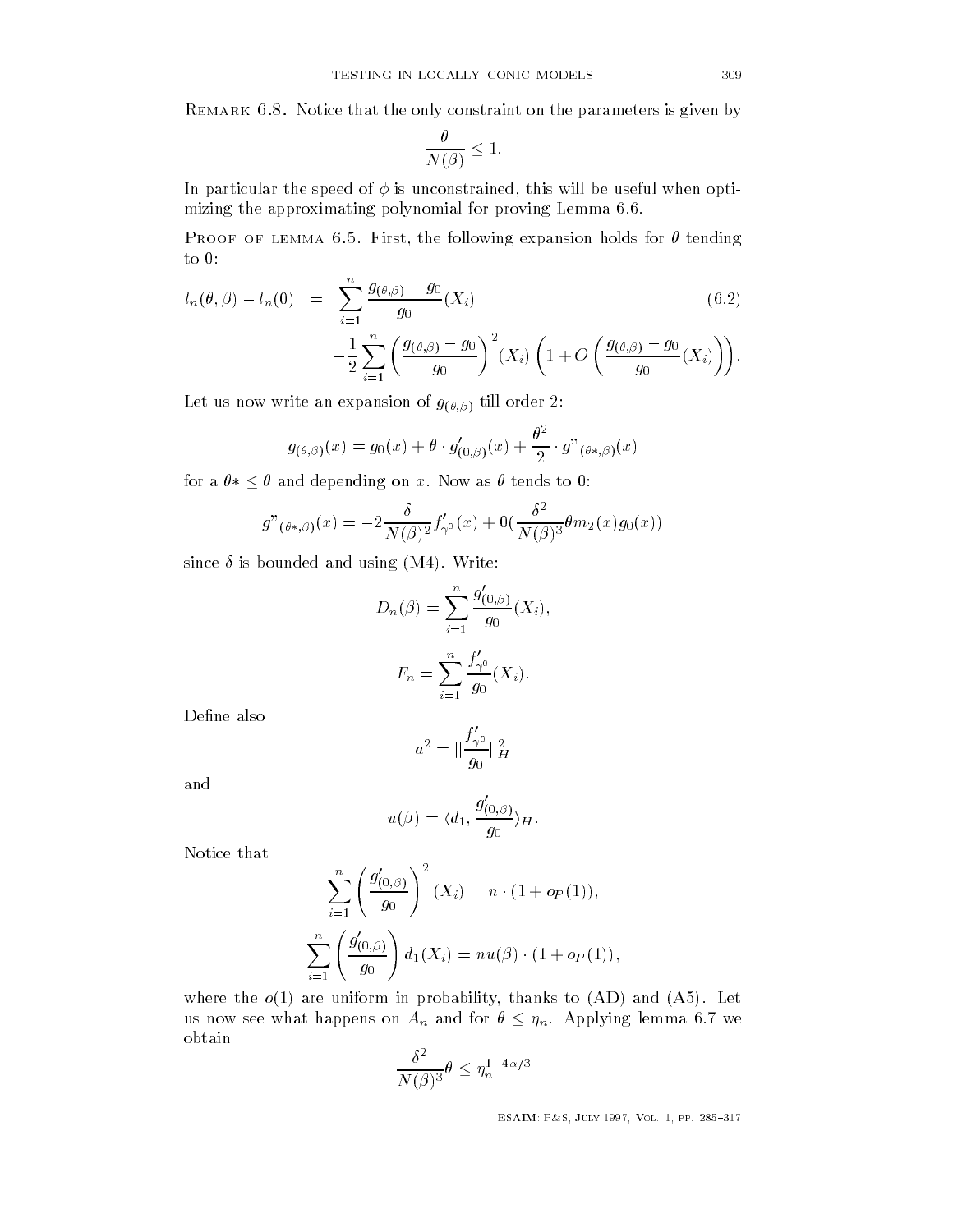which goes to 0 as soon as  $\alpha < 3/4$ . It is now not too hard to prove:

$$
l_n(\theta, \beta) - l_n(0) = \theta D_n(\beta) - \frac{\delta}{N(\beta)^2} F_n \theta^2 + o_P(n\theta^2)
$$
  

$$
- \frac{\theta^2}{2} n(1 + o_P(1)) + \frac{\delta}{N(\beta)^2} \theta^3 n a u(\beta) (1 + o_P(1))
$$
  

$$
- \frac{\theta^4}{2} \frac{\delta^2}{N(\beta)^4} n a^2 (1 + o_P(1)) + o_P(n\theta^2)
$$

where all the  $o_P(\cdot)$  are uniform in probability over  $\beta$  in  $A_n$ . Now,

$$
\frac{\delta}{N(\beta)^2} \theta \le \eta_n^{1-\alpha}
$$

and since  $(D_n(\beta), F_n)/\sqrt{n}$  converges uniformly in distribution using  ${\rm (AD)}$ we have easily

$$
\frac{\delta}{N(\beta)^2}F_n\theta^2 = o_P(\theta D_n(\beta))
$$

where the  $o_P(\cdot)$  is uniform in probability over  $\beta$  in  $A_n$ . We finally get for  $\beta$ in  $A_n$  and for  $\theta \leq \eta_n$ :

$$
l_n(\theta, \beta) - l_n(0) = \left(\theta D_n(\beta) - \frac{\theta^2}{2}n\right) \left(1 + o_P(1)\right)
$$

where again the  $o(\cdot)$  is uniform in probability over  $\beta$  in  $A_n.$  Since  $\theta_{\beta} \leq \eta_n$ this obviously leads, by maximizing  $\theta D_n(\beta) - \frac{\theta^2}{2}n$  to:

$$
V_n(\beta) = \frac{1}{2} \frac{D_n(\beta)^2}{n} 1_{D_n(\beta) \ge 0} (1 + o_P(1))
$$

for  $\beta$  in  $A_n$  and where the  $o(\cdot)$  is uniform in probability over  $\beta$  in  $A_n.$  The conclusion of Lemma 6.5 follows using (M4) and the fact that  $\cup_n A_n = \mathcal{D}$ . Proof of lemma We shall use again expansion - but the expan  $J(v, \nu)$  and the domestic domestic order till order till order till order till order till order till order till order till order till order till order till order till order till order till order till order till order till

$$
g_{(\theta,\beta)}(x) = g_0(x) + \theta \cdot g'_{(0,\beta)}(x) + \sum_{i=2}^4 \frac{\theta^i}{i!} \cdot g^{(i)}_{(0,\beta)}(x) + \frac{\theta^5}{5!} \cdot g^{(5)}_{(\theta*,\beta)}(x)
$$
  
for a  $\theta * \le \theta$  and depending on x. The aim is now to prove that for  $\theta \le \eta_n$ 

and for  $\beta \in B_n$  we have:

$$
l_n(\theta, \beta) - l_n(0) = P_n(\theta, \beta)(1 + o_P(1))
$$
\n(6.3)

where all the  $o(\cdot)$  are uniform in probability over  $\beta$  in  $B_n$  and with

$$
P_n(\theta, \beta) = \theta D_n(\beta) - \frac{\delta}{N(\beta)^2} F_n \theta^2 - \frac{\theta^2}{2} n
$$

$$
+ \frac{\delta}{N(\beta)^2} \theta^3 n a u(\beta) - \frac{\theta^4}{2} \frac{\delta^2}{N(\beta)^4} n a^2.
$$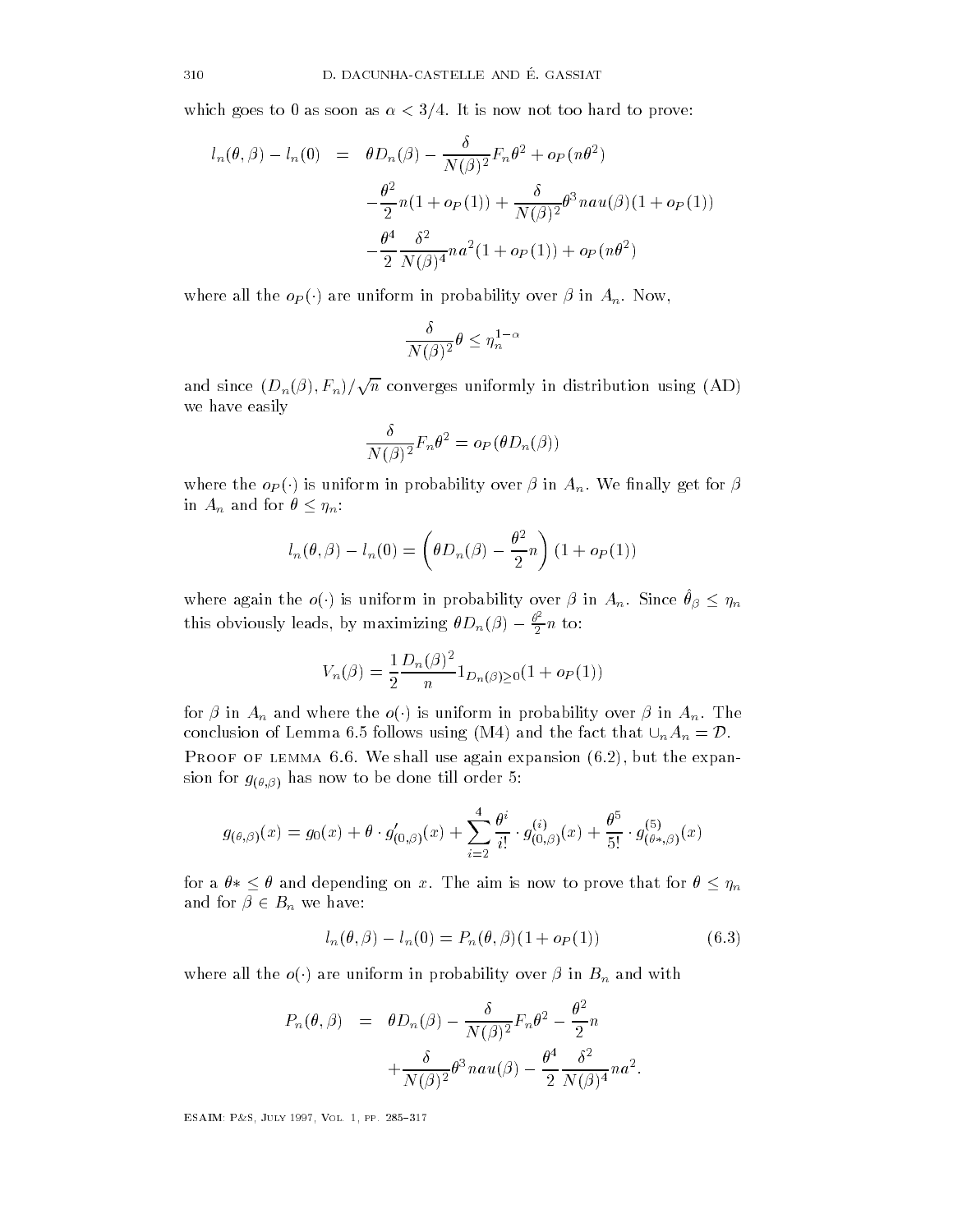First of all, notice that on  $B_n, \ \delta$  and IV( $\beta$ ) are bounded by  $\eta_n{}'$  and tend uniformly to 0. So that we may write:

$$
g_{(\theta,\beta)}(x) = g_0(x) + \theta \cdot g'_{(0,\beta)}(x) - \sum_{i=2}^4 \frac{\theta^i}{i!} \cdot \frac{i\delta^{i-1}}{N(\beta)^i} f_{\gamma^0}^{(i-1)}(x) (1 + o_P(1)) - \frac{\theta^5}{4!} \frac{\delta^4}{N(\beta)^5} f_{\gamma^0}^{(5)}(x) + O(\frac{\delta^5}{N(\beta)^5} \theta^5 m_5(x)).
$$

From now on, all the  $o(\cdot)$  will be in probability uniformly for  $\beta$  in  $B_n$ . Now, using expansion  $(6.2)$  together with the previous result leads to

$$
l_n(\theta, \beta) - l_n(0) =
$$
  
\n
$$
\sum_{i=1}^n \left( \theta \cdot \frac{g'_{(0,\beta)}}{g_0}(X_i) - \sum_{k=2}^5 \frac{\theta^k}{(k-1)!} \frac{\delta^{k-1}}{N(\beta)^k} \frac{f_{\gamma^0}^{(k-1)}}{g_0}(X_i)(1 + o_P(1)) \right)
$$
  
\n
$$
+ O\left(\frac{\delta^5}{N(\beta)^5} \theta^5 \frac{m_5}{g_0}(X_i)\right) - \frac{1}{2} \sum_{i=1}^n \left( \theta \cdot \frac{g'_{(0,\beta)}}{g_0}(X_i) - \sum_{k=2}^5 \frac{\theta^k}{(k-1)!} \frac{\delta^{k-1}}{N(\beta)^k} \frac{f_{\gamma^0}^{(k-1)}}{g_0}(X_i)(1 + o_P(1)) + O\left(\frac{\delta^5}{N(\beta)^5} \theta^5 \frac{m_5}{g_0}(X_i)\right) \right)^2
$$
  
\n
$$
+ O\left(\sum_{i=1}^n (\theta \cdot \frac{g'_{(0,\beta)}}{g_0}(X_i) - \sum_{k=2}^5 \frac{\theta^k}{(k-1)!} \frac{\delta^{k-1}}{N(\beta)^k} \frac{f_{\gamma^0}^{(k-1)}}{g_0}(X_i)(1 + o_P(1)) \right)
$$
  
\n
$$
+ O\left(\frac{\delta^5}{N(\beta)^5} \theta^5 \frac{m_5}{g_0}(X_i)\right)^3
$$

which-two restrictions in the two restrictions in the rst sum and when the rst sum and when the rst sum and when taking the squares in the second sum, leads to the fact that  $l_n(\theta, \beta) - l_n(0)$ equals  $P_n(\theta, \beta)(1 + o_P(1))$  plus terms which may be bounded with one of the following forms

$$
\frac{\theta^k \delta^{k-1}}{N(\beta)^k} \sum_{i=1}^n \frac{f_{\gamma^0}^{(k-1)}}{g_0}(X_i), \quad k \ge 3,
$$
  

$$
\frac{\theta^5 \delta^5}{N(\beta)^5} n \frac{\theta^{k+1} \delta^{k-1}}{N(\beta)^k} n \frac{\theta^{k+l} \delta^{k+l-2}}{N(\beta)^{k+l}} n, \quad k, l \ge 3,
$$
  

$$
\theta^3 n \frac{\theta^{k+2} \delta^{k-1}}{N(\beta)^k} n \frac{\theta^{k+l+1} \delta^{k+l-2}}{N(\beta)^{k+l}} n \frac{\theta^{k+l+m} \delta^{k+l+m-3}}{N(\beta)^{k+l+m}} n, \quad k, l, m \ge 2.
$$

Now, since  $\theta/N(\beta) \leq 1$ , the first term in this list may be bounded by:

$$
\delta \cdot \frac{\theta^2 \delta}{N(\beta)^2} \sum_{i=1}^n \frac{f_{\gamma^0}^{(k-1)}}{g_0}(X_i)
$$

which is uniformly in probability

$$
o_P(\frac{\theta^2\delta}{N(\beta)^2}F_n)\,.
$$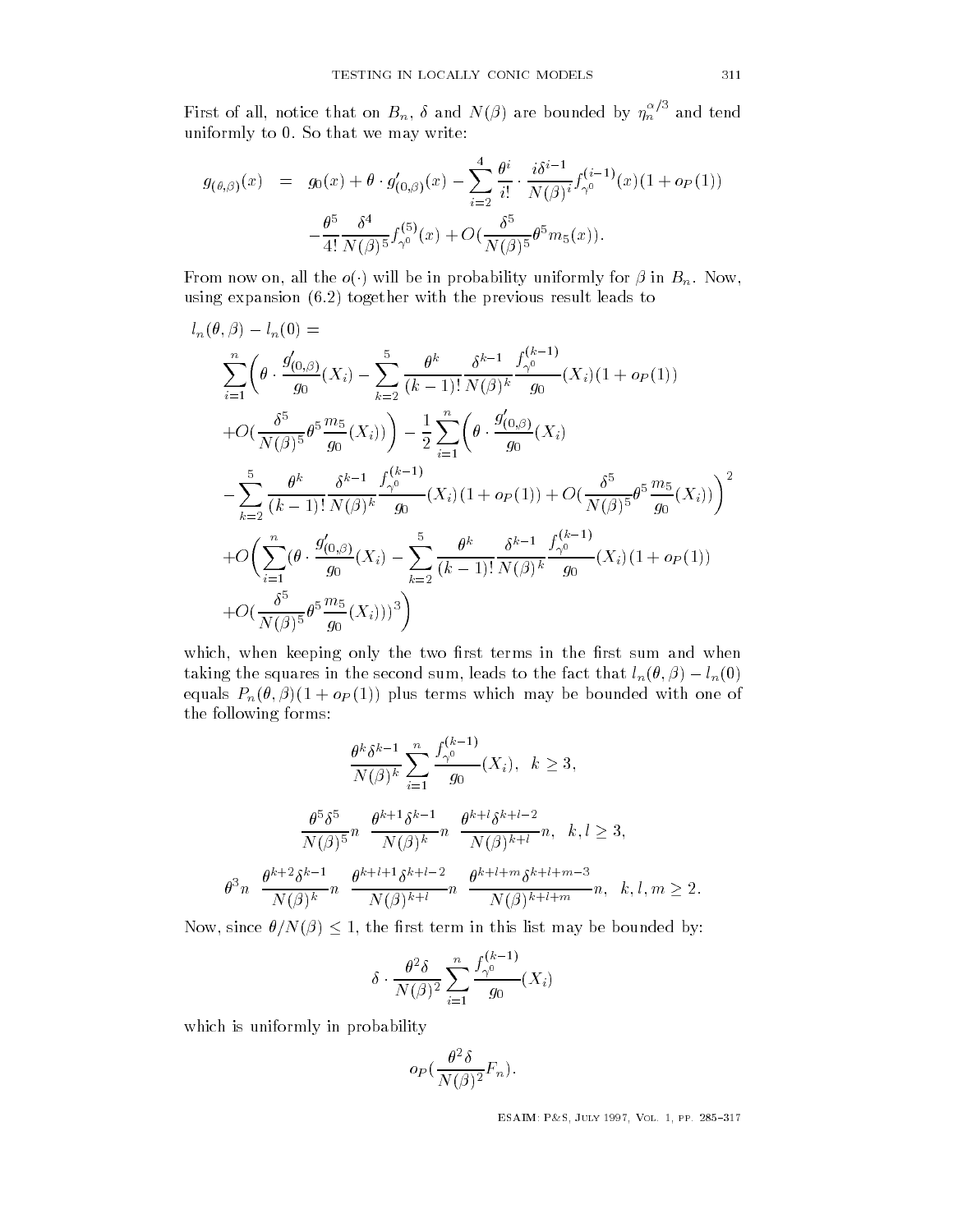Some of the other terms will be proven to be  $op(n\sigma)$  asing Lemma 0.7 and the fact that  $\beta$  is in  $B_n$ :

$$
\frac{\theta^{5}\delta^{5}}{N(\beta)^{5}}n = O(n\theta^{2}\frac{\delta^{5}}{N(\beta)^{2}}) = O(n\theta^{2}\eta^{\alpha/3}),
$$
\n
$$
\frac{\theta^{k+1}\delta^{k-1}}{N(\beta)^{k}}n = O(n\theta^{2}\frac{\delta^{k-1}}{N(\beta)}) = O(n\theta^{2}\eta^{\alpha(k-3)/3}), k \ge 4,
$$
\n
$$
\frac{\theta^{k+1}\delta^{k+1-2}}{N(\beta)^{k+1}}n = O(n\theta^{2}\frac{\delta^{k+1-2}}{N(\beta)^{2}}) = O(n\theta^{2}\eta^{\alpha(k+1-6)/3}), k, l \ge 3,
$$
\n
$$
\theta^{3}n = o(n\theta^{2})\frac{\theta^{k+2}\delta^{k-1}}{N(\beta)^{k}} = O(n\theta^{2}\delta^{k-1}),
$$
\n
$$
\frac{\theta^{k+l+1}\delta^{k+l-2}}{N(\beta)^{k+l}}n = O(n\theta^{2}\frac{\delta^{k+l-2}}{N(\beta)}) = O(n\theta^{2}\eta^{\alpha(k+l-4/3)})), k, l \ge 2,
$$
\n
$$
\frac{\theta^{k+l+m}\delta^{k+l+m-3}}{N(\beta)^{k+l+m}}n = O(n\theta^{2}\frac{\delta^{k+l+m-3}}{N(\beta)^{2}}) = O(n\theta^{2}\eta^{\alpha(k+l+m-7)/3}), k+l+m \ge 8.
$$

The remaining terms may be proven to be  $o(n \frac{v}{N(\beta)^4})$ . They are:

$$
\frac{n\theta^4\delta^2}{N(\beta)^3} = O(N(\beta) \cdot n\frac{\theta^4\delta^2}{N(\beta)^4}),
$$

$$
\frac{n\theta^5\delta^2}{N(\beta)^4} = O(\theta \cdot n\frac{\theta^4\delta^2}{N(\beta)^4}),
$$

$$
\frac{n\theta^6\delta^3}{N(\beta)^6} = O(\delta \cdot n\frac{\theta^4\delta^2}{N(\beta)^4}),
$$

$$
\frac{n\theta^7\delta^4}{N(\beta)^7} = O(\delta^2 \cdot n\frac{\theta^4\delta^2}{N(\beta)^4}).
$$

It is not possible now to conclude that  $(6.3)$  holds since the remaining terms are shown to be negligible with respect to one of the terms of  $P_n$ . However, they are uniformly negligible with respect to the involved term. Moreover, it will be seen that the optimizing value of  $\mathcal{N}$  and  $\mathcal{N}$  in Pn have the optimizing value of  $\mathcal{N}$ same order. Our aim is to conclude that  $(6.3)$  holds and that to optimize  $l_n(\theta, \beta) - l_n(0)$  we just have to maximize  $P_n$  and verify that all terms in  $\mathbf{v}$ show the possible that  $\mathbf{r}$  is not possible that  $\mathbf{r}$  is not possible that  $\mathbf{r}$  is not possible that  $\mathbf{r}$ small together with the fact that some of its terms become of order bigger than that of the maximum value Now- at the maximum value- all terms of  $\mathcal{P}$  have the same order-that the same order-the same order-that the same order-that the same of  $\mathcal{P}$ supremum of  $l_n$  is not reached when one of the terms of  $P_n$  tends to infinity, together with the fact that  $P_n$  is close to 0. Define  $\varphi = \frac{1}{N(\beta)^2}$ ;

- If  $\phi F_n \theta^2$  tends to infinity, then it is small with respect to  $-\theta^4 \phi^2 n a^2$ which is negative. If this last term is compared to  $n\varphi\sigma$  , it is much smaller only in case  $\sigma\varphi$  tends to  $\sigma$ , in which case  $n\varphi\sigma^{\bot}$  is small with respect to  $-n\theta^2$  which is negative. We may conclude that in this case,  $P_n$  is not small.
- If  $\theta D_n(\beta)$  tends to infinity, it is much smaller than  $-n\theta^2$  which is negative. In case  $n\phi\theta^3$  is much bigger than  $-n\theta^2$ ,  $\theta\phi$  tends to infinity and the only leading term is then  $-n\phi^2\theta^4$  which is negative.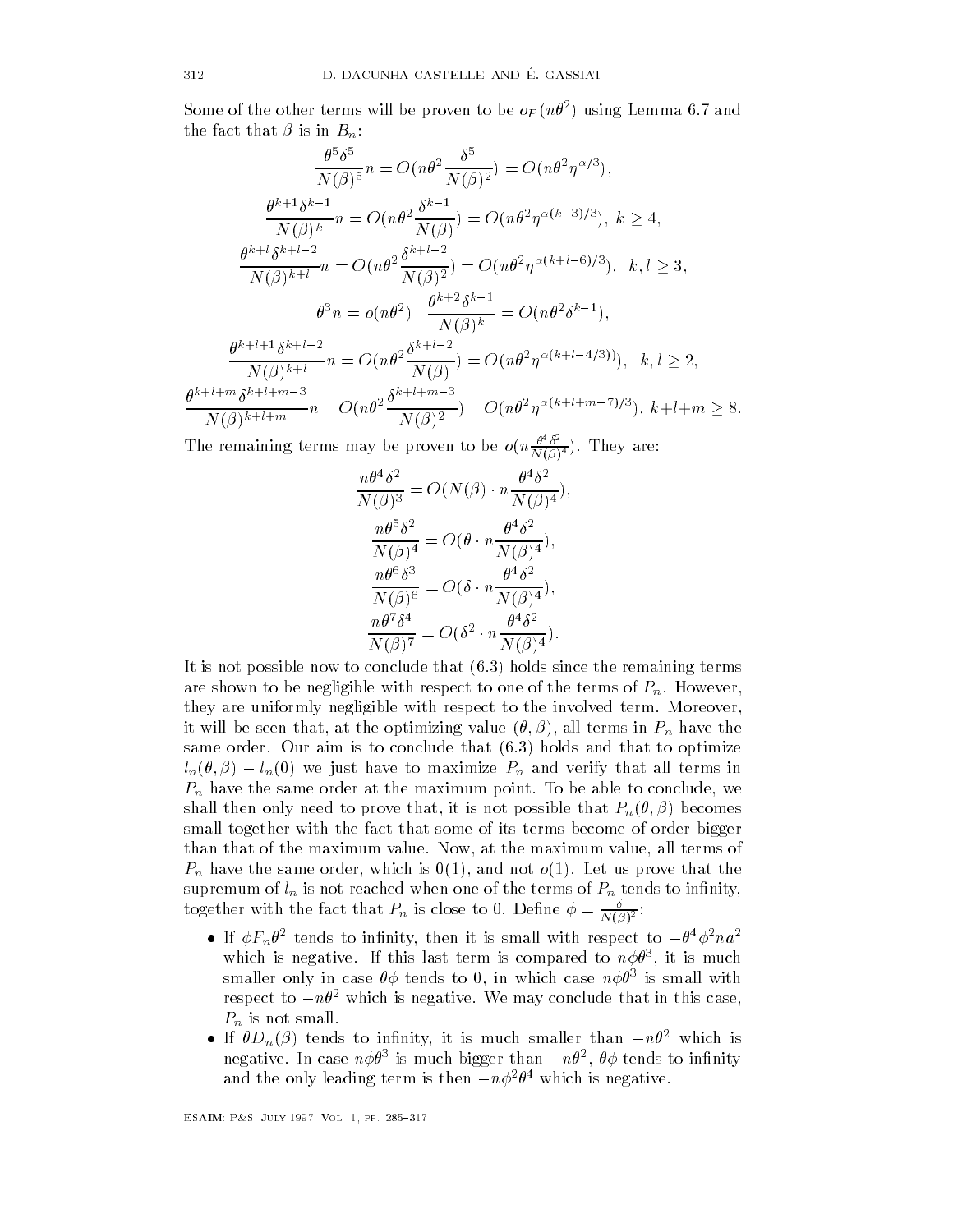• If  $\phi n \theta^3$  tends to infinity, then it has been seen that in case  $\theta \phi$  tends to infinity, the only leading term is  $-n\phi^2\theta^4$ , and in case  $\theta\phi$  tends to 0, the only leading term is  $-n\theta^2$ . Now, in case  $\theta|\phi|$  is lower and upper bounded-bounded-bounded-bounded-bounded-bounded-bounded-bounded-bounded-bounded-bounded-bounded-bounded-bounde  $\alpha nau\theta^2 - \frac{1}{2}\alpha^2\theta^2 na^2 - \frac{1}{2}n\theta^2$  is negative.

We may conclude that the supremum value of  $l_n$  is attained in the region where  $\mathcal{N}$  are  $\mathcal{N}$  are  $\mathcal{N}$  are O  $\mathcal{N}$  are O  $\mathcal{N}$ 

Now, we then have to optimize  $P_n(\theta, \beta)$  for  $\theta \leq \eta_n$  and  $\beta$  in  $B_n$ . First notice that on  $B_n$ 

$$
D_n(\beta) = \frac{1}{N(\beta)} \left( (\gamma - \gamma^0 + \delta) \sum_{i=1}^n \frac{f'_{\gamma^0}}{g_0} + \frac{(\gamma - \gamma^0)^2}{2} \sum_{i=1}^n \frac{f''_{\gamma^0}}{g_0} \right) (X_i) (1 + o_P(1))
$$

where  $N(\beta)$  has the same expansion. Depending on the leading terms in the expansion-both approximation-both approximation-both  $\mathbb{R}^n$  and  $\mathbb{R}^n$  are the following  $\mathbb{R}^n$ 

$$
D_n(\beta) = \left(\sum_{i=1}^n d_1(X_i)\right) (1 + o_P(1))
$$
\n(6.4)

or

$$
D_n(\beta) = \left(\sum_{i=1}^n \frac{\lambda d_1(X_i) + d_2(X_i)}{\sqrt{1 + \lambda^2 + 2u\lambda}}\right) (1 + o_P(1)) = D_n(\lambda) (1 + o_P(1)) \quad (6.5)
$$

for some real number Moreover- the o terms may be uniformly bounded using a function of  $\eta_n$ . It follows that,

$$
B_n = B_n(\infty) \cup (\cup_{\lambda \in \mathbb{R}^+} B_n(\lambda))
$$

where  $B_n(\infty)$  is the set of  $\beta$  such that  $\delta/N(\beta)^2\geq 1/\eta_n^\alpha$  and  $(6.4)$  holds, and  ${B}_n(\lambda)$  is the set of  $\beta$  such that  ${\delta}/{N(\beta)^2}\ge 1/\eta_n^\alpha$  and  $(6.5)$  holds.

*Maximization over*  $B_n(\infty)$ . On this set, we have, up to a multiplying factor  $1+o(1)$ :

$$
P_n(\theta, \beta) = \theta \frac{F_n}{a} - \frac{\theta^2}{2}n - \phi F_n \theta^2 + \phi n a \theta^3 - \frac{\phi^2}{2} n a^2 \theta^4
$$

where  $\varphi = \vartheta/N(\varphi)$  . We shall maximize it over  $\varphi$  and then over  $\vartheta$ , and then verify that the optimizing values verify  $\beta \in B_n(\infty)$  and  $\theta/N(\beta) \leq 1$ . Maximizing in  $\phi$  leads to

$$
\phi = \frac{1}{a\theta} - \frac{F_n}{na^2\theta^2}
$$

and the value of  $P_n(\theta, \beta)$  for this value of  $\phi$  is then

$$
\frac{F_n^2}{2na^2}
$$

which does not depend on  $\theta$ , and converges to  $1/2 \cdot \xi_{d_1}^2$ .<br>Let us now verify that the optimizing value may correspond to some  $\beta \in$  $B_n(\infty)$  and  $\theta/N(\beta) \leq 1$ . Indeed, we may choose  $\beta$  such that  $N(\beta) \sim c\delta$  for a constant c, so that  $\phi \sim 1/c^2 \delta$ , and  $\theta/N(\beta) \sim c\theta \phi$ . Now for the optimizing value of  $\phi$  we have

$$
\theta \cdot \phi = \frac{1}{a} - \frac{F_n}{na^2 \theta}
$$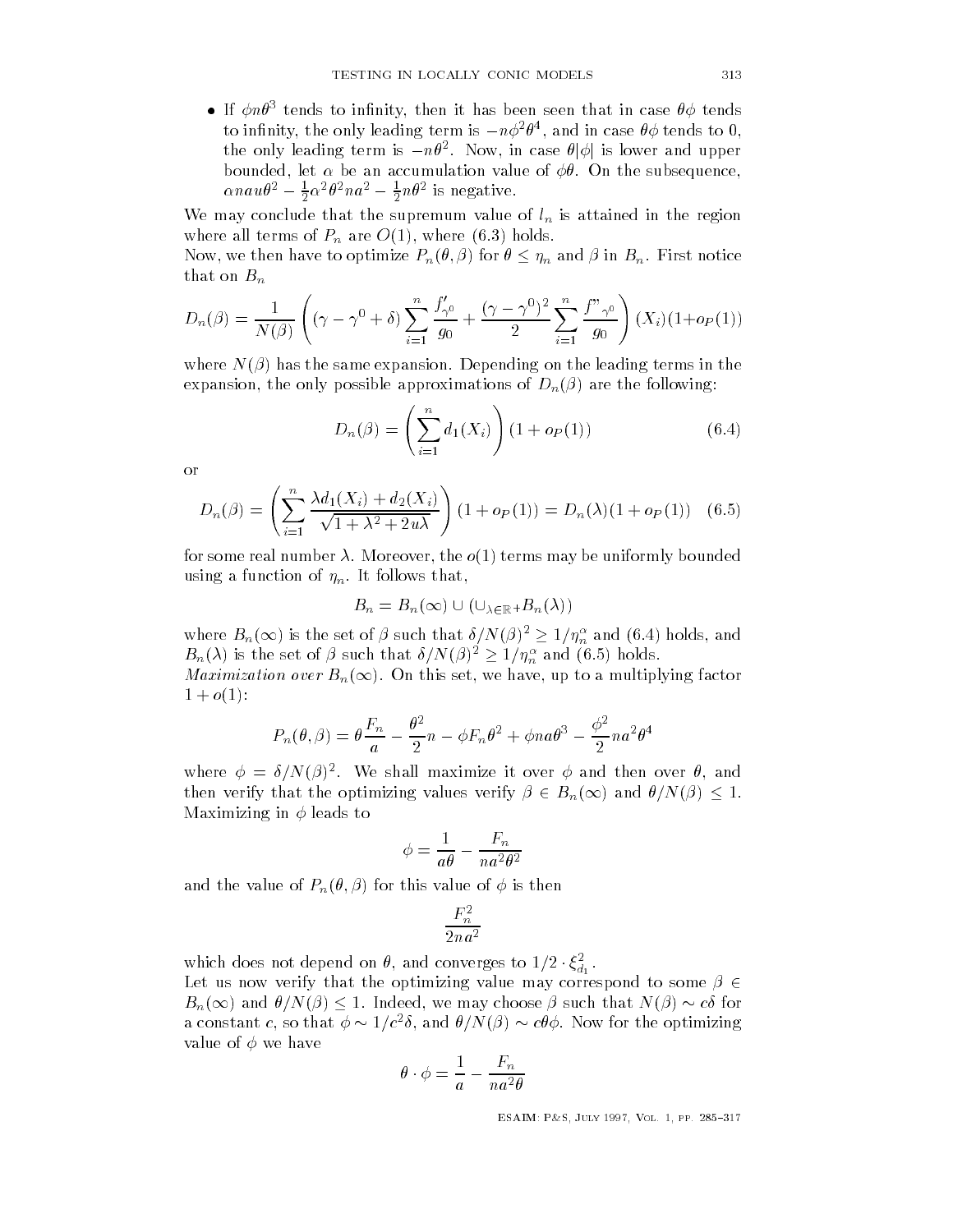and since any  $\theta$  now is an optimizing value we may choose  $\theta = \frac{E+R}{n}$  where the constraints hold

, we have a multiplier bound factor  $\mathbf{u} \cdot \mathbf{v} = \mathbf{u} \cdot \mathbf{v}$  $1+o(1)$ :

$$
P_n(\theta, \beta) = \theta D_n(\lambda) - \frac{\theta^2}{2}n - \phi F_n \theta^2 + \phi n a u(\lambda) \theta^3 - \frac{\phi^2}{2} n a^2 \theta^4
$$

where  $\phi = \delta/N(\beta)^2$  and  $u(\lambda) = (\lambda + u)/\sqrt{1 + \lambda^2 + 2u\lambda}$ . We shall again maximize it over the over the over the over the over the over the over the over the optimizing that the optimizing values verify  $\beta \in B_n(\lambda)$  and  $\theta/N(\beta) \leq 1$ . Maximizing in  $\phi$  leads to

$$
\phi = \frac{u(\lambda)}{a\theta} - \frac{F_n}{na^2\theta^2},
$$

and the value of  $P_n(\theta, \beta)$  for this value of  $\phi$  is then

$$
\frac{F_n^2}{2na^2} + \theta(D_n(\lambda) - u(\lambda)\frac{F_n}{a}) - n\frac{\theta^2}{2}(1 - u^2(\lambda)).
$$

The maximization over  $\theta$  leads to

$$
\theta = \frac{1}{n} \left( \frac{D_n(\lambda) - F_n u(\lambda)/a}{1 - u^2(\lambda)} \right) 1_{D_n(\lambda) - F_n u(\lambda)/a > 0}.
$$

On the event

$$
1_{D_n(\lambda)-F_n u(\lambda)/a>0}=0,
$$

we have

$$
\sup_{(\theta,\beta),\beta\in B_n} P_n(\theta,\beta) \le \frac{F_n^2}{2na^2}
$$

and then- letting tend to -

$$
\sup_{(\theta,\beta),\beta\in B_n} P_n(\theta,\beta) = \frac{F_n^2}{2na^2}.
$$

On the event

$$
1_{D_n(\lambda)-F_n u(\lambda)/a>0}=1,
$$

easy computation gives

$$
\theta = \frac{1}{n} \left( \frac{D_n(0) - uF_n/a}{1 - u^2} \sqrt{1 + \lambda^2 + 2\lambda u} \right) 1_{D_n(0) - uF_n/a > 0}.
$$

The maximizing value of  $P_n(\theta, \beta)$  is then

$$
\frac{F_n^2}{2na^2} + \frac{1}{2n} \frac{(D_n(0) - uF_n/a)^2}{1 - u^2} 1_{D_n(0) - uF_n/a > 0}.
$$

In all cases- the optimizing value of Pn converges to

$$
\frac{1}{2}\xi_{d_1}^2 + \frac{1}{2}\xi_{(d_2-ud_1)/\sqrt{1-u^2}}^2 1_{\xi_{(d_2-ud_1)/\sqrt{1-u^2}}>0}.
$$

Let us now verify that the optimizing value may correspond to some  $\beta \in$  $B_n(\lambda)$  and  $\theta/N(\beta) \leq 1$ . Indeed, we may choose  $\beta$  such that  $N(\beta) \sim c(\lambda)\delta^2$ for a constant  $c(\lambda)$  (depending on  $\lambda$ ), so that  $\theta/N(\beta) \sim \tilde{c}(\lambda)\theta\phi^{2/3}$ . Now for the optimizing value of  $\phi$  we have

$$
\theta^{3/2} \cdot \phi = \frac{u}{a} \sqrt{\theta} - \frac{F_n}{na^2 \theta} \sqrt{\theta}.
$$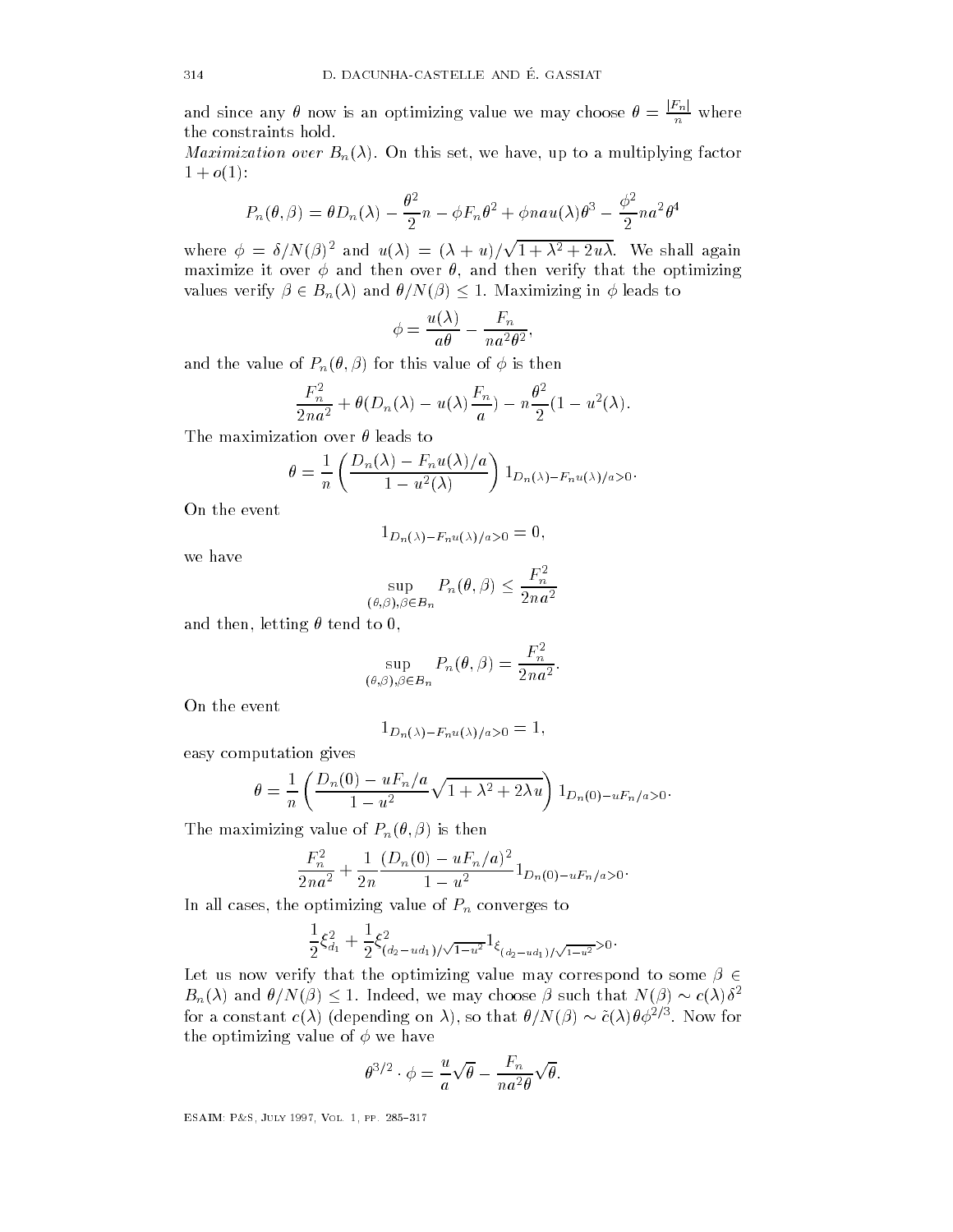Now,  $\frac{a}{na^2\theta}$  converges in distribution for the optimizing value of  $\theta$ ,  $\theta$  converges to in probability- so that the constraints hold Lemma is thus proved PROOF OF THEOREM 4.5. The proof follows the same line as that of The- $\beta_n$  is a sequence such that  $\frac{\delta_n^2}{N(\beta_n)}$  tends to infinity. Then, using  $(M3^*)$ ,  $\delta_n$ tends to 0 and also  $\lambda_{i,n}(\gamma_n^i-\gamma^0)^2$  for each  $i=1,\ldots,p-1.$  By eventually extracting convergent subsequences, let now I be the set of i such that  $\gamma_n$ converges to some  $\gamma$  - dimerent from  $\gamma$  , and let  $J$  be the complementary set of indices. Then:

$$
N(\beta_n) = \|\left(\sum_{i \in I} \lambda_{i,n} \frac{f_{\gamma^{i,*}} - f_{\gamma^0}}{g_0}\right) (1 + o_P(1)) + \left(\sum_{i \in J} \lambda_{i,n} (\gamma_n^i - \gamma^0) + \delta_n\right) \frac{f'_{\gamma^0}}{g_0}\right) + \frac{1}{2} \left(\sum_{i \in J} \lambda_{i,n} (\gamma_n^i - \gamma^0)^2 \frac{f''_{\gamma^0}}{g_0}\right) (1 + o_P(1))\|.
$$

There are only three possibilities  $1$ . If

$$
N(\beta_n) = \| (\sum_{i \in I} \lambda_{i,*} \frac{f_{\gamma^{i,*}} - f_{\gamma^0}}{g_0}) + \mu \frac{f'_{\gamma^0}}{g_0} + \frac{f''_{\gamma^0}}{g_0} \| \frac{1}{2} (\sum_{i \in J} \lambda_{i,n} (\gamma_n^i - \gamma^0)^2) (1 + o_P(1))
$$

where the i-definition  $\omega$  i-definition real numbers and i-definition real numbers and i-definition  $\omega$ 

$$
\frac{\delta_n^2}{N(\beta_n)} = O\left(\frac{\left(\sum_{i \in J} \lambda_{i,n} (\gamma_n^i - \gamma^0)\right)^2}{\sum_{i \in J} \lambda_{i,n} (\gamma_n^i - \gamma^0)^2}\right) = O(1).
$$

 $2)$ . If

$$
N(\beta_n) = \| (\sum_{i \in I} \lambda_{i,*} \frac{f_{\gamma^{i,*}} - f_{\gamma^0}}{g_0}) + \mu \frac{f'_{\gamma^0}}{g_0} \| \cdot \| \sum_{i \in J} \lambda_{i,n} (\gamma_n^i - \gamma^0) + \delta_n \| (1 + o_P(1))
$$

where now  $\mu$  is 1 or  $-1$ . Then

$$
\frac{\delta_n^2}{N(\beta_n)} = O\left(\frac{\delta_n^2}{\left(\sum_{i \in J} \lambda_{i,n} (\gamma_n^i - \gamma^0) + \delta_n\right)^2}\right) = O(1).
$$

 $3).$  If

$$
N(\beta_n) = \|(\sum_{i \in I} \lambda_{i,*} \frac{f_{\gamma^{i,*}} - f_{\gamma^0}}{g_0})\| \cdot C \max_{i \in I} \lambda_{i,n} (1 + o_P(1))
$$

where  $C$  is some constant. Then

<sup>X</sup> ijina kuning kacamatan ing kacamatan ing kacamatan ing kacamatan ing kacamatan ing kacamatan ing kacamatan ing kacamatan ing kacamatan ing kacamatan ing kacamatan ing kacamatan ing kacamatan ing kacamatan ing kacamatan ing  $\lambda_{i,n}(\gamma^i_{n}-\gamma^0)+\delta_n=o(\max_{i\in I}\lambda_{i,n})\ \ \ \text{and}\ \ \sum_{i\in I}\lambda_{i,n}(\gamma^i_{n}-\gamma^0)^2=o(\max_{i\in I}\lambda_{i,n}).$ ijina kungiyar kungiyar kungiyar kungiyar kungiyar kungiyar kungiyar kungiyar kungiyar kungiyar kungiyar kungiyar kungiyar kungiyar kungiyar kungiyar kungiyar kungiyar kungiyar kungiyar kungiyar kungiyar kungiyar kungiyar

This implies that

$$
\delta_n = o(\sqrt{\max_{i \in I} \lambda_{i,n}})
$$

so that

$$
\frac{\delta_n^2}{N(\beta_n)} = O\left(\frac{\delta_n^2}{\max_{i \in I} \lambda_{i,n}}\right) = o(1)
$$

and Lemma 6.7 is proved.

The formula for  $q^{(k)}$  still holds for  $k \geq 2$ , and that for  $k = 1$  is obviously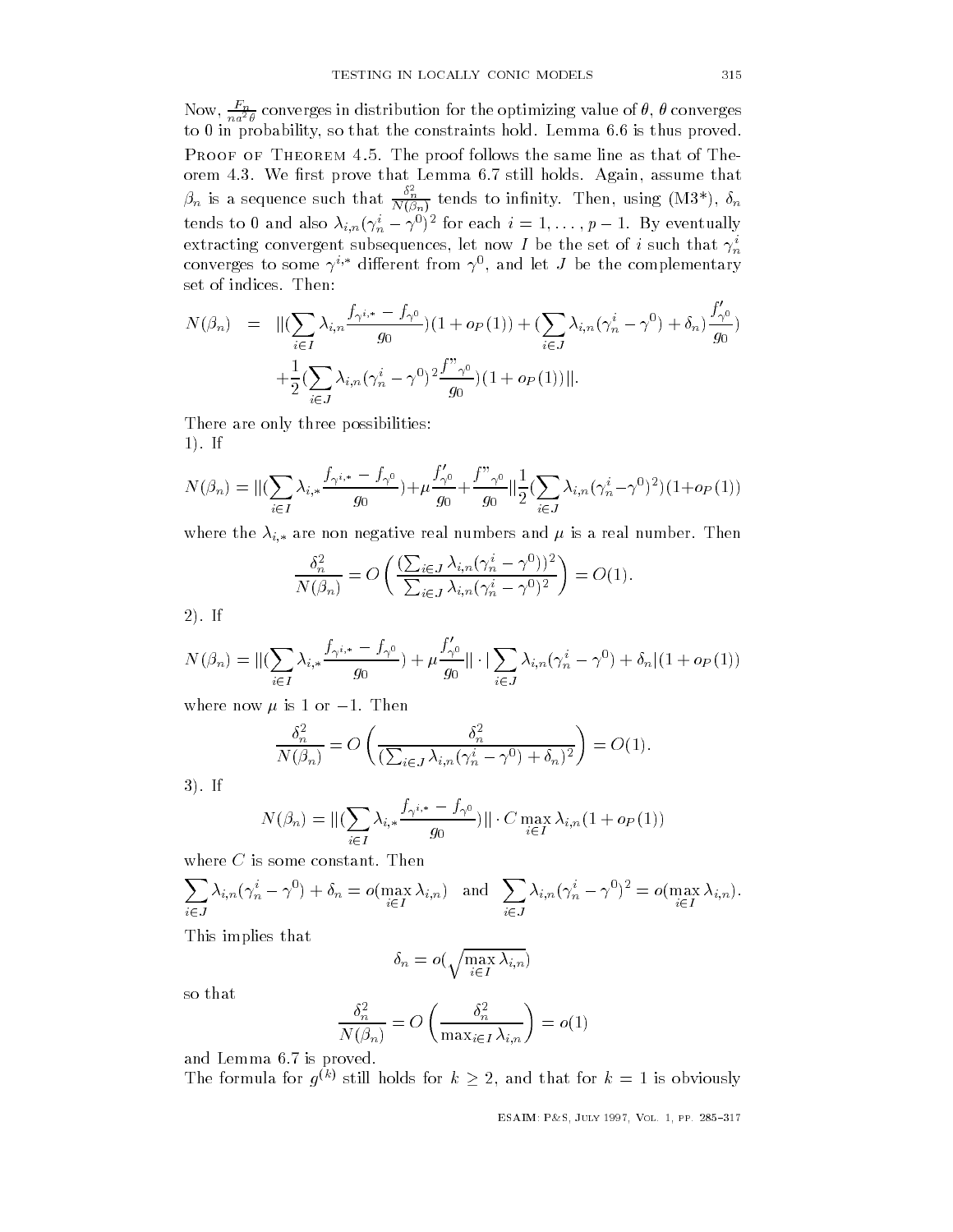$\blacksquare$  in all expansions-definitions-definitions-definitions-definitions-definitions-definitions-definitions-definitions-definitions-definitions-definitions-definitions-definitions-definitions-definitions-definitions-defi ticular form of  $\mathbf{L}$ following the same lines we see that Lemma still holds- and that on  $\delta/N(\beta) \, \geq \, 1/\eta_n^\alpha$  we have the uniform approximation of  $l_n(\theta, \beta) - l_n(0)$  by  $P_n(\theta, \beta)$  with the same formula. Difference in the proof comes when ap- $\mathbf{p}$  if  $\mathbf{p}$  and  $\mathbf{p}$  and  $\mathbf{p}$  and  $\mathbf{p}$  and  $\mathbf{p}$  and  $\mathbf{p}$ produced the set of the set of the set of the set of the set of the set of the set of the set of the set of th

$$
d(\Lambda) = \frac{\sum_{i=1}^{p-1} \lambda_i \frac{f_{\gamma^i} - f_{\gamma^0}}{g_0} + \lambda d_1 + \epsilon d_2}{\|\sum_{i=1}^{p-1} \lambda_i \frac{f_{\gamma^i} - f_{\gamma^0}}{g_0} + \lambda d_1 + \epsilon d_2\|_H}
$$

then the only possible approximations of  $D_n(\beta)$  take the form

$$
D_n(\beta) = \left(\sum_{i=1}^n d(\Lambda)(X_i)\right) (1 + o_P(1)) = D_n(\Lambda)(1 + o_P(1)). \tag{6.6}
$$

Define  $u(\Lambda) = \langle d(\Lambda), d_1 \rangle$ . Following the same lines as for Lemma 6.6, we only need to maximize  $P_n(\theta, \beta)$  replacing  $D_n(\beta)$  by some  $D_n(\Lambda)$  and  $u(\beta)$ by  $u(\Lambda)$  (The fact that we only need to maximize  $P_n(\theta, \beta)$  follows the same arguments *a posteriori* than in the proof of Lemma 6.6). We perform the maximization similarly in then in - which leads to the optimizing values

$$
\phi = \frac{u(\Lambda)}{a\theta} - \frac{F_n}{na^2\theta^2}
$$

$$
\theta = \frac{D_n(\Lambda) - u(\Lambda)F_n/a}{n(1 - u^2(\Lambda))} 1_{D_n(\Lambda) - u(\Lambda)F_n/a > 0}.
$$

On the event

$$
1_{D_n(\Lambda)-u(\Lambda)F_n/a>0}=0,
$$

we again have sup  $P_n = \frac{F_n}{2na^2}$ . On the event  $L_n(1) = u(1) \cdot n / u \times 0$ 

computation leads to the maximum value for  $P_n$ :

$$
\frac{F_n^2}{2na^2} + \frac{1}{2n} \frac{(D_n(\Lambda) - u(\Lambda)F_n/a)^2}{1 - u^2(\Lambda)} 1_{D_n(\Lambda) - u(\Lambda)F_n/a > 0}.
$$

Verification that the optimizing values lie in the right set are straightforward. Then, notice that  $d(\Lambda) - u(\lambda)d_1$  is orthogonal to  $d_1$ , and use assumption  $(AD)$  to end the proof.

#### Acknowledgments

The authors want to thank an anonymous referee for pointing out the ref erence to prove theorem

#### **REFERENCES**

- Adler R- J- An introduction to continuity- extrema- and related topics for general Gaussian processes- IMS Lecture NotesMonograph Series-
- Azais J- M- and Wschebor M- - A formula to compute the distribution of the maximum of a random process- Universite P- Sabatier Toulouse-
- Azencott R- and DacunhaCastelle D- Series dobservations irregulieres-Masson-